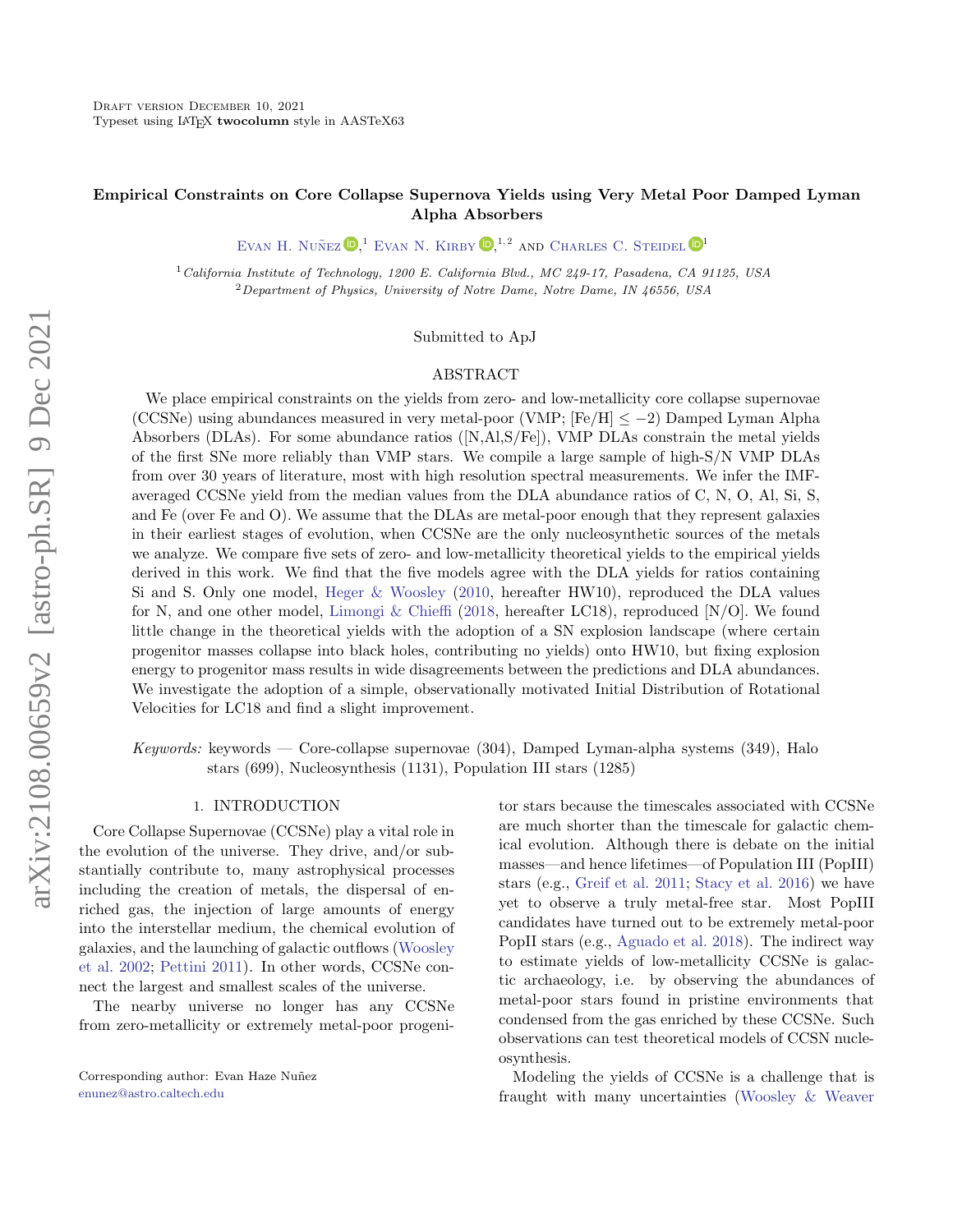[1995;](#page-23-2) [Heger & Woosley](#page-21-0) [2010;](#page-21-0) [Nomoto et al.](#page-22-2) [2006;](#page-22-2) [Ro](#page-23-3)[mano et al.](#page-23-3) [2010\)](#page-23-3). These uncertainties compound with one another in ways that can drastically affect the resulting yield prediction. Uncertainties are introduced in, but are not limited to, the pre-supernova evolution of the star, the adopted nuclear reaction rates, the explosion mechanism, the rotational velocity of the progenitor, and the explosion energy [\(Woosley & Weaver](#page-23-2) [1995;](#page-23-2) [Nomoto et al.](#page-22-2) [2006;](#page-22-2) [Romano et al.](#page-23-3) [2010;](#page-23-3) [Limongi & Chi](#page-22-0)[effi](#page-22-0) [2018\)](#page-22-0). Because of these uncertainties, observational data are sometimes integrated into models, e.g., light curves observed in nearby SNe, the compact remnants of those SNe, and the abundances observed in metal-poor stars (e.g., [Woosley et al.](#page-23-0) [2002;](#page-23-0) [Perego et al.](#page-22-3) [2015\)](#page-22-3).

Galactic archaeology can help estimate CCSN yields. Metal-poor stars in the galactic halo and in dwarf galaxies are PopII stars that condensed from gas that was near primordial and therefore likely to be primarily enriched by nucleosynthetic events with short delays, like CCSNe. Their photospheric abundances may reflect the yields of PopIII CCSNe. This method has been used to place empirical constraints on CCSNe. For example, [Kirby](#page-21-2) [et al.](#page-21-2) [\(2019\)](#page-21-2), [de los Reyes et al.](#page-21-3) [\(2020\)](#page-21-3), and [Ishigaki](#page-21-4) [et al.](#page-21-4) [\(2021\)](#page-21-4) used the abundances of metal poor stars in Local Group dwarf galaxies to estimate the yields of both CCSNe and Type Ia SNe.

However, galactic archaeology has some drawbacks. The abundances measured from stellar atmospheres can depend critically on assumptions that are adopted to interpret their spectra (e.g., LTE). Some elements are more sensitive to this assumption than others. For example, non-LTE (nLTE) corrections to Al abundances can be as large as  $+1$  dex [\(Nordlander & Lind](#page-22-4) [2017\)](#page-22-4), and 3D nLTE corrections for O and C can be as large as -0.6 dex and -0.3 dex respectively [\(Amarsi et al.](#page-20-1) [2019b\)](#page-20-1). Stellar evolution can also alter the atmospheric abundances of some elements. For example, dredge-up on the red giant branch can deplete C and enhance N. In this way, stars act more as a middle-man to the "true" abundances from the near primordial gas out of which they formed. Our aim in this work is to measure this primordial gas directly to avoid the complications and corrections required to accurately map from the stellar spectra to atomic abundance.

Very Metal-Poor (VMP) Damped Lyman Alpha Absorbers (DLA) offer a unique way to investigate nearly primordial gas without the need for stellar spectroscopy. VMP DLAs are effectively the gas from which PopII stars formed. Therefore, measuring DLA abundances is the same as measuring the near-primordial gas. DLAs are QSO absorbers classified by their large column density  $N_{\rm H}$  > 2 × 10<sup>20</sup> cm<sup>-2</sup> and therefore have damping wings in their Lyman-alpha absorption. DLAs account for up to ∼90% of the neutral hydrogen content of the universe at their redshift [\(Lanzetta et al.](#page-22-5) [1995;](#page-22-5) [Prochaska & Wolfe](#page-22-6) [2009;](#page-22-6) [Zafar et al.](#page-23-4) [2013;](#page-23-4) Sánchez-Ramírez et al. [2016\)](#page-23-5).

VMP DLAs at high redshift  $(z > 2)$  have a chemical enrichment history dominated by CCSNe [\(Cooke et al.](#page-21-5) [2017\)](#page-21-5). This can be seen in their  $\alpha$ /Fe] evolution with respect to [Fe/H], which exhibits a knee at [Fe/H]  $\sim$ −2, preceded by a plateau [\(Prochaska & Wolfe](#page-22-7) [2002a;](#page-22-7) [Rafelski et al.](#page-22-8) [2012;](#page-22-8) [Berg et al.](#page-20-2) [2015;](#page-20-2) [Cooke et al.](#page-21-6) [2015\)](#page-21-6). This is qualitatively similar to evolution seen in dwarf spheroidal galaxies, where the plateau is indicative of CCSNe dominating the chemical evolution because they produce both  $\alpha$  and Fe-peak elements, then Type Ia supernovae (SNe Ia) dominating after the knee because they primarily produce Fe-peak elements (e.g., [Cooke](#page-21-6) [et al.](#page-21-6) [2015;](#page-20-2) [Berg et al.](#page-20-2) 2015; Skúladóttir et al. [2018\)](#page-23-6). [Cooke et al.](#page-21-6) [\(2015\)](#page-21-6) and [Welsh et al.](#page-23-7) [\(2019\)](#page-23-7) also showed that winds from AGB stars do not significantly affect the enrichment of VMP DLAs for almost any elements except carbon.

Deriving abundances from VMP DLAs is relatively straightforward compared to stars. One can map directly from line strength to abundance for most elements of interest. This is primarily due to the fact that lines used to measure metal abundances in VMP DLAs (excluding hydrogen and very strong metal lines, e.g., O I and C II) are weak at almost all wavelengths, such that line strength is proportional to column density and hence abundance. Even so, multiple ionization states and dust depletion (both discussed below) could lead to systematic errors in measuring DLA abundances.

Multiple ionization states of elements in DLAs could lead to overestimating, or underestimating, the "true" abundance of a system depending on whether the transition measured is the dominant ionization state. This leads to a discrepancy between the "true" abundance and what is measured, which must be corrected when converting to abundance. In general, the ionization corrections for DLAs are low due to their high H I column density, which allows the gas to self-shield from the UV background emitted from quasars and galaxies [\(Prochaska et al.](#page-22-9) [2002;](#page-23-8) Zheng  $\&$  Miralda-Escudé 2002; [Wolfe et al.](#page-23-9) [2005;](#page-23-9) [Cooke et al.](#page-20-3) [2011b;](#page-20-3) [Cooke & Pettini](#page-20-4) [2016\)](#page-20-4). Therefore ionization corrections are not a significant source of uncertainty in VMP DLA abundances because there is usually only one dominant ionization state detected.

Dust depletion can lead to an underestimate of DLA abundance [\(Wolfe et al.](#page-23-9) [2005;](#page-23-9) [Berg et al.](#page-20-2) [2015;](#page-20-2) [De Cia](#page-21-7) [et al.](#page-21-7) [2016\)](#page-21-7). Refractory elements (e.g., Si, Mg, Fe)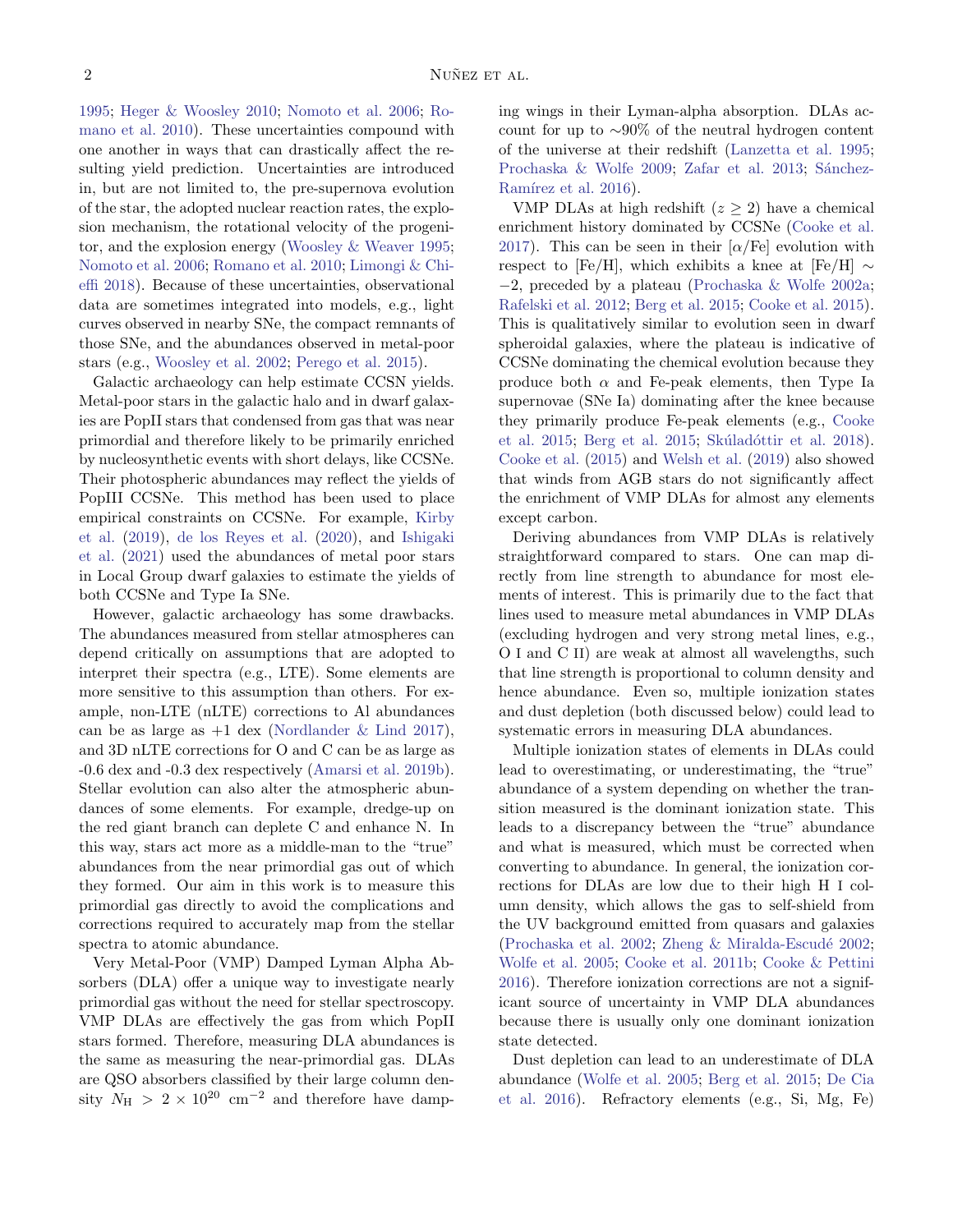could condense onto dust grains, removing their signature from the detectable gas phase which results in an underestimate of the "true" abundance. It has been shown that DLAs in the VMP regime need little to no dust corrections [\(Wolfe et al.](#page-23-9) [2005;](#page-23-9) [Pettini](#page-22-1) [2011;](#page-22-1) [Cooke](#page-20-3) [et al.](#page-20-3) [2011b,](#page-20-3) [2017\)](#page-21-5). Therefore, dust depletion is not a significant source of uncertainty in VMP DLAs. Retiring the major possible sources of systematic errors in DLAs makes them superior to PopII stars as sites to examine early nucleosynthesis.

The goal of this paper is to use the abundances measured from VMP DLAs to place empirical constraints on the yields of zero- or low-metallicity CCSNe. With the empirical constraints in hand, we attempt to quantify the differences between the empirical yields and the most widely adopted zero- and low-metallicity theoretical yields to offer insights into the most important input physics in the various models.

This paper is organized as follows. In Section [2](#page-2-0) we discuss the sample of VMP DLAs. In Section [3](#page-8-0) we place empirical constraints on the abundance ratios of zeroto low-metallicity CCSNe and compare them to metal poor stars. In Section [4](#page-11-0) we compare theoretical yields of zero- and low-metallicty CCSNe to our empirical estimates, taking realistic explosion physics into account and reducing free parameters in a couple of the models in Section [4.3.](#page-14-0) In Section [5](#page-17-0) we discuss the different input physics in the various theoretical yields that seem to reproduce our empirical yields. We summarize our results in Section [6.](#page-19-0)

# 2. DATA

<span id="page-2-0"></span>We compiled a large sample (79 total) of VMP DLAs that were available in the literature. We required that each system has both an Fe measurement ([Fe/H]  $\leq -2$ ) and a measurement of at least one of C, N, O, Al, Si, and S. Our sample spans a wide range of redshifts  $(z_{abs} =$  $1.8-5.9$ ), neutral hydrogen column densities (log  $N_{HI} =$  $20.1-21.9$  in cm<sup>-2</sup>), and metallicities  $(-3.5 < [Fe/H] <$ −1.9). We re-normalized some of the solar abundances the datasets used to the [Asplund et al.](#page-20-5) [\(2009\)](#page-20-5) solar scale from older scales (e.g., [Lodders](#page-22-10) [2003](#page-22-10) or [Asplund](#page-20-6) [2005\)](#page-20-6).

The majority ( $\sim 60\%$ ) of sources in our sample have high-resolution spectroscopic measurements. The observations were mainly split between the High Resolution Echelle Spectrometer (HIRES) [\(Vogt et al.](#page-23-10) [1994\)](#page-23-10) on Keck I and the Ultraviolet and Visual Echelle Spectrograph (UVES) [\(Dekker et al.](#page-21-8) [2000\)](#page-21-8) on the Very Large Telescope (VLT) UT2 at the European Southern Observatory. HIRES typically covers a spectral range of 4000–8000 Å with a resolution  $R > 30,000$ . UVES has a spectral range of  $3000-8000$  Å between its red and blue configuration with a spectral resolution of  $R > 40,000$ .

The other  $\sim$  40% of our sample have mediumresolution spectroscopic measurements. Their spectra were obtained using the Echelle Spectrometer and Imager (ESI) [\(Sheinis et al.](#page-23-11) [2002\)](#page-23-11) on Keck II at a resolution of  $R \approx 5000$  spanning a spectral range of 3900–10900 Å.

Additionally, two sources in our sample had spectra obtained by the MIKE [\(Bernstein et al.](#page-20-7) [2003\)](#page-20-7) echelle spectrograph on the 6.5 m Magellan Clay telescope at Las Campanas with  $R = 22,000 - 28,000$  covering a spectral range  $3221-7420$  Å, and the XSHOOTER [Vernet et al.](#page-23-12) [\(2011\)](#page-23-12) spectrograph on VLT UT2 with  $R \sim 8500$  covering a spectral range 3000 Å – 2.5 $\mu$ m.

The majority of our sample has appeared in multiple surveys. The first DLA survey was conducted in 1986 by [Wolfe et al.](#page-23-13) [\(1986\)](#page-23-13), who compiled QSO candidates from the literature and followed them up at Lick Observatory. These sources, among others, were subsequently followed up by several authors once HIRES was commissioned in 1994 (e.g., [Lu et al.](#page-22-11) [1998;](#page-22-11) [Prochaska et al.](#page-22-12) [2001b;](#page-22-12) [Prochaska & Wolfe](#page-22-13) [2002b\)](#page-22-13). More sources were followed up, and discovered, following the commissioning of UVES in 2000 (e.g., [Molaro et al.](#page-22-14) [2000;](#page-22-14) [Ellison](#page-21-9) [& Lopez](#page-21-9) [2001;](#page-21-9) [Molaro et al.](#page-22-15) [2001;](#page-22-15) [Dessauges-Zavadsky](#page-21-10) [et al.](#page-21-10) [2001;](#page-21-10) [Levshakov et al.](#page-22-16) [2002;](#page-22-16) [Lopez et al.](#page-22-17) [2002;](#page-22-17) [Pettini et al.](#page-22-18) [2002;](#page-22-18) Centurión et al. [2003;](#page-20-8) [Dessauges-](#page-21-11)[Zavadsky et al.](#page-21-11) [2003\)](#page-21-11). In 2000 the Sloan Digital Sky Survey (SDSS) began operation and its first QSO sample target list was released by [Richards et al.](#page-23-14) [\(2002\)](#page-23-14). These sources were later followed up by SDSS low resolution spectroscopy allowing an easy and automated way to search for VMP DLA candidates. One method, adopted by [Cooke et al.](#page-20-3) [\(2011b\)](#page-20-3), searched for candidates by requiring that only 3 metal lines be measurable for a system in their SDSS spectra. The other surveys included in our sample are the UCSD HIRES DLA Survey [\(Prochaska et al.](#page-22-19) [2007\)](#page-22-19), the Keck ESI MP DLA Survey [\(Penprase et al.](#page-22-20) [2010\)](#page-22-20), and the ESO UVES Advanced Data Products Quasar Sample [\(Zafar et al.](#page-23-15) [2014b\)](#page-23-15). The rest of the sources are compiled from the following authors and references therein: [Pettini et al.](#page-22-21) [\(2008\)](#page-22-21); [Petit](#page-22-22)[jean et al.](#page-22-22) [\(2008\)](#page-22-22); [Ellison et al.](#page-21-12) [\(2010\)](#page-21-12); [Srianand et al.](#page-23-16) [\(2010\)](#page-23-16); [Cooke et al.](#page-20-3) [\(2011b,](#page-20-3)[a,](#page-20-9) [2012,](#page-20-10) [2013\)](#page-20-11); [Cooke &](#page-20-12) [Madau](#page-20-12) [\(2014\)](#page-20-12); [Cooke et al.](#page-21-6) [\(2015\)](#page-21-6); [Berg et al.](#page-20-13) [\(2016\)](#page-20-13); [Cooke et al.](#page-21-5) [\(2017\)](#page-21-5); [D'Odorico et al.](#page-21-13) [\(2018\)](#page-21-13); [Welsh et al.](#page-23-7) [\(2019,](#page-23-7) [2020\)](#page-23-17).

Many ( $\sim 40\%$ ) systems in our compilation were observed by different authors resulting in multiple abundance measurements for individual systems. We defaulted to measurements from high resolution spectra, then those with the smallest reported uncertainties. In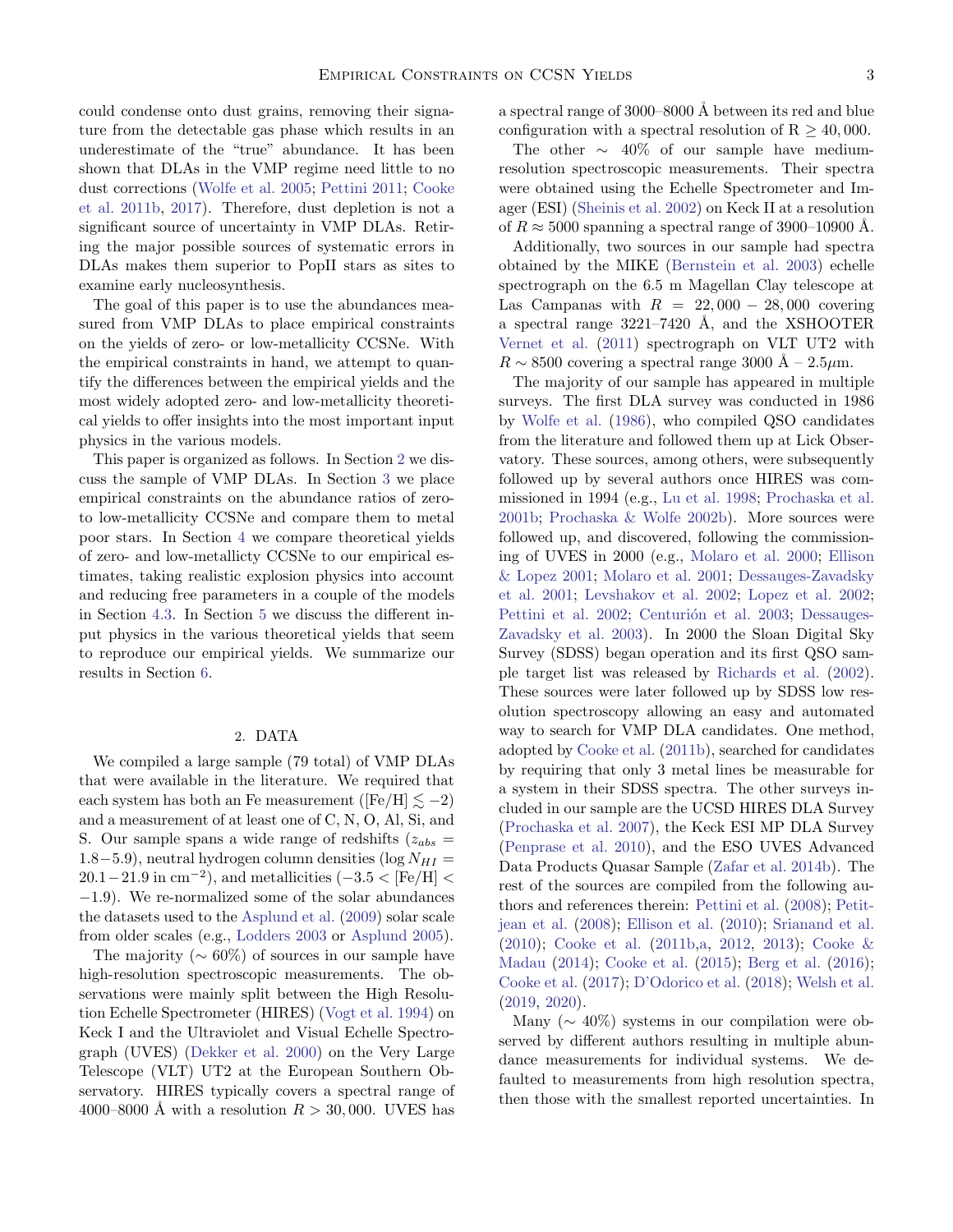cases when the uncertainties were comparable we chose abundances derived/compiled in [Cooke et al.](#page-20-9) [\(2011a,](#page-20-9)[b,](#page-20-3) [2012,](#page-20-10) [2013\)](#page-20-11); [Cooke & Madau](#page-20-12) [\(2014\)](#page-20-12); [Cooke et al.](#page-21-6) [\(2015,](#page-21-6) [2016,](#page-21-14) [2017\)](#page-21-5); [Welsh et al.](#page-23-7) [\(2019,](#page-23-7) [2020\)](#page-23-17). The abundances used in our analysis are summarized in Table [1](#page-2-0) and will be available as an electronic table. $^1$  $^1$ 

<span id="page-3-0"></span><sup>1</sup> The full compilation, which includes all abundance measurements for a system (including the measurements that were not used in our analysis), is available at [https://github.com/evanhazey/CCSNe-Constraints-via-VMP-](https://github.com/evanhazey/CCSNe-Constraints-via-VMP-DLAs)[DLAs.](https://github.com/evanhazey/CCSNe-Constraints-via-VMP-DLAs)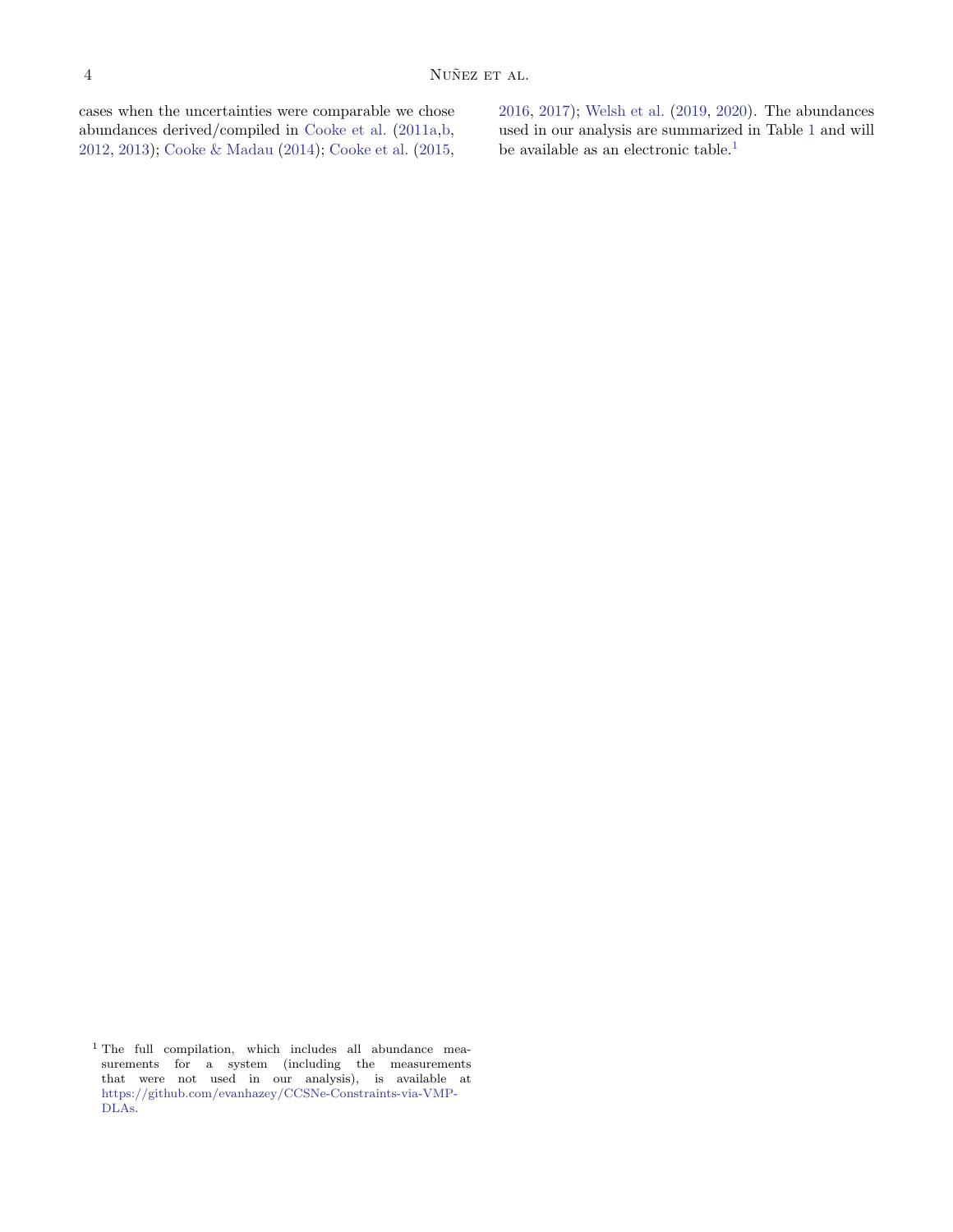| í                  |
|--------------------|
| ļ<br>i             |
| יים היים<br>b<br>Ì |
| J<br>j             |
|                    |
|                    |

| QSO              | $z_{abs}$ | $log N_{\rm HI}$  | $[\mathrm{Fe}/\mathrm{H}]$      | $[{\rm C/H}]$      | $\left[ \mathrm{N}/\mathrm{H} \right]$ | [O/H]             | $[{\rm Al/H}]$   | $\left[ \mathrm{Si}/\mathrm{H} \right]$ | $\rm [S/H]$      | Instrument      | Ref           |
|------------------|-----------|-------------------|---------------------------------|--------------------|----------------------------------------|-------------------|------------------|-----------------------------------------|------------------|-----------------|---------------|
|                  |           | $(\bar{cm}^{-2})$ |                                 |                    |                                        |                   |                  |                                         |                  |                 |               |
| B0027-1836       | 2.402     | $21.75 \pm 0.1$   | $-2.28 \pm 0.02^d$              | ţ                  |                                        |                   | $\vdots$         | $-1.59 \pm 0.03$ <sup>e</sup>           | $-1.64 \pm 0.1$  | <b>UVES</b>     | 16            |
| B1232+0815       | 2.3377    | $20.9 + 0.08$     | $-1.96 \pm 0.08^d$              |                    |                                        |                   |                  | $-1.35 \pm 0.05$ <sup>e</sup>           | $-1.21 \pm 0.12$ | <b>UVES</b>     | 18,24         |
| BR0951-04        | 4.2029    | $20.4 \pm 0.1$    | $\le -2.6$                      |                    |                                        |                   |                  | $-2.59 + 0.03$                          |                  | <b>HIRES</b>    | 3,8           |
| BR1202-07        | 4.3829    | $20.6 \pm 0.14$   | $^{2}$<br>$-2.22 \pm 0.$        | ÷                  |                                        |                   |                  | $-1.78 \pm 0.02$                        |                  | <b>HIRES</b>    |               |
| BR2237-0607      | 4.0803    | $20.52 \pm 0.11$  | $^{2}$<br>$-2.17 \pm 0.$        |                    |                                        |                   |                  | $-1.84 \pm 0.02$                        |                  | <b>HIRES</b>    |               |
| BRI1108-07       | 3.6076    | $20.5 + 0.1$      | $-2.15 \pm 0.01$                |                    |                                        |                   |                  | $-1.77 \pm 0.001$                       |                  | <b>HIRES</b>    | 5,8           |
| BRI1346-03       | 3.736     | $20.72 \pm 0.1$   | $<\!\!\!\sim\!\!1.91$           |                    |                                        |                   |                  | $-2.28 \pm 0.01^e$                      |                  | <b>HIRES</b>    | ${}^{\circ}$  |
| BRJ0426-2202     | 2.9831    | $21.5 \pm 0.15$   | $-2.78 \pm 0.06$                |                    |                                        |                   |                  | $\lt-2.0$                               | $\vdots$         | ESI             | $13\,$        |
| CTQ247           | 2.6215    | $20.47 \pm 0.1$   | $-2.4 \pm 0.02$                 | ÷                  | ŧ                                      |                   |                  | $-2.01 + 0.06$                          | $\vdots$         | $_{\rm ES}$     | $13\,$        |
| HS0741+4741      | 3.017     | $20.48 + 0.1$     | $-1.93 \pm 0.01^d$              | ÷                  |                                        |                   |                  | $-1.64 \pm 0.01$ <sup>e</sup>           | $-1.6 \pm 0.1$   | ESI, HIRES      | $10, 8$       |
| HS1132+2243      | 2.7835    | $21 \pm 0.07$     | $-2.5 \pm 0.01$                 | $\vdots$           | $\vdots$                               | ÷                 | $\vdots$         | $-2.05 \pm 0.14$                        | $\vdots$         | ESI             | $13$          |
| J0035-0918       | 2.3401    | $20.55 \pm 0.1$   | $^{12}$<br>$-3.04 \pm 0.$       | $-1.51 \pm 0.18$   | $-2.87 \pm 0.12$                       | $-2.28 \pm 0.13$  | $-3.26 \pm 0.11$ | $-2.65 \pm 0.11$                        | $\frac{1}{2}$    | HIRES, UVES     | 25, 31, 29    |
| J0140-0839       | 3.6966    | $20.75 \pm 0.15$  | $-3.45 \pm 0.24$                | $-3.05 \pm 0.17$   | $<$ -4.20                              | $-2.75 \pm 0.15$  | $-3.37 \pm 0.16$ | $-2.75 \pm 0.17$                        | $\leq -2.54$     | HIRES, UVES     | 21,25         |
| $J0255 + 00$     | 3.9146    | $21.3 \pm 0.05$   | $-2.08 \pm 0.09$                | $\vdots$           |                                        |                   |                  |                                         | $-1.71 \pm 0.01$ | <b>HIRES</b>    | $^{\circ}$    |
| J0307-4945       | 4.46658   | $20.67 + 0.09$    | $\frac{9}{1}$<br>$-1.93 \pm 0.$ | $\vdots$           | $-2.93 + 0.15$                         | $-1.45 \pm 0.19$  | $-1.75 \pm 0.11$ | $-1.5 \pm 0.11$                         | $\vdots$         | <b>UVES</b>     | $\circ$       |
| J0311-1722       | 3.734     | $20.3 + 0.06$     | $<-2.01$                        | $-2.71 \pm 0.1$    | $<-3.06$                               | $-2.29 \pm 0.1$   | $\vdots$         | $-2.5 \pm 0.09$                         | $\vdots$         | <b>UVES</b>     | 26            |
| J0831+3358       | 2.30364   | $20.25 \pm 0.15$  | $\frac{6}{1}$<br>$-2.39 \pm 0.$ |                    | $\leq -3.30$                           | $-2.01 \pm 0.16$  | $-2.5 \pm 0.16$  | $-2.01 + 0.16$                          | ÷                | <b>HIRES</b>    | 26,22         |
| J0903+2628       | 3.0776    | $20.32 \pm 0.05$  | $<\!\!-2.81$                    | $-3.43 \pm 0.03^h$ | $\vdots$                               | $-3.05 \pm 0.05$  | $\vdots$         | $-3.21 \pm 0.02$ <sup>*</sup>           | $\vdots$         | <b>HIRES</b>    | 34            |
| J0953-0504       | 4.20287   | $20.55 \pm 0.1$   | $-2.98 \pm 0.21$                | $-3.05 \pm 0.1$    | $<$ -2.84 $\,$                         | $-2.55 \pm 0.1$   | $\vdots$         | $-2.7 \pm 0.1$                          | $\leq -1.78$     | HIRES, UVES     | 29            |
| J1001+0343       | 3.07841   | $20.21 \pm 0.05$  | $-3.18 + 0.15$                  | $-3.06 \pm 0.05$   | $<-3.54$                               | $-2.65 \pm 0.05$  | $\vdots$         | $-2.86 \pm 0.05$                        | $\vdots$         | HIRES, UVES     | 26,31         |
| J1037+0139       | 2.70487   | $20.5 + 0.08$     | $-2.44 \pm 0.08$                | $\frac{1}{2}$      | $-3.06 + 0.09$                         | $-2.13 + 0.09$    | $-2.62 \pm 0.09$ | $-2.04 \pm 0.09$                        | ŧ                | <b>UVES</b>     | $26\,$        |
| J1111+1332       | 2.27094   | $20.39 + 0.04$    | $-2.27 \pm 0.04$                | $-2.1 \pm 0.11^g$  | $\vdots$                               | $-1.92 \pm 0.08$  | $\frac{1}{2}$    | $-1.95 \pm 0.02^{\prime}$               | $\frac{1}{2}$    | HIRES, UVES     | 31            |
| J1113-1533       | 3.2665    | $21.23 \pm 0.05$  | $-2.08 \pm 0.03$ <sup>d</sup>   | $\vdots$           | $\vdots$                               | $\vdots$          |                  |                                         | $-1.73 \pm 0.07$ | HIRES, UVES     | $30\,$        |
| J1337+3152       | 3.1735    | $21.3 \pm 0.09$   | $-1.93 \pm 0.05^d$              | $\vdots$           | $\vdots$                               | $\vdots$          | $\vdots$         | $-1.37 \pm 0.08$ <sup>e</sup>           | $-1.34 \pm 0.17$ | <b>UVES</b>     | 23            |
| J1337+3153       | 3.16768   | $20.41 \pm 0.15$  | $-2.74 \pm 0.3$                 | $-2.86 \pm 0.16$   | $<-3.44$                               | $-2.67 \pm 0.17$  | $-2.85 \pm 0.16$ | $-2.68 \pm 0.16$                        |                  | <b>UVES</b>     | $\sqrt{23}$   |
| J1340+1106       | 2.50792   | $20.09 + 0.05$    | $-2.07 \pm 0.05$                | $\frac{1}{2}$      | $-3.12 \pm 0.06$                       | $-1.76 \pm 0.06$  | $-2.26 \pm 0.05$ | $-1.85 + 0.05$                          | $-1.81 + 0.05$   | HIRES, UVES     | 25,26         |
| J1358+0349       | 2.853054  | $20.27 \pm 0.02$  | $\leq -3.25$                    | $\vdots$           | $-3.58 \pm 0.11$                       | $2.804 \pm 0.015$ | $\le -2.95$      | $<-2.764$                               | $<\!\!-2.64$     | <b>HIRES</b>    | $32\,$        |
| J1358+6522       | 3.067295  | $20.47 \pm 0.07$  | $-2.84 \pm 0.03$                | $-2.25 \pm 0.1$    | $-3.68 \pm 0.14$                       | $-2.22 \pm 0.05$  | $-2.99 \pm 0.03$ | $-2.58 \pm 0.03$                        | $-2.5 \pm 0.09$  | <b>HIRES</b>    | 27            |
| J1419+0829       | 3.04973   | $20.4 \pm 0.03$   | $-2.33 \pm 0.04$                | $\vdots$           | $-2.95 \pm 0.04$                       | $-1.92 \pm 0.04$  | $\vdots$         | $-2.08 \pm 0.03$                        | $\vdots$         | <b>UVES</b>     | 26            |
| J1558-0031       | 2.70262   | $20.67 \pm 0.05$  | $-2.03 + 0.05$                  | $\vdots$           | $-2.04 \pm 0.05$                       | $-1.5 + 0.05$     | $\frac{1}{2}$    | $-1.94 \pm 0.05$                        | ÷.               | HIRES, MIKE     | $\frac{5}{2}$ |
| J1558+4053       | 2.55332   | $20.3 + 0.04$     | $-2.7 \pm 0.07$                 | $-2.51 + 0.07$     | $-3.47 \pm 0.08$                       | $-2.45 + 0.06$    | $-2.82 \pm 0.07$ | $-2.49 \pm 0.04$                        | $\vdots$         | <b>UVES</b>     | 20            |
| $J2310 + 1855^j$ | 5.938646  | $21.05 \pm 0.1$   | 12<br>$-3.08 \pm 0.$            | $\vdots$           |                                        |                   |                  | $-2.86 \pm 0.14$                        | $\vdots$         | <b>XSHOOTER</b> | 35            |
| $J2321 + 1421$   | 2.5731    | 20.7±0.05         | $-2.02 \pm 0.03$ <sup>d</sup>   | ÷                  |                                        |                   |                  | $-1.76 \pm 0.04$ <sup>e</sup>           | $\leq -2.22$     | <b>UVES</b>     | 21            |
| PC0953+47        | 4.2442    | $20.9 + 0.15$     | $-2.55 \pm 0.08$                | $\vdots$           | $\vdots$                               |                   |                  | $-2.16 \pm 0.03$                        | $\frac{1}{2}$    | ESI             | $13\,$        |
| PKS1354-17       | 2.7799    | $20.3 + 0.15$     | $-2.36 \pm 0.08$                | ÷                  | ÷                                      | ÷                 |                  | $-1.83 + 0.05$                          | $\frac{1}{2}$    | <b>HIRES</b>    | $13\,$        |
| PSS0808+52       | 3.1132    | $20.65 \pm 0.07$  | $-2.01 + 0.04$                  | ÷                  | $\vdots$                               | $\vdots$          | $\vdots$         | $-1.51 \pm 0.11$                        | $\vdots$         | ESI             | 9,13          |
| PSS0957+33       | 4.1798    | $20.7 \pm 0.1$    | $-2.1 + 0.05$                   | Ì                  | $\vdots$                               |                   |                  | $-1.67 \pm 0.01$                        | $\vdots$         | ESI, HIRES      | 8,9           |

Empirical Constraints on CCSN Yields

Table 1 continued

Table 1 continued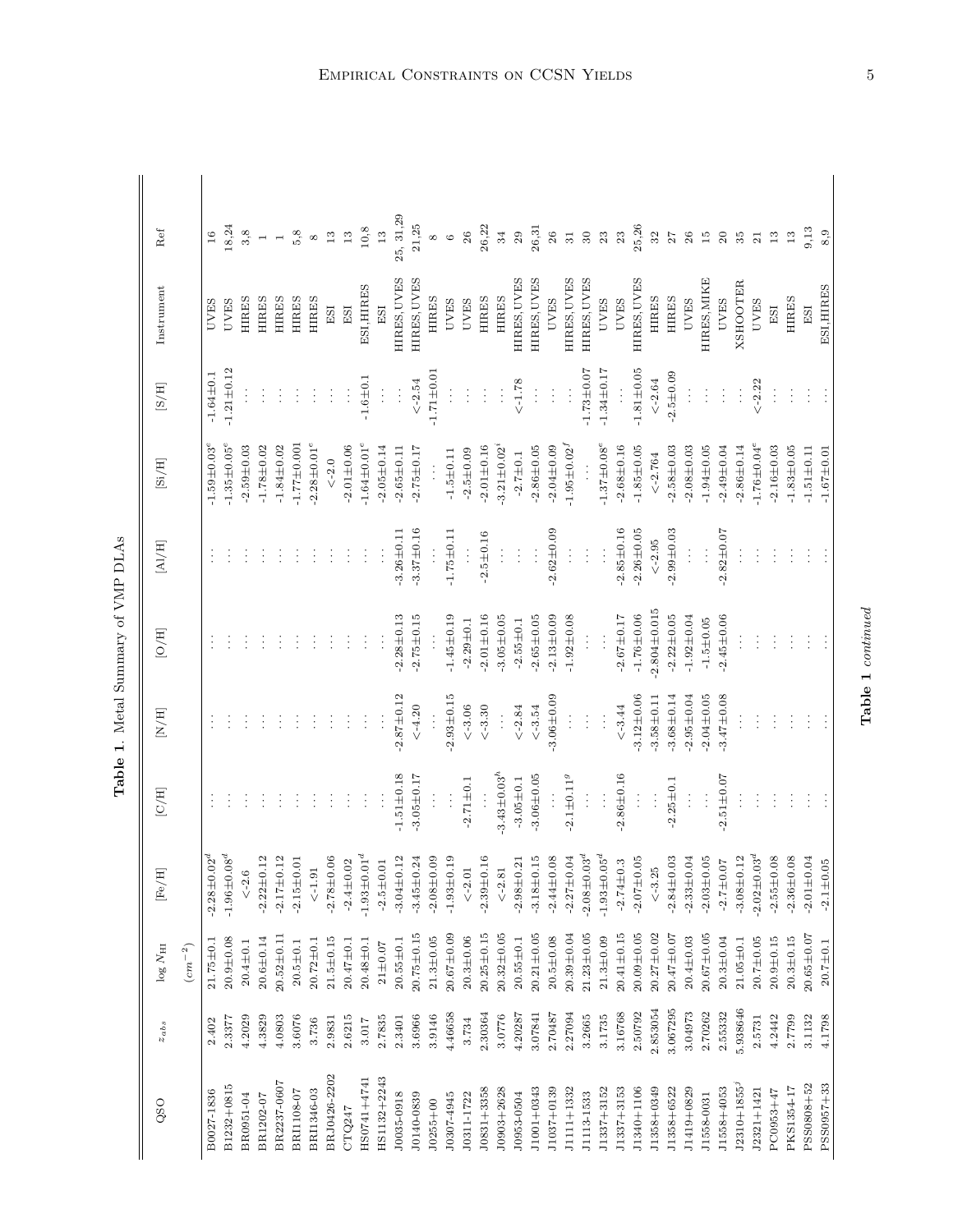| ۱ |  |
|---|--|
| ٣ |  |

| QSO                     | $z_{abs}$ | $log N_{\rm HI}$ | $[{\rm Fe/H}]$                                   | $[{\rm C/H}]$       | $\rm [N/H]$      | [O/H]                                   | $\left[{\rm Al/H}\right]$ | $\left[ \mathrm{Si}/\mathrm{H} \right]$ | $\rm{[S/H]}$   | Instrument   | Ref             |
|-------------------------|-----------|------------------|--------------------------------------------------|---------------------|------------------|-----------------------------------------|---------------------------|-----------------------------------------|----------------|--------------|-----------------|
|                         |           | $(cm^{-2})$      |                                                  |                     |                  |                                         |                           |                                         |                |              |                 |
| PSS1248+31              | 3.697     | $20.63 + 0.07$   | $-2.23 \pm 0.05$                                 |                     |                  |                                         |                           | $-1.69 + 0.01$                          |                | ESI          | 9,13            |
| PSS1506+5220            | 3.2244    | $20.67 \pm 0.07$ | $-2.48 + 0.04$                                   |                     |                  |                                         |                           | $-2.3 + 0.02$                           |                | ESI          | 13              |
| PSS1715+3809            | 3.3407    | $21.05 \pm 0.13$ | $-2.82 \pm 0.04$                                 |                     |                  |                                         |                           | $\leq -2.08$                            | ÷              | ESI          | 14              |
| PSS1802+5616            | 3.8109    | $20.35 \pm 0.2$  | $-2.2 \pm 0.11$                                  |                     |                  | $\vdots$                                |                           | $-2 + 0.1$                              | ÷              | ESI          | 14              |
| PSS2323+2758            | 3.6845    | $20.95 \pm 0.1$  | 12<br>$-3.08 \pm 0.$                             |                     |                  | $\vdots$                                |                           | $-2.56 \pm 0.03$                        | $\vdots$       | ESI          | $13\,$          |
| Q0000-2620              | 3.3901    | $21.41 \pm 0.08$ | $-2.04 \pm 0.03$ <sup>d</sup>                    |                     | $-2.54 \pm 0.08$ | $-1.68 \pm 0.13$                        | $\vdots$                  | $-1.86 \pm 0.02$ <sup>e</sup>           | $-1.83 + 0.09$ | HIRES, UVES  | $\!7,4$         |
| Q0112-306               | 2.41844   | $20.5 + 0.08$    | $-2.64 \pm 0.09$                                 | ÷                   | $-3.17 \pm 0.09$ | $-2.24 \pm 0.11$                        | $\frac{1}{2}$             | $-2.39 + 0.08$                          |                | <b>UVES</b>  | 19              |
| $Q0913 + 072$           | 2.61843   | $20.34 \pm 0.04$ | $-2.82 \pm 0.04$                                 | $-2.79 \pm 0.06$    | $-3.88 + 0.13$   | $-2.4 \pm 0.04$                         | $-3 + 0.05$               | $-2.55 \pm 0.04$                        |                | HIRES, UVES  | 28,20           |
| $Q0930 + 2858$          | 3.235     | $20.3 \pm 0.1$   | $-2.1 \pm 0.02^d$                                |                     | $\vdots$         | $\vdots$                                |                           | $-1.92 \pm 0.02$ <sup>e</sup>           |                | <b>HIRES</b> | $10$            |
| $Q1021+30$              | 2.9489    | $20.7 + 0.1$     | $-2.19 \pm 0.01$                                 |                     | $\vdots$         | $\vdots$                                |                           | $-1.91 \pm 0.02$                        |                | <b>HIRES</b> | 8,13            |
| Q1108-077               | 3.60767   | $20.37 \pm 0.07$ | $-1.96 \pm 0.07$                                 |                     | $\leq -3.36$     | $-1.69 + 0.08$                          |                           | $-1.54 \pm 0.07$                        |                | <b>UVES</b>  | 19              |
| $Q1331 + 17$            | 1.7764    | $21.14 \pm 0.08$ | $-2.05 \pm 0.001$                                |                     |                  |                                         |                           | $-1.39 + 0.001$                         |                | <b>HIRES</b> | 3,8             |
| $Q1337 + 11$            | 2.7959    | $20.95 \pm 0.1$  | $-2.41 \pm 0.02$                                 |                     | $\vdots$         |                                         |                           | $-1.69 + 0.07$                          |                | ESI, HIRES   | 13,17           |
| $Q1409 + 095$           | 2.4562    | $20.54 \pm 0.1$  | $-2.33 \pm 0.02$                                 |                     |                  |                                         |                           | $-1.99 + 0.02$                          |                | <b>UVES</b>  | 12              |
| $Q1451 + 123$           | 2.469     | $20.39 + 0.1$    | $-2.49 \pm 0.05$                                 |                     | ÷                | $\vdots$                                |                           | $-2.1 \pm 0.1$                          |                | <b>UVES</b>  | 12              |
| Q1946+7658              | 2.8443    | $20.27 \pm 0.06$ | $-2.5 \pm 0.06$                                  |                     | $-3.51 \pm 0.07$ | $-2.14 \pm 0.06$                        |                           | $-2.18 + 0.06$                          |                | ESI          | $\overline{10}$ |
| Q2059-360               | 3.08293   | $20.98 + 0.08$   | $-1.97 \pm 0.08$                                 | ÷                   | $-2.86 \pm 0.08$ | $-1.58 + 0.09$                          |                           | $-1.63 + 0.09$                          |                | <b>UVES</b>  | $\overline{1}$  |
| Q2206-199               | 2.07624   | $20.43 + 0.04$   | $-2.57 \pm 0.04$                                 | $-2.45 + 0.05$      | $-3.47 \pm 0.06$ | $-2.07 \pm 0.05$                        | $-2.69 + 0.04$            | $-2.29 \pm 0.04$                        |                | <b>UVES</b>  | 20              |
| $Q2223 + 20$            | 3.1192    | $20.3 + 0.1$     | $-2.4 \pm 0.04$                                  |                     |                  |                                         |                           | $-2.2 \pm 0.04$                         |                | ESI          | 13              |
| Q2348-01                | 2.6147    | $21.3 \pm 0.1$   | $-2.26 \pm 0.09$                                 |                     |                  |                                         | $\vdots$                  | $-1.95 \pm 0.07$                        |                | <b>HIRES</b> | $^{\circ}$      |
| Q2348-14                | 2.2794    | $20.56 \pm 0.08$ | $-2.27 \pm 0.02$                                 |                     |                  |                                         | $\vdots$                  | $-1.89 + 0.02$                          |                | <b>HIRES</b> | 3,8             |
| $S0759 + 3129^{j}$      | 3.0346    | $20.6 + 0.1$     | $-2.3 \pm 0.15^a$                                | ÷                   |                  |                                         | $-2.621 \pm 0.2^c$        | $\textnormal{-}2\!\pm\!0.2^c$           |                | ESI          | 22              |
| $S0928 + 0939j$         | 2.9098    | $20.75 \pm 0.15$ | $\text{-}2.16\text{}\pm\text{0.2}^b$             | $-2.449 \pm 0.15^b$ |                  | $\vdots$                                |                           |                                         |                | ESI          | 22              |
| $S0955 + 4116^{j}$      | 3.2801    | $20.1 + 0.1$     | $\leq -2.33$                                     | $-2.859 \pm 0.15^b$ |                  | $-2.82 \pm 0.15^b$                      | $\lt -2.731$              | $-2.72 \pm 0.15^b$                      |                | ESI          | 22              |
| $$1001 + 0343^j$        | 3.0785    | $20.15 \pm 0.1$  | $\leq -2.35$                                     | $-2.889 \pm 0.15^b$ |                  | $-2.93 \pm 0.15^b$                      | $-2.811 \pm 0.15^b$       | $-2.91 \pm 0.15^b$                      |                | ESI          | 22              |
| $$1003 + 5520j$         | 2.5024    | $20.35 \pm 0.15$ | Ó<br>$-2.9 \pm 0.2$                              | $<-2.269$           |                  | $\le -2.21$                             | $-2.751 \pm 0.15^b$       | $\text{-}2.1\!\pm\!0.2^c$               |                | ESI          | 22              |
| $$1031 + 4055^j$        | 2.5686    | $20.55 \pm 0.1$  | $-2.21 \pm 0.15^b$                               | $\lt -2.619$        |                  | $\le -2.21$                             |                           | $\le -1.63$                             |                | ESI          | 22              |
| $$1048 + 3911^j$        | 2.2957    | $20.7 \pm 0.1$   | $\mathfrak{g}^{\mathfrak{b}}$<br>$-2.49 \pm 0.1$ | $-2.829 \pm 0.1^a$  |                  | $\vdots$                                | $-2.481 \pm 0.2^c$        | $-2.28 \pm 0.2^b$                       |                | ESI          | 22              |
| S1108+1209 <sup>j</sup> | 3.3964    | $20.55 \pm 0.15$ | $<-2.32$                                         |                     |                  | $<\!\!-\!2.61$                          | $\vdots$                  |                                         |                | ESI          | 22              |
| $$1219 + 1603$          | 3.0037    | $20.35 \pm 0.1$  | $-2.12 \pm 0.15^b$                               | $\vdots$            |                  | $-2.59 \pm 0.2^{\circ}$                 |                           | $-2.05 \pm 0.15^b$                      |                | ESI          | 22              |
| $S1251 + 4120j$         | 2.7296    | $21.1 + 0.1$     | $-2.38 \pm 0.2$ <sup>c</sup>                     | $\vdots$            |                  | $\vdots$                                | $-2.851 \pm 0.2^c$        | $-2.7\pm0.2^c$                          |                | ESI          | 22              |
| $$1305 + 2902^j$        | 2.3865    | $20.25 \pm 0.1$  | $-2.82 \pm 0.15^b$                               | $2.499\pm0.2^c$     |                  | $-2.9 \pm 0.15^b$                       | $-2.821 \pm 0.15^b$       | $-2.51 \pm 0.15^b$                      |                | ESI          | 22              |
| $S1325 + 1255^j$        | 3.5507    | $20.5 + 0.15$    | $\leftarrow 2.30$                                | $-2.579 \pm 0.2^c$  |                  | $\vdots$                                | $\leq -2.051$             | $-2.49 \pm 0.15^b$                      |                | ESI          | 22              |
| $S1350 + 5952^{j}$      | 2.7558    | $20.65 \pm 0.1$  | $-2.62 \pm 0.15^b$                               |                     |                  | $\frac{1}{2}$                           | $-2.521 \pm 0.2^c$        |                                         |                | ESI          | 22              |
| $S1440 + 0637^{j}$      | 2.8246    | $20.2 \pm 0.1$   | $-2.24 \pm 0.15^b$                               | $<-2.469$           |                  | $<$ -1.96 $\,$                          | $-2.421 \pm 0.15^b$       | $-2.11 \pm 0.11^a$                      |                | ESI          | 22              |
| $$1456 + 0407j$         | 2.6736    | $20.35 \pm 0.1$  | $-2.92 \pm 0.15^b$                               | $\vdots$            |                  | $2.56\pm0.2^c$                          | $-1.951\pm0.2^c$          | $-2.44 \pm 0.15^b$                      |                | ESI          | 22              |
| $S1557 + 2320j$         | 3.5383    | $20.65 \pm 0.1$  | $-2.64 \pm 0.2$ <sup>c</sup>                     | $< -2.849$          |                  | $-2.21 \pm 0.11^a$                      | $-2.671 \pm 0.2^c$        | $-2.11 \pm 0.2^c$                       |                | ESI          | 22              |
| $S1637 + 2901j$         | 3.4956    | $20.7 \pm 0.1$   | $-2.43 \pm 0.15^b$                               |                     |                  | $\text{-}3.17\textcolor{red}{\pm}0.2^c$ | $-2.941 \pm 0.15^b$       | $-2.87 \pm 0.15^b$                      |                | ESI          | 22              |
| $S1654 + 3509j$         | 2.8113    | $20.1 + 0.1$     | $-2.04 \pm 0.11^a$                               | $<-1.739$           |                  | $\vdots$                                | $-1.521 \pm 0.11^a$       | $-1.71 \pm 0.2$ <sup>c</sup>            |                | ESI          | 22              |

Table 1 continued

Table 1 continued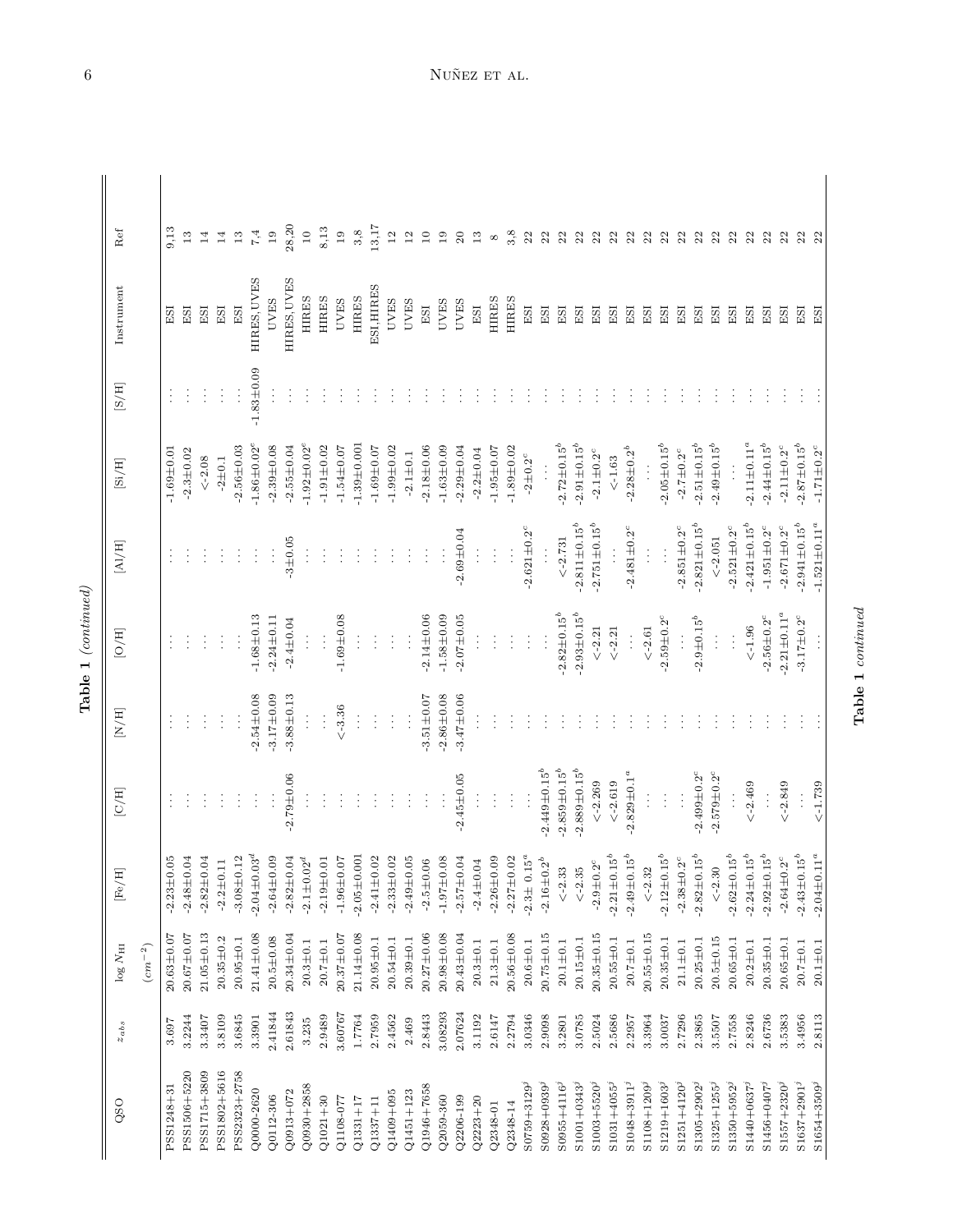| ╮ |
|---|
| ١ |
| î |

| Ref                                  |                         | 23                 | 22                 | 22                      | $\overline{10}$  | $\overline{19}$  | $\Omega$                     | ≌                   | ${}^{\infty}$    | 3,8              | 22                      | 22                    | 22                  | ೫                           | ೫                                                   | 22                               | 25                            | 25                  | 25                               | ೫                            | 22                  | 22                       | 22                       | $^{22}$             | 25                           | $^{22}$                       | 22                           | ೫                   | 25                 | 25                               | $\Omega$                     |
|--------------------------------------|-------------------------|--------------------|--------------------|-------------------------|------------------|------------------|------------------------------|---------------------|------------------|------------------|-------------------------|-----------------------|---------------------|-----------------------------|-----------------------------------------------------|----------------------------------|-------------------------------|---------------------|----------------------------------|------------------------------|---------------------|--------------------------|--------------------------|---------------------|------------------------------|-------------------------------|------------------------------|---------------------|--------------------|----------------------------------|------------------------------|
| Instrument                           |                         | ESI                | ESI                | ESI                     | ESI              | <b>UVES</b>      | <b>UVES</b>                  | ESI                 | <b>HIRES</b>     | <b>HIRES</b>     | ESI                     | ESI                   | ESI                 | ESI                         | ESI                                                 | ESI                              | ESI                           | $\overline{E}$      | ESI                              | ESI                          | ESI                 | ESI                      | ESI                      | ESI                 | ESI                          | ESI                           | ESI                          | ESI                 | ESI                | ESI                              | ESI                          |
| $\rm [S/H]$                          |                         |                    |                    |                         |                  |                  |                              |                     |                  |                  |                         |                       |                     |                             |                                                     |                                  |                               |                     |                                  |                              |                     |                          |                          |                     |                              |                               |                              |                     |                    |                                  |                              |
| [Si/H]                               |                         | $\vdots$           | $2.02 \pm 0.15^b$  | $-2.75 \pm 0.15^b$      | $-2.18 + 0.06$   | $-1.63 \pm 0.09$ | $-2.29 \pm 0.04$             | $-2.2 \pm 0.04$     | $-1.95 \pm 0.07$ | $-1.89 + 0.02$   | $-2\pm0.2^c$            | Ì                     | $-2.72 \pm 0.15^b$  | $-2.91 \pm 0.15^b$          | $\text{-}2.1\!\pm\!0.2^c$                           | $\le -1.63$                      | $-2.28 \pm 0.2^b$             | $\frac{1}{2}$       | $-2.05 \pm 0.15^b$               | $-2.7 \pm 0.2^c$             | $-2.51 \pm 0.15^b$  | $-2.49 \pm 0.15^b$       | $\vdots$                 | $-2.11 \pm 0.11^a$  | $-2.44 \pm 0.15^b$           | $-2.11 \pm 0.2$ <sup>c</sup>  | $-2.87 \pm 0.15^b$           | $-1.71 \pm 0.2^c$   | $\vdots$           | $-2.02 \pm 0.15^b$               | $-2.75 \pm 0.15^b$           |
| [A]/H]                               |                         | $-2.211 \pm 0.2$   | $\vdots$           | $<-3.161$               | $\vdots$         | $\vdots$         | $-2.69 \pm 0.04$             | $\vdots$            | $\vdots$         | $\vdots$         | $-2.621 \pm 0.2^c$      | $\cdots$ $\pm 0.15^b$ | $\lt-2.731$         | $-2.811 + 0.15^{b}$         | $-2.751 \pm 0.15^b$                                 | $\cdots$ $\pm$ 0.11 <sup>a</sup> | $-2.481 \pm 0.2$ <sup>c</sup> | $\cdots \pm 0.15^b$ | $\cdots$ $\pm$ 0.11 <sup>a</sup> | $-2.851 \pm 0.2^c$           | $-2.821 \pm 0.15^b$ | $\leq -2.051$            | $-2.521 \pm 0.2^{\circ}$ | $-2.421 \pm 0.15^b$ | $-1.951 \pm 0.2^c$           | $-2.671 \pm 0.2$ <sup>c</sup> | $-2.941 \pm 0.15^b$          | $-1.521 \pm 0.11^a$ | $-2.211 \pm 0.2^c$ | $\cdots$ $\pm$ 0.11 <sup>a</sup> | $< -3.161$                   |
| [O/H]                                |                         | $\vdots$           | $\vdots$           | $2.44 \pm 0.2^c$        | $-2.14 \pm 0.06$ | $-1.58 \pm 0.09$ | $-2.07 \pm 0.05$             |                     |                  |                  | $\vdots$                | $\vdots$              | $-2.82 \pm 0.15^b$  | $-2.93 \pm 0.15^b$          | $\lt-2.21$                                          | $\leq -2.21$                     | $\vdots$                      | $\leq -2.61$        | $-2.59 \pm 0.2$                  | $\frac{1}{2}$                | $-2.9 \pm 0.15^b$   | $\vdots$                 | $\vdots$                 | $<$ -1.96 $\,$      | $-2.56 \pm 0.2$ <sup>c</sup> | $-2.21 \pm 0.11^a$            | $-3.17 \pm 0.2$ <sup>c</sup> | $\vdots$            | $\vdots$           | $\vdots$                         | $-2.44 \pm 0.2$ <sup>c</sup> |
| $\left[\mathrm{H}/\mathrm{H}\right]$ |                         |                    | $\vdots$           | $\vdots$                | $3.51 \pm 0.07$  | $-2.86 \pm 0.08$ | $-3.47 \pm 0.06$             |                     |                  |                  |                         |                       |                     |                             |                                                     |                                  |                               |                     |                                  |                              |                     |                          |                          |                     |                              |                               |                              |                     |                    |                                  |                              |
| $\rm [C/H]$                          |                         |                    | $\vdots$           | $-2.669 \pm 0.2^c$      | $\vdots$         | $\frac{1}{2}$    | $-2.45 \pm 0.05$             |                     |                  |                  |                         | $2.449 \pm 0.15^b$    | $-2.859 \pm 0.15^b$ | $-2.889 \pm 0.15^{b}$       | $\lt -2.269$                                        | $\leq -2.619$                    | $-2.829 \pm 0.1^a$            | $\vdots$            | $\vdots$                         | $\vdots$                     | $-2.499 \pm 0.2^c$  | $-2.579 \pm 0.2^{\circ}$ | $\vdots$                 | $<-2.469$           | $\frac{1}{2}$                | $<-2.849$                     | $\vdots$                     | $<-1.739$           | $\vdots$           | $\vdots$                         | $-2.669 \pm 0.2^c$           |
| [Fe/H]                               |                         | $-2.02 \pm 0.15^b$ | $-2.4 \pm 0.11^a$  | $<$ -2.46               | $-2.5 \pm 0.06$  | $-1.97 \pm 0.08$ | <b>0.04</b><br>$-2.57 \pm 0$ | 04<br>$-2.4 \pm 0.$ | $-2.26 \pm 0.09$ | $-2.27 \pm 0.02$ | $-2.3 \pm 0.15^{\circ}$ | $-2.16 \pm 0.2^b$     | $\le -2.33$         | $\le -2.35$                 | $\textbf{-2.9} \textcolor{red}{\pm} \textbf{0.2}^c$ | $-2.21 \pm 0.15^b$               | $-2.49 \pm 0.15^b$            | $\le -2.32$         | $-2.12 \pm 0.15^b$               | $-2.38 \pm 0.2$ <sup>c</sup> | $-2.82 \pm 0.15^b$  | $<$ -2.30                | $-2.62 \pm 0.15^b$       | $-2.24 \pm 0.15^b$  | $-2.92 \pm 0.15^b$           | $2^c$<br>$-2.64 \pm 0$        | $-2.43 \pm 0.15^b$           | $-2.04 \pm 0.11^a$  | $-2.02 \pm 0.15^b$ | $11^a$<br>$-2.4 \pm 0.$          | $<-2.46$                     |
| $\log N_{\rm HI}$                    | $\left( cm^{-2}\right)$ | $20.4 + 0.1$       | $20.25 + 0.1$      | $20.4 \pm 0.15$         | $20.27 \pm 0.06$ | $20.98 + 0.08$   | $20.43 + 0.04$               | $20.3 \pm 0.1$      | $21.3 \pm 0.1$   | $20.56 \pm 0.08$ | $20.6 \pm 0.1$          | $20.75 + 0.15$        | $20.1 \pm 0.1$      | $20.15 \pm 0.1$             | $20.35 + 0.15$                                      | $20.55 \pm 0.1$                  | $20.7 \pm 0.1$                | $20.55 + 0.15$      | $20.35 \pm 0.1$                  | $21.1 \pm 0.1$               | $20.25 \pm 0.1$     | $20.5 \pm 0.15$          | $20.65 \pm 0.1$          | $20.2 \pm 0.1$      | $20.35 + 0.1$                | $20.65 + 0.1$                 | $20.7 \pm 0.1$               | $20.1 + 0.1$        | $20.4 \pm 0.1$     | $20.25 \pm 0.1$                  | $20.4 + 0.15$                |
| $z_{abs}$                            |                         | 3.0104             | 3.0461             | 4.1262                  | 2.8443           | 3.08293          | 2.07624                      | 3.1192              | 2.6147           | 2.2794           | 3.0346                  | 2.9098                | 3.2801              | 3.0785                      | 2.5024                                              | 2.5686                           | 2.2957                        | 3.3964              | 3.0037                           | 2.7296                       | 2.3865              | 3.5507                   | 2.7558                   | 2.8246              | 2.6736                       | 3.5383                        | 3.4956                       | 2.8113              | 3.0104             | 3.0461                           | 4.1262                       |
| QSO                                  |                         | S1709+3417         | $S1717 + 5802^{j}$ | S2114-0632 <sup>j</sup> | $Q1946 + 7658$   | $Q2059 - 360$    | Q2206-199                    | $Q2223 + 20$        | $Q2348 - 01$     | $Q2348 - 14$     | $S0759 + 3129^{j}$      | $S0928 + 0939^j$      | $S0955 + 4116j$     | $$1001 + 0343$ <sup>j</sup> | $$1003 + 5520j$                                     | $$1031 + 4055^j$                 | $$1048 + 3911^j$              | $$1108 + 1209j$     | $$1219 + 1603$                   | $S1251 + 4120j$              | $$1305 + 2902^j$    | $S1325 + 1255^j$         | $S1350 + 5952^j$         | $$1440 + 0637^j$    | $$1456 + 0407j$              | $S1557 + 2320j$               | $S1637 + 2901j$              | $$1654 + 3509j$     | $S1709 + 3417j$    | $S1717 + 5802^{j}$               | $S2114 - 0632^{j}$           |

Empirical Constraints on CCSN Yields

Table 1 continued

 ${\bf Table\ 1\ } conditional$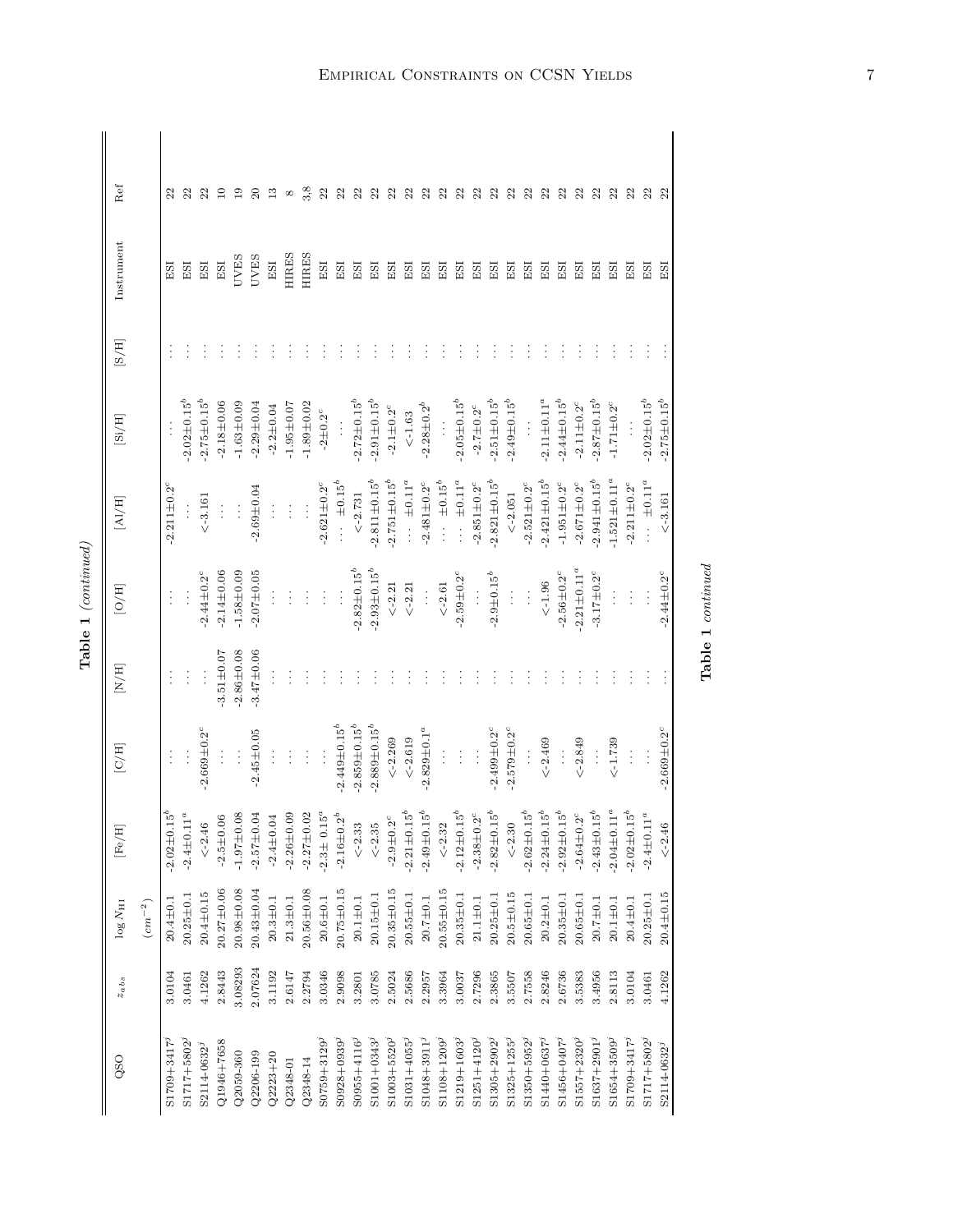| ╮      |
|--------|
| ⊣<br>١ |
| î      |

| QSO | $z_{abs}$ | $\log N_{\rm HI}$                                                                                                                      | $[{\rm Fe/H}]$                                                                                              | $\left[{\rm C/H}\right]$ | $\left[{\rm H/H}\right]$ | $\overline{[H]}$ | [A]/H] | [Si/H] | $\left[\mathrm{B/H}\right]$ | Instrument                                                                                                                                                                                                                                                                                                                                                                                                                                                                                                                                                                                                                                                                                                                                                                                                                                                                                                                                                 | Ref |
|-----|-----------|----------------------------------------------------------------------------------------------------------------------------------------|-------------------------------------------------------------------------------------------------------------|--------------------------|--------------------------|------------------|--------|--------|-----------------------------|------------------------------------------------------------------------------------------------------------------------------------------------------------------------------------------------------------------------------------------------------------------------------------------------------------------------------------------------------------------------------------------------------------------------------------------------------------------------------------------------------------------------------------------------------------------------------------------------------------------------------------------------------------------------------------------------------------------------------------------------------------------------------------------------------------------------------------------------------------------------------------------------------------------------------------------------------------|-----|
|     |           | $\left( cm^{-2}\right)$                                                                                                                |                                                                                                             |                          |                          |                  |        |        |                             |                                                                                                                                                                                                                                                                                                                                                                                                                                                                                                                                                                                                                                                                                                                                                                                                                                                                                                                                                            |     |
|     |           | hereafter Z14); 31: Cooke et al<br>References-1: Lu et al. (1996)<br>6: Dessauges-Zavadsky et al.<br>et al. (2008); 21: Ellison et al. | 35: D'Odorico et al. (2018, hereafter D18); 36: Welsh et al. (2019, hereafter W19); 37: Welsh et al. (2020) |                          |                          |                  |        |        |                             | 2001); 7: Molaro et al. (2001); 8: Prochaska et al. (2001b); 9: Prochaska et al. (2001a); 10: Prochaska & Wolfe<br>(2002b); 11: Dessauges-Zavadsky et al. (2001); 12: Ledoux et al. (2003); 13: Prochaska et al. (2003b); 14: Prochaska et al. (2003a); 15: O'Meara<br>et al. (2006); 16: Noterdaeme et al. (2007); 17: Prochaska et al. (2007); 18: Noterdaeme et al. (2008); 19: Petitjean et al. (2008); 20: Pettini<br>$(2010)$ , 22: Penprase et al. $(2010)$ , hereafter P10), 23: Srianand et al. $(2010)$ ; 24: Balashev et al. $(2011)$ ; 25: Cooke<br>et al. (2011b), 26: Cooke et al. (2011a); 27: Cooke et al. (2012); 28: Cooke & Madau (2014); 29: Dutta et al. (2014); 30: Zafar et al. (2014b,<br>2: Prochaska & Wolfe (1997); 3: Prochaska & Wolfe (1999); 4: Molaro et al. (2000); 5: Prochaska & Wolfe (2000);<br>. (2015, hereafter C15); 32: Cooke et al. (2016); 33: Morrison et al. (2016); 34: Cooke et al. (2017, hereafter C17); |     |
|     |           | $\alpha$ Uncertainty less than 0.11 dex                                                                                                | (P10)                                                                                                       |                          |                          |                  |        |        |                             |                                                                                                                                                                                                                                                                                                                                                                                                                                                                                                                                                                                                                                                                                                                                                                                                                                                                                                                                                            |     |
|     |           |                                                                                                                                        | $^{b}$ Uncertainty between 0.11 and 20 dex (P10)                                                            |                          |                          |                  |        |        |                             |                                                                                                                                                                                                                                                                                                                                                                                                                                                                                                                                                                                                                                                                                                                                                                                                                                                                                                                                                            |     |
|     |           |                                                                                                                                        | $c$ Uncertainty greater than 0.20 dex (P10)                                                                 |                          |                          |                  |        |        |                             |                                                                                                                                                                                                                                                                                                                                                                                                                                                                                                                                                                                                                                                                                                                                                                                                                                                                                                                                                            |     |
|     |           |                                                                                                                                        | $^d$ Reporting uncertainty on $N(Fe)\ (Z14)$                                                                |                          |                          |                  |        |        |                             |                                                                                                                                                                                                                                                                                                                                                                                                                                                                                                                                                                                                                                                                                                                                                                                                                                                                                                                                                            |     |
|     |           |                                                                                                                                        | $e$ Reporting uncertainty on $N(Si)$ (Z14)                                                                  |                          |                          |                  |        |        |                             |                                                                                                                                                                                                                                                                                                                                                                                                                                                                                                                                                                                                                                                                                                                                                                                                                                                                                                                                                            |     |
|     |           |                                                                                                                                        | J Reporting uncertainty on [Si/Fe] (C15)                                                                    |                          |                          |                  |        |        |                             |                                                                                                                                                                                                                                                                                                                                                                                                                                                                                                                                                                                                                                                                                                                                                                                                                                                                                                                                                            |     |
|     |           |                                                                                                                                        | $9$ Reporting uncertainty on $[C/O]$ (C17)                                                                  |                          |                          |                  |        |        |                             |                                                                                                                                                                                                                                                                                                                                                                                                                                                                                                                                                                                                                                                                                                                                                                                                                                                                                                                                                            |     |
|     |           | ${}^h\mathrm{Reporting}$ uncertainty on [C/O]                                                                                          | $(\rm W19)$                                                                                                 |                          |                          |                  |        |        |                             |                                                                                                                                                                                                                                                                                                                                                                                                                                                                                                                                                                                                                                                                                                                                                                                                                                                                                                                                                            |     |
|     |           |                                                                                                                                        | $^2$ Reporting uncertainty on [Si/O] (W19)                                                                  |                          |                          |                  |        |        |                             |                                                                                                                                                                                                                                                                                                                                                                                                                                                                                                                                                                                                                                                                                                                                                                                                                                                                                                                                                            |     |
|     |           | $\eta$ Name shortened from original (                                                                                                  | P10, D18)                                                                                                   |                          |                          |                  |        |        |                             |                                                                                                                                                                                                                                                                                                                                                                                                                                                                                                                                                                                                                                                                                                                                                                                                                                                                                                                                                            |     |

Note—This table is published in the machine-readable format

 $\textsc{Norm}\xspace-\textsc{This}$  table is published in the machine-readable format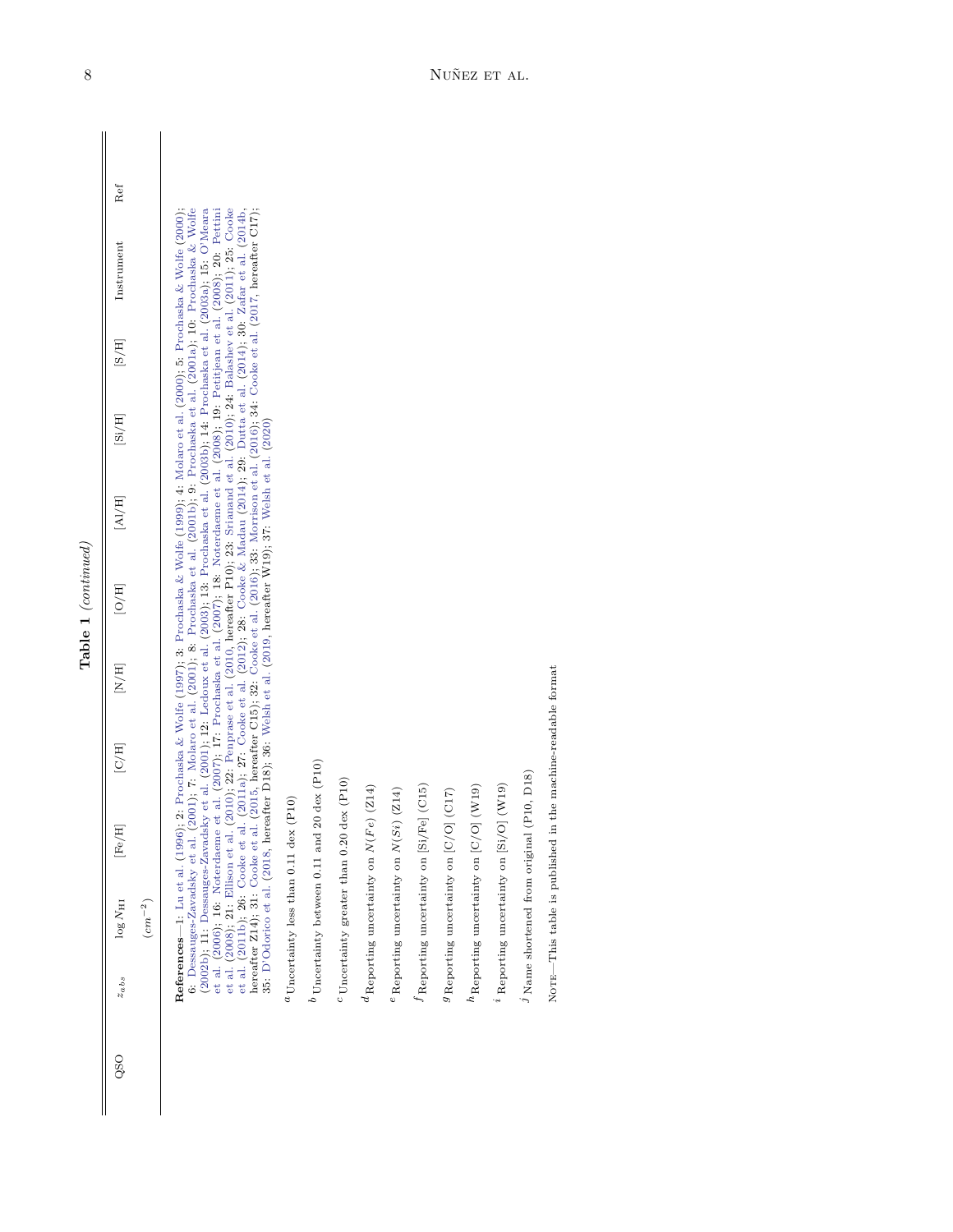## <span id="page-8-0"></span>3. EMPIRICAL CONSTRAINTS ON CCSN YIELDS

We place empirical constraints on the IMF-averaged yields of zero to low-metallicity core-collapse supernovae by analysis of the observed abundances of VMP DLAs. Specifically, we find the values of the low-metallicity plateaus in abundance ratios for the most readily measurable elements (C, N, O, Al, Si, S, and Fe). The first enriching events of system are CCSNe, followed by delayed enriching events, such as winds from AGB stars and Type Ia SN (SNe Ia). These processes can be disentangled in the space of  $[X/Fe]$  vs.  $[Fe/H]$  because [Fe/H] can be assumed to monotonically increase with time (assuming a relatively smooth star formation history), especially at low metallicity. At the earliest times, or lowest [Fe/H], the ratios should reflect the yields from CCSNe alone. The abundance ratios appear constant (a plateau in  $[X/Fe]$  vs.  $[Fe/H]$  at low metallicities because there is only one type of enrichment (CCSNe, though not necessarily a single CCSN). At later times, or higher [Fe/H], the ratios reflect a combination of yields from CCSNe and delayed processes. The introduction of a new enrichment source leads to a change in [X/Fe] (a "knee" in  $[X/Fe]$  vs.  $[Fe/H]$  at the value of  $[Fe/H]$  when the new sources turn on. In the case of the  $\alpha$ /Fe] ratio, CCSNe produce both  $\alpha$ -elements and Fe-peak elements whereas SNe Ia produce mainly Fe-peak elements and little to no  $\alpha$ -elements. Therefore, locating the [X/Fe] plateau gives the abundance ratio of CCSNe.

DLAs have been shown to exhibit a  $\alpha$ /Fe] knee at  $[Fe/H] \approx -2$  [\(Cooke et al.](#page-21-6) [2015\)](#page-21-6) preceded by a plateau, implying that the VMP ( $[Fe/H] \leq -2$ ) DLAs in our sample are in this plateau. To identify  $[X/Fe]$  values of these plateaus, and hence to obtain the abundance ratio of CCSN yields, we take the median of the abundance ratios observed in VMP DLAs, shown in Figure [1.](#page-9-0) We chose to use medians rather than means for several reasons. First, the mean is different depending on whether it is taken in logarithmic space (e.g., bracket notation like  $[O/Fe]$  or linear space (e.g., mass ratios like  $M(O)/M$ (Fe)). The median is the same in either space. More importantly, the median is less sensitive to outliers, which might result from systematic uncertainties that are difficult to correct for (e.g., spurious instrumental errors, inconsistencies in abundance determinations, ionization corrections).

The median calculations begin by first finding the median for sources that are doubly bounded (i.e., no upper or lower limits). Then, using this preliminary median, we find all upper limits that are below it and all lower limits that are above it. Finally, we recalculate the median, and associated 68% confidence intervals (in log space), using the doubly bounded sources and the aforementioned meaningful upper/lower limits. The medians are shown as the colored horizontal lines in Figures [1](#page-9-0) and [2.](#page-11-1)The figures also contain the abundance ratios of metal-poor stars, which we discuss in Section [3.1.](#page-10-0)

Abundances measured from medium resolution spectra,  $R < 10,000$ , can contain uncertainties not present in high resolution spectra such as line blending and/or hidden saturation, which can result in their abundances being inaccurate. To account for this, we calculate the median of each abundance ratio twice. First, we use all sources in the sample (i.e., with abundances measured from both high resolution spectra and medium resolution spectra; purple horizontal line(s) in Figures [1](#page-9-0) and [2\)](#page-11-1). Second, we use abundances measured only from high resolution spectra (blue horizontal line(s) in Figures [1](#page-9-0) and [2\)](#page-11-1). The differences between the medians were always  $< 0.1$  dex and as small as 0.01 dex. The 1- $\sigma$ uncertainties decreased by about 0.1 dex when culling the sample to high resolution sources only. The uncertainty for [Al/O] decreased by 0.2 dex.

The [O/Fe] and [Si/Fe] abundance ratios contain a subset of sources between [Fe/H]∼-2.5– -2 whose abundances are >0.5 dex below the bulk trends. The majority (∼70%) of the sources come from [Penprase et al.](#page-22-20) [\(2010,](#page-22-20) hereafter P10), were measured from medium resolution spectra, and have only upper limits on [Fe/H].There are five sources who have both low [O/Fe] and [Si/Fe] (compared to the bulk trends) and three of them come from P10. These were among the most oxygen poor sources  $([O/H] < -2.6)$  and silicon poor sources  $([Si/H] < -2.5)$  in the sample.

Dust depletion has been shown to be minimal in DLAs at low-metallicity (See Section [1;](#page-0-0) [Wolfe et al.](#page-23-9) [2005;](#page-23-9) [Cooke et al.](#page-20-3) [2011b\)](#page-20-3). While we cannot prove that there is no dust depletion in the VMP DLAs, we point to our work and that of others to argue that it is negligible. Figure [1](#page-9-0) shows the observed abundance ratios of [S/Fe] and [Si/Fe]; S is an alpha element that is volatile (i.e., it does not easily condense onto dust grains similar to C, N, O, and Al, so its gas phase abundance is the same as its true abundance), and Si and Fe are both refractory elements (i.e., easily condense onto dust grains, Fe more so than Si ). If dust depletion is appreciable there should be a trend between [Si/Fe] and [S/Fe] with metallicity; we observe no trend implying that the relative dust depletion between S, Si, and Fe is negligible. Further, the stellar abundance ratio—which is not subject to dust corrections—at low metallicities in the Milky Way is  $[Si/Fe] = 0.37 \pm 0.15$  [\(Cayrel et al.](#page-20-15) [2004\)](#page-20-15); we observe  $[Si/Fe] = 0.32 \pm 0.16$ . Finally, in recent work from [De](#page-21-16) [Cia et al.](#page-21-16) [\(2018\)](#page-21-16), the dust depletion of Si and Fe in DLAs was shown to be effectively zero at  $[Fe/H] \sim -2$  but as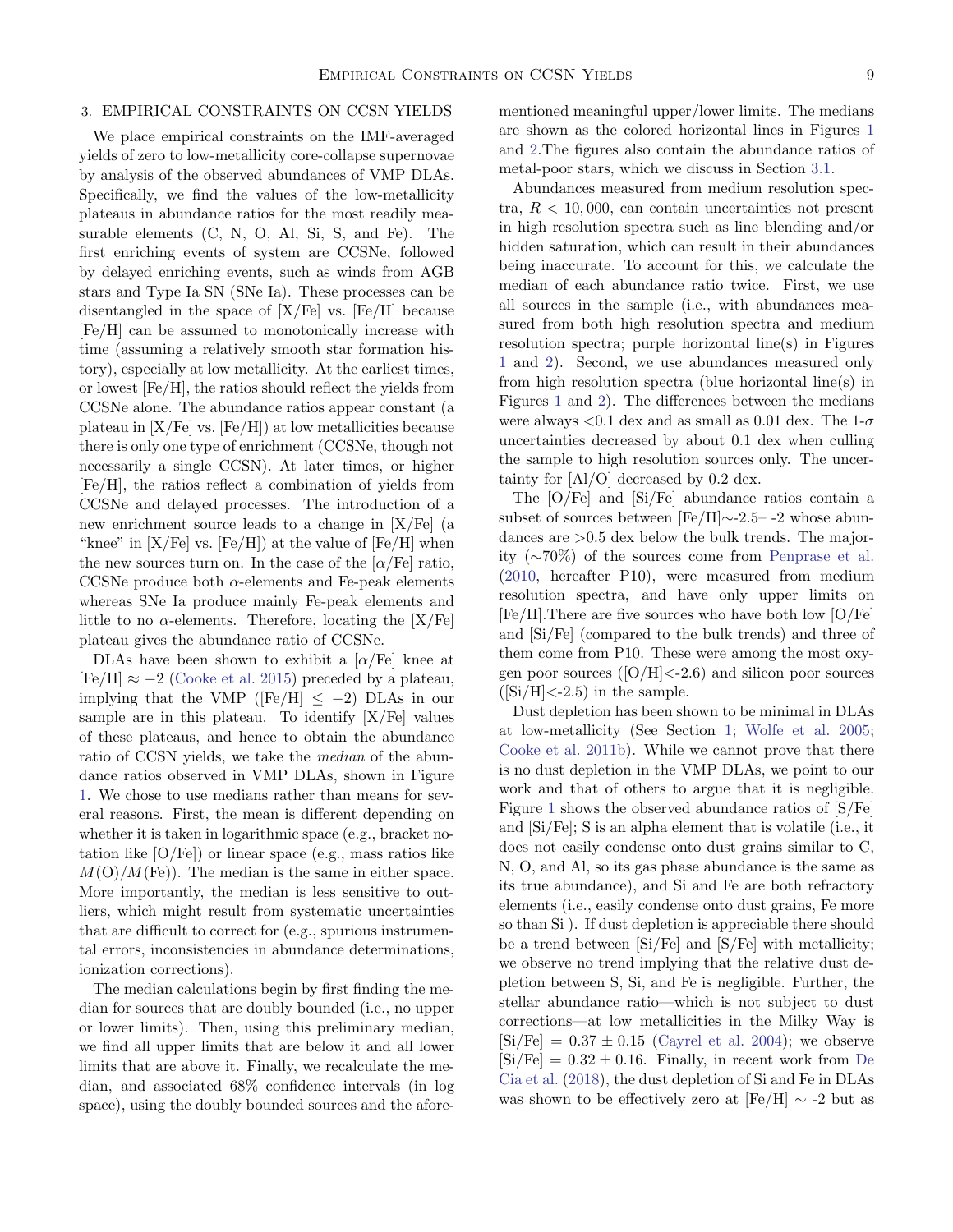

<span id="page-9-0"></span>Figure 1. C, N, O, Al, Si, and S abundance ratios as a function of [Fe/H]. The blue (purple) points are VMP DLAs whose abundances were measured from high (medium) resolution spectra. The blue horizontal bars are the medians of the VMP DLA abundance ratios from high resolution sources, and the purple horizontal bars are the medians of the VMP DLA abundance ratios from high+medium resolution sources. Typical VMP DLA uncertainties (0.1 dex) are shown in the bottom left corner of each subplot. The grey smaller points are metal-poor stars from the JINA database [\(Abohalima & Frebel](#page-20-16) [2018\)](#page-20-16); the small gray x's are giants whose surface abundances have been altered by RGB evolution. The red smaller points are from the ultra-faint/dwarf galaxy star compilation from Alexander Ji (See Section [3.1\)](#page-10-0). The gray arrows in the subplots show the typical corrections [\(Placco et al.](#page-22-35) [2014;](#page-22-35) [Nordlander & Lind](#page-22-4) [2017\)](#page-22-4) for the stated physical processes, to scale (See Section [3.1](#page-10-0) for discussion). The corrections vary widely from star to star. UFD Compilation References: [Koch et al.](#page-21-17) [\(2008\)](#page-21-17); [Feltzing et al.](#page-21-18) [\(2009\)](#page-21-18); [Frebel et al.](#page-21-19) [\(2010\)](#page-21-19); [Simon et al.](#page-23-18) [\(2010\)](#page-23-18); [Norris et al.](#page-22-36) [\(2010\)](#page-22-36); [Lai et al.](#page-22-37) [\(2011\)](#page-22-37); [Gilmore et al.](#page-21-20) [\(2013\)](#page-21-20); [Koch et al.](#page-21-21) [\(2013\)](#page-21-21); [Frebel et al.](#page-21-22) [\(2014\)](#page-21-22); [Ishigaki et al.](#page-21-23)  $(2014)$ ; [Roederer & Kirby](#page-23-19)  $(2014)$ ; François et al.  $(2016)$ ; [Ji et al.](#page-21-25)  $(2016b,a)$  $(2016b,a)$ ; [Roederer et al.](#page-23-20)  $(2016)$ ; [Hansen et al.](#page-21-27) [\(2017\)](#page-21-27); [Kirby et al.](#page-21-28) [\(2017\)](#page-21-28); [Nagasawa et al.](#page-22-38) [\(2018\)](#page-22-38); [Chiti et al.](#page-20-17) [\(2018\)](#page-20-17); [Spite et al.](#page-23-21) [\(2018\)](#page-23-21); [Marshall et al.](#page-22-39) [\(2019\)](#page-22-39); [Ji et al.](#page-21-29) [\(2019\)](#page-21-29).

large as 1 dex at  $[Fe/H] \sim 0$ . Other studies have shown the same trend of dust depletion decreasing as metallicities approach 1/100 solar [\(Pettini et al.](#page-22-40) [1997;](#page-22-40) [Vladilo](#page-23-22) [2002;](#page-23-22) [Akerman et al.](#page-20-18) [2005;](#page-20-18) [Wolfe et al.](#page-23-9) [2005;](#page-23-9) [Vladilo](#page-23-23) [et al.](#page-23-23) [2018\)](#page-23-23). All suggest minimal effects of dust on the abundance ratios measured in the gas phase.

In order to separate nucleosynthesis during the pre-SN evolution of the progenitor stars and during the explosion of the stars, we show the VMP DLA abundance ratios with respect to oxygen in Figure [2.](#page-11-1) Oxygen provides insight into the pre-SN evolution of the star because it is synthesized primarily during hydrostatic burning. On the other hand, Fe is synthesized during the SN explosion. Intermediate elements, such as Si, are produced significantly in both hydrostatic and explosive nucleosynthesis. This distinction will play an important role in our comparison to theoretical yield models in Section [4.](#page-11-0)

There should be a constant trend in the abundance ratios with respect to oxygen because oxygen is synthesized hydrostatically, the majority of the elements in Figure [2](#page-11-1) are synthesized hydrostatically, and there is only one source of nucleosynthesis at the low metallicites that we are probing. In other words, most of the elements, except Fe, and perhaps Si and S, should be produced roughly in the same proportion in CCSNe.

There is evidence suggesting that  $[C/O]$  (vs.  $[O/H]$ ) decreases for VMP DLAs until a minimum is reached at [O/H] ∼ -1.5 [\(Pettini et al.](#page-22-21) [2008;](#page-22-21) [Penprase et al.](#page-22-20) [2010;](#page-22-20) [Cooke et al.](#page-20-3) [2011b\)](#page-20-3). This finding is based on extrapolating the behavior seen in red giants in the Milky Way halo whose  $[C/O]$  (vs.  $[O/H]$ ) shows a decrease at low [O/H], a minimum at [O/H]  $\sim$  -1.5, and an increase to solar at high [O/H] (e.g., [Akerman et al.](#page-20-19) [2004;](#page-20-19) [Fabbian](#page-21-30) [et al.](#page-21-30) [2009\)](#page-21-30). This rise in  $[C/O]$  at low oxygen abundance has been interpreted as a PopIII signature owing to C enhancements from zero metallicity stars. But the C abundances for red giants can be uncertain due to the astration corrections necessary to infer their abundance (e.g., [Smith & Briley](#page-23-24) [2006;](#page-23-24) [Placco et al.](#page-22-35) [2014;](#page-22-35)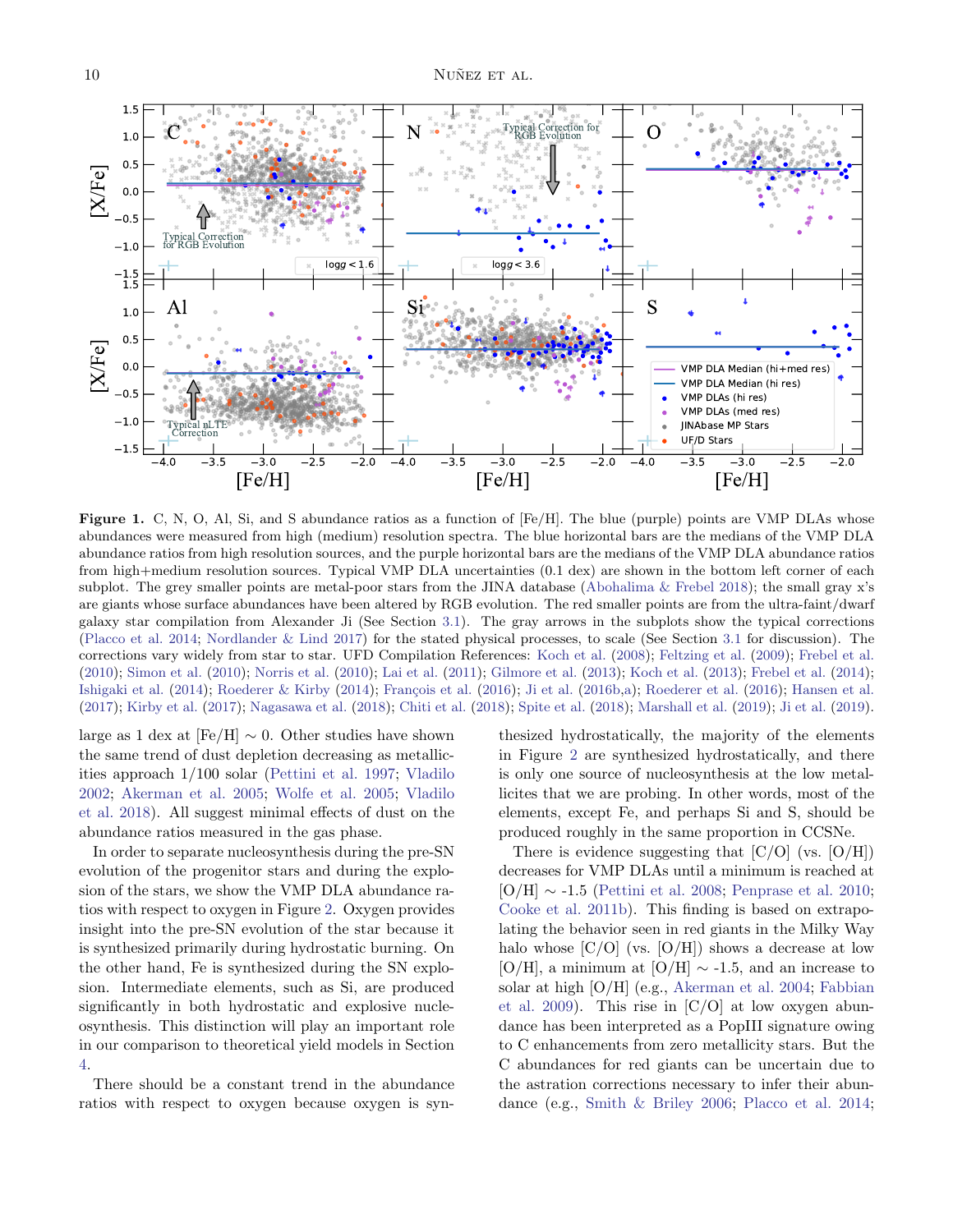[Kirby et al.](#page-21-31) [2015\)](#page-21-31). Also, C and O also could have 3D nLTE corrections as large as -0.3 dex and -0.6 dex respectively. Recently, [Amarsi et al.](#page-20-20) [\(2019a,](#page-20-20)[b\)](#page-20-1) calculated 3D nLTE corrections for C and O abundances in metalpoor stars and found that the downturn in [C/O] (at low oxygen abundance) is no longer present; an increase is seen instead. Interestingly, if one were to observe [C/O] (vs. [O/H]) from the VMP DLAs in isolation, a strong trend with  $[O/H]$  is not apparent; a weak trend may be present [\(Cooke et al.](#page-21-5) [2017;](#page-21-5) [Poudel et al.](#page-22-41) [2020;](#page-22-41) [Berg et al.](#page-20-21) [2021\)](#page-20-21).

Nitrogen is also affected by astration but it has been shown that  $[N/O]$  (vs.  $[O/H]$ ) does not vary with oxygen abundances below [O/H]  $\sim -0.7$  for DLAs and instead reaches a plateau [\(Petitjean et al.](#page-22-22) [2008;](#page-22-22) [Pettini et al.](#page-22-21) [2008;](#page-22-21) [Zafar et al.](#page-23-25) [2014a\)](#page-23-25). This behavior is similar to what is found for [N/O] in local dwarf galaxies at the lowest [O/H] where for [O/H]  $\leq -0.7$  there is a primary nitrogen plateau ( $[N/O]$ ∼ −0.65) then a rapid rise with increasing  $[O/H]$ ; for DLAs the plateau at low  $[O/H]$  is more than 0.3 dex lower [\(Berg et al.](#page-20-22) [2019\)](#page-20-22).

For these reasons, we use the same approach, rationale, and calculation to find the medians of these ratios with respect to oxygen, and interpret the medians as the yield ratios of CCSNe.

The medians of the abundance ratios with respect to oxygen in Figure [2](#page-11-1) (and with respect to Fe), and their  $1-\sigma$  (68% confidence interval) uncertainties, are listed in Table [2.](#page-10-1) These medians reflect the median IMFaveraged CCSN yield for zero- and low-metallicity massive stars.

Table 2. Median Abundance Ratios of VMP DLAs

<span id="page-10-1"></span>

| Element  | [X/Fe]            | X/O              |
|----------|-------------------|------------------|
| С        | $0.16 \pm 0.20$   | $-0.30 \pm 0.13$ |
| N        | $-0.76 + 0.34$    | $-1.21 \pm 0.33$ |
| $\Omega$ | $0.42 \pm 0.13$   |                  |
| Αl       | $-0.11 \pm 0.11$  | $-0.55 \pm 0.16$ |
| Si       | $0.32 + 0.16$     | $-0.14 \pm 0.12$ |
| S        | $0.36 {\pm} 0.18$ | $-0.27$          |
| Fe       |                   | $-0.41 \pm 0.13$ |

[Kirby et al.](#page-21-2) [\(2019,](#page-21-2) hereafter K19) placed empirical constraints on CCSNe using a method similar to what is presented here, except based on metal-poor stars in dwarf galaxies. We compare the empirical yields they derived to our empirical yields in Section [4.2.](#page-14-1)

## <span id="page-10-0"></span>3.1. Comparison Between VMP DLAs and VMP Stars

We compare the abundance ratios of VMP DLAs to VMP stars in order to understand the robustness of these ratios. The grey background points in Figures [1](#page-9-0) and [2](#page-11-1) are metal-poor stars compiled from the JIN-Abase database with  $-4 < [Fe/H] < -2$  from the MW halo, MW bulge, ultra-faint dwarf (UFD) galaxies, and classical dwarfs [\(Abohalima & Frebel](#page-20-16) [2018\)](#page-20-16). The x's in the C and N panels are stars with surface gravity  $(\log g)$  small enough to necessitate corrections for evolution of surface abundances on the giant branch. All of the stellar abundances are subject to some nLTE correction, but the corrections for Al are particularly large. The grey arrows in the figures show, to scale, the typical corrections needed to properly infer the abundance ratios; [C/Fe] $\sim$ +0.5 dex [\(Placco et al.](#page-22-35) [2014\)](#page-22-35) for log g <1.6, [N/Fe] $\sim$ -1 dex [\(Placco et al.](#page-22-35) [2014\)](#page-22-35) for log g <3.6, and [Al/Fe]∼+0.8 dex [\(Nordlander & Lind](#page-22-4) [2017\)](#page-22-4) for stars with  $-4 < [Fe/H] < -2$  and  $[A]/Fe] \sim -1$ . The exact values of the corrections depend on temperature, surface gravity, metallicity, and for C and N, detailed abundances.

The red background points are a compilation of metal poor giants in ultra-faint dwarf and classical dwarf  $(UF/D)$  galaxies compiled by Alexander Ji<sup>[2](#page-10-2)</sup> (references in Figure [1\)](#page-9-0).

Figure [1](#page-9-0) shows that the VMP DLA abundance ratios for N and Al (i.e., [N/Fe] and [Al/Fe]) exhibit a distinct difference (up to  $\sim 1$  dex) from VMP stars, whereas for the others  $([C/Fe], [O/Fe],$  and  $[Si/Fe])$  show general agreement between the samples. [Al/Fe] specifically show a systematic offset of -0.5 and can be explained by the nLTE corrections needed to infer their abundances. Importantly, measuring abundances from the cool dense gas from the DLAs is less susceptible to systematic effects than measuring abundances in stellar atmospheres. Sulfur is under-represented in the stellar sample because it has very few optical absorption lines.

Figure [2](#page-11-1) shows similar trends as the previous figure. There is a systemic offset between the VMP stars and VMP DLAs in  $[N/O]$  and  $[A1/O]$ .  $[C/O]$ ,  $[Fe/O]$ ,  $[Si/O]$ show general agreement between the samples.

Taken together, Figures [1](#page-9-0) and [2](#page-11-1) give another quantitative, visual affirmation for using VMP DLAs as a complementary set to VMP stars to constrain the yields of zero- and low-metallicity CCSNe (e.g., [Prochaska &](#page-22-13) [Wolfe](#page-22-13) [2002b;](#page-22-13) [Rafelski et al.](#page-22-8) [2012;](#page-22-8) [Cooke et al.](#page-21-5) [2017\)](#page-21-5). For C, O, and Si, the abundances are complementary, whereas for N, Al, and S, VMP DLAs offer the ability to constrain yields without the effects of stellar astration (N), nLTE effects (Al), or observationally challenging wavelengths (S).

<span id="page-10-2"></span><sup>2</sup> [https://github.com/alexji/alexmods/data/](https://github.com/alexji/alexmods/blob/master/alexmods/data/abundance_tables/dwarf_lit_all.tab)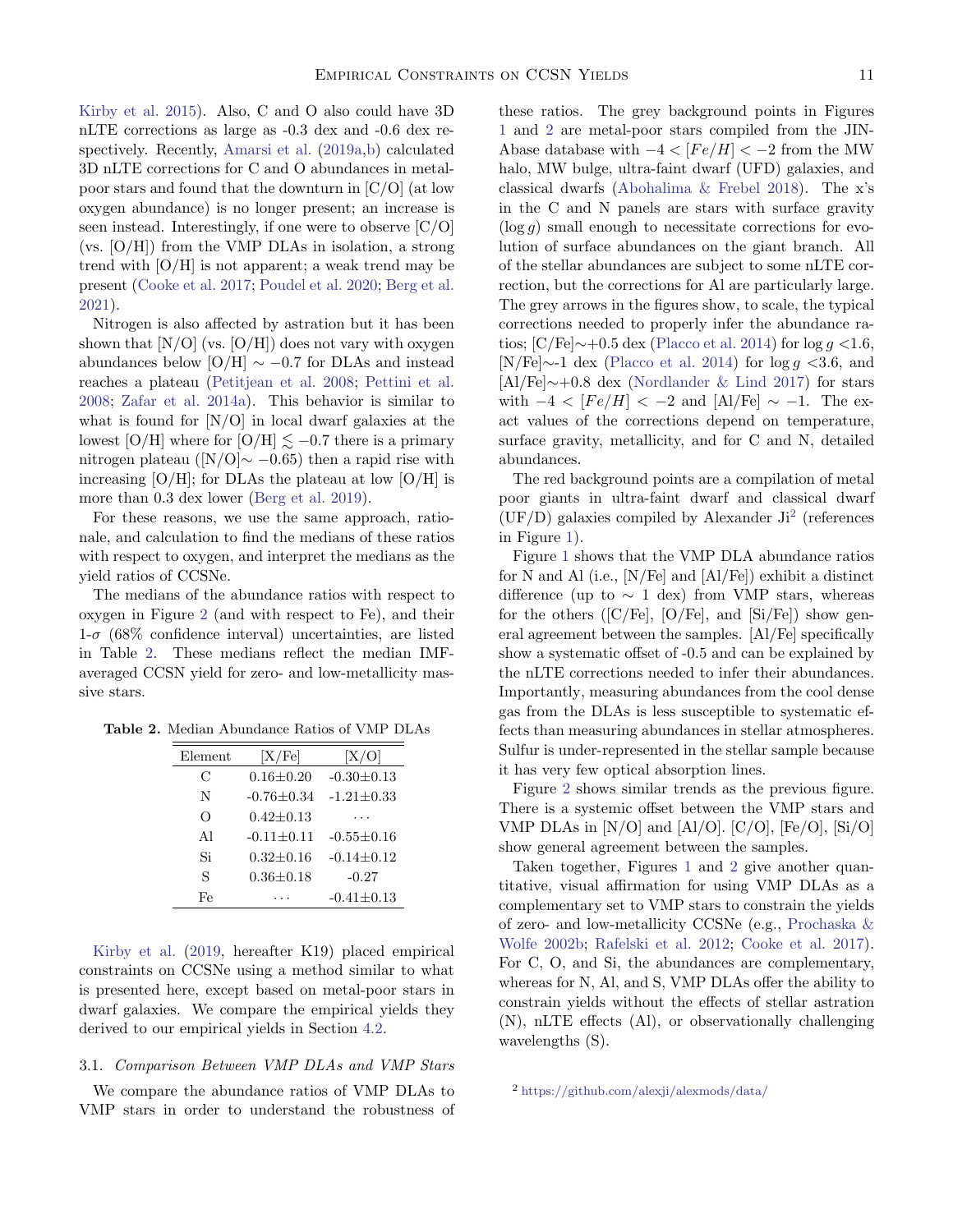

<span id="page-11-1"></span>**Figure 2.** C, N, Fe, Al, Si, and S abundance ratios as a function of  $[O/H]$ . Same symbols as Figure [1](#page-9-0)

The empirical CCSN yields in Table [2](#page-10-1) can be used as inputs in galactic chemical evolution models. Specifically, they could be an empirical guide to the first enriching events of the system being modeled.

# 4. THEORETICAL YIELD COMPARISON

<span id="page-11-0"></span>In this section we compare the zero- and lowmetallicity yields calculated by [Woosley & Weaver](#page-23-2) [\(1995,](#page-23-2) hereafter WW95); [Kobayashi et al.](#page-21-32) [\(2006\)](#page-21-32) and [Nomoto et al.](#page-22-2) [\(2006,](#page-22-2) together referenced hereafter as KN06); [Heger & Woosley](#page-21-0) [\(2010,](#page-21-0) hereafer HW10); [Limongi & Chieffi](#page-22-0) [\(2018,](#page-22-0) hereafter LC18); and [Ebinger](#page-21-33) [et al.](#page-21-33) [\(2020,](#page-21-33) hereafter EC20) to the empirical yields we derived in the previous section.

#### 4.1. Synopsis of the Theoretical Yields

We discuss the relevant aspects of the physical models and input parameters that would affect the resultant yield predictions for the models below. For detailed discussions of each model we refer the reader to the cited manuscripts.

#### 4.1.1. [Woosley & Weaver](#page-23-2) [\(1995\)](#page-23-2)

<span id="page-11-2"></span>WW95 calculated the nucleosynthetic yields from massive stars as a function of mass and metallicity for elements through Zn. They computed 78 models that differed in explosion energy (usually  $1.2 \times 10^{51}$  erg (1.2 B); B is a Bethe, or  $10^{51}$  erg.), metallicity (0–1 solar), and initial progenitor mass (11–40  $M_{\odot}$ ). We use the 'Z' models, which have zero-metallicity, e.g., a pre-supernova progenitor with a Big Bang composition.

WW95 evolved each star through the supernova explosion. The explosion was achieved by means of a mass piston located at the edge of the iron core modeled in 1-D (modeling in 1-D is common to all the models hereafter). The piston was moved inward at constant acceleration until it reached 500 km where it was moved rapidly outward (bounce) at a velocity tuned such that the final kinetic energy of the ejecta typically reached an energy of  $\sim 10^{51}$  erg (1 B). The resultant shock decelerated in the mantle of massive stars, which, among other effects, led to significant fallback of Fe-peak elements. WW95's nucleosynthesis yields account for this fallback.

The models included the effects of neutrino irradiation, which had a major effect on the nucleosynthesis due to changes in the composition of the star before the shock wave from the mass piston caught up to the material. Neglected processes that could have affected the nucleosynthesis include neutrino capture processes, stellar rotation, and a model of the explosion physics more realistic than a mass piston.

The piston was tuned to ensure an explosion. Some modern 3-D supernova models explode without the need for a piston or thermal bomb by modeling the collapse and explosion phase of the star (e.g., [Burrows et al.](#page-20-23) [2019\)](#page-20-23), though there still is no consensus in the field as to a preferred method of explosion.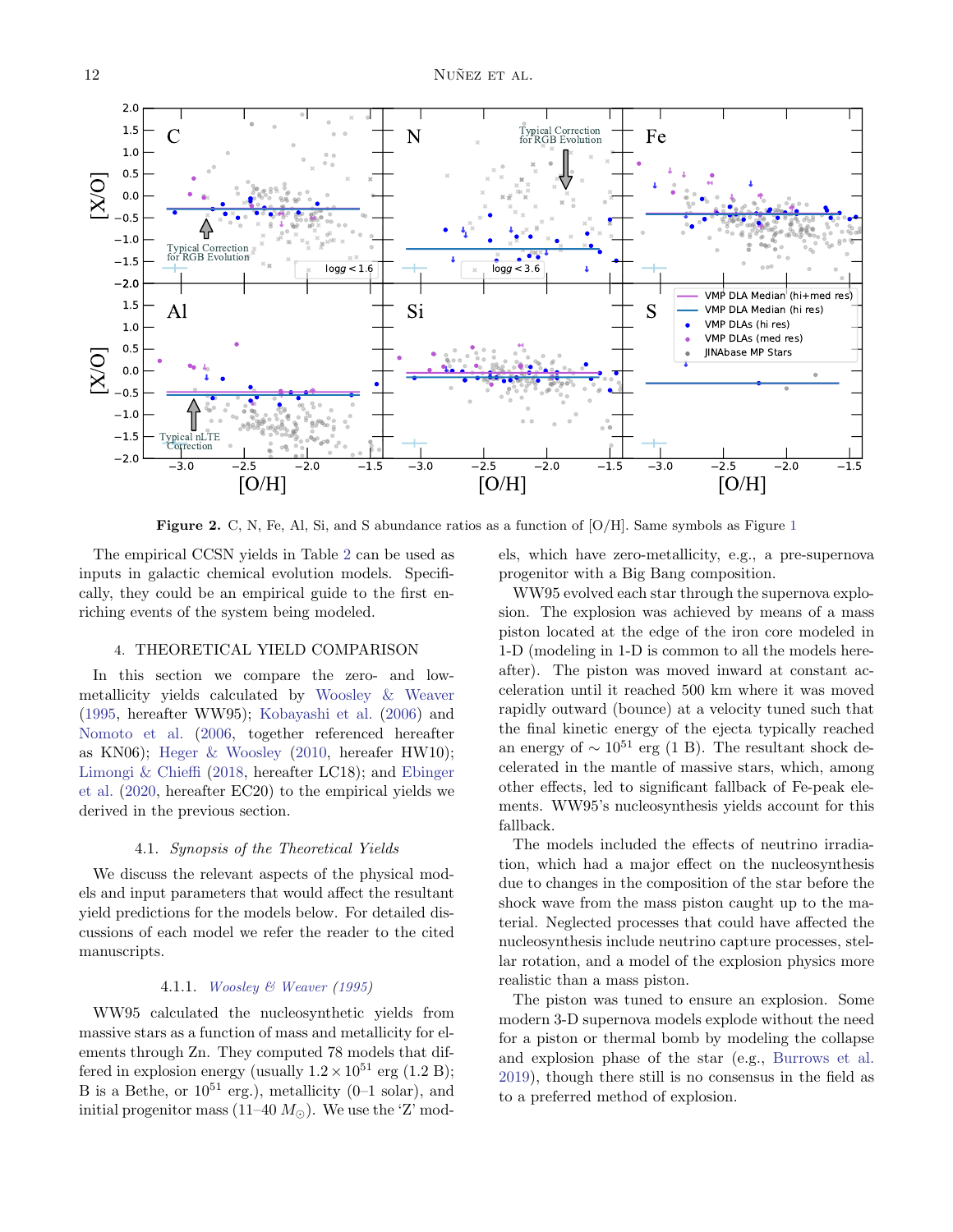We explore the effects that an "explosion landscape" (wherein some supernovae collapse into black holes without contributing to nucleosynthesis) on IMF-averaged theoretical yields in Section [4.3.](#page-14-0) Also, we use the WW95 yields as a qualitative reference only and perform our analysis (i.e., compare theoretical abundance ratios to VMP DLA abundance ratios) to their successor (see Section [4.1.3.](#page-12-0))

## <span id="page-12-2"></span>4.1.2. [Kobayashi et al.](#page-21-32) [\(2006\)](#page-21-32) and [Nomoto et al.](#page-22-2) [\(2006\)](#page-22-2)

KN06 calculated the nucleosynthetic yields for elements up to Zn as a function of initial mass, composition, and explosion energy. We use their zero-metallicity yields over their total progenitor mass range  $(13-40 M_{\odot})$ and compare their two available explosion energies: (1)  $1 \times 10^{51}$  erg (1 B), corresponding to a normal Type II supernova and (2)  $10 - 30 \times 10^{51}$  erg (10–30 B), corresponding to a hypernova (HN). The authors found that a HN contribution of 50% was optimal to match the observed  $\alpha$ /Fe] trends in the Milky Way, but we vary the contribution from 0–100% for our computed IMFaveraged yields (see Section [4.2\)](#page-14-1).

KN06 evolved the star from pre-supernova to explosion. Their explosion mechanism is a "thermal bomb"; when a critical density is reached in the core, the star is promptly exploded with the specified energy for SNe and HNe. The authors used light curves and spectral fitting from individual SNe to set the mass of  ${}^{56}$ Ni ejected, 0.3–0.5  $M_{\odot}$ . They also used the abundance ratios observed in EMP stars, specifically  $[O/Fe]=0.5$ , to set the amounts of mixing and fallback, which are otherwise free parameters in the calculations.

Included in their calculations were metallicitydependent mass loss and neutron-capture processes. They did not include any neutrino processes, stellar rotation, or natural explosion physics (as opposed to a thermal bomb).

#### 4.1.3. [Heger & Woosley](#page-21-0) [\(2010\)](#page-21-0)

<span id="page-12-0"></span>HW10 computed nucleosynthetic yields for zerometallicity stars as a function of mixing (0.0-0.25; explained in the next paragraph), explosion energy  $(0.1 -$ 10 erg; 0.1-10 B), mass cut (S4 or  $Y_e$ ; also explained in the next paragraph), and progenitor mass (10–100  $M_{\odot}$ ). Several model combinations matched the abundances observed in different EMP stars adequately. One such model, as an example, had an explosion energy of 1.2 B, standard mixing of 0.1, and an S4 mass cut. These models are the successors to zero-metallicity models of WW95.

HW10 modeled their stars from main sequence to explosion using the KEPLER code, which was also used by WW95. They found that the density and structure of the zero-metallicity stars were the same as solar metallicity stars, implying a common central engine for single stars. The mixing of heavy elements deep in the star to outer layers was simulated by series of boxcar runs whose mass is set to be some fraction  $(0.0-25.1\%)$  of the He core mass. A mass piston was then used to explode the stars. There were two locations that the piston was placed: (1) near the base of the oxygen shell (where the entropy per baryon is  $S/N_A = 4.0 \; k_B$ ; S4 model) or (2) deeper in the star near the edge of the iron core (where the electron fraction  $Y_e$  becomes discontinuous;  $Y_e$ ' model). Following this mass cut, each mass piston was moved to give the ejecta a final kinetic energy ranging from  $0.3{\text -}10 \times 10^{51}$  erg  $(0.3{\text -}10 \text{ B})$ .

The models include neutrino irradiation and fallback. Neglected physics included stellar rotation (though the authors added a "mixing" term that mimics the effect of stellar rotation), neutrino winds (which would affect r- and some s-process elements), and more realistic explosion physics (as opposed to a piston).

To see how the numerous parameters affect the resultant yields, and to pick a preferred mass cut (S4 or  $Y_e$ ) and mixing value (0.0–0.25), we show in Figure [3](#page-13-0) the IMF-averaged (Salpeter) yields as a function of mixing, explosion energy, and mass cut for the entire modeled mass range. The yields stay constant with mixing but vary significantly ( $\geq$  3.5 dex) with explosion energy. The insensitivity to mixing is expected because the mixing is performed after all explosive nucleosynthesis and fallback are computed. Because the  $Y_e$  mass cut has only two explosion energies, its predicted [X/Fe] range is more tightly constrained than the S4 cut. Even so, the  $Y_e$  range is always within the wider values predicted by the S4 cut so we elect to use the S4 cut in our comparison. The yields from the lowest modeled energy in the S4 models  $(0.3 \text{ B})$  differ significantly  $(1 - 3 \text{ dex})$ from the higher energy models, so we neglect the lowenergy models in our comparison. After this culling, the yields are comparable regardless of mixing, so we choose a mixing value of 0, which leaves explosion energy and mass as the only free parameters in our comparison.

## 4.1.4. [Limongi & Chieffi](#page-22-0) [\(2018\)](#page-22-0)

<span id="page-12-1"></span>LC18 calculated the yields of elements up to Bi as a function of metallicity ( $[Fe/H] = -3, -2, -1, 0$ ), progenitor mass  $(13-120 M_{\odot})$ , and initial rotational velocity  $(v = 0, 150, 300 \text{ km s}^{-1})$ . We use their  $[Fe/H] = -3$ model and masses from 13-100  $M_{\odot}$ . We discuss the choice of rotation velocity below.

LC18 modeled the evolution of their stars from premain sequence to presupernova. The initial metallicity given to the stars for their  $[Fe/H] = -3$  models were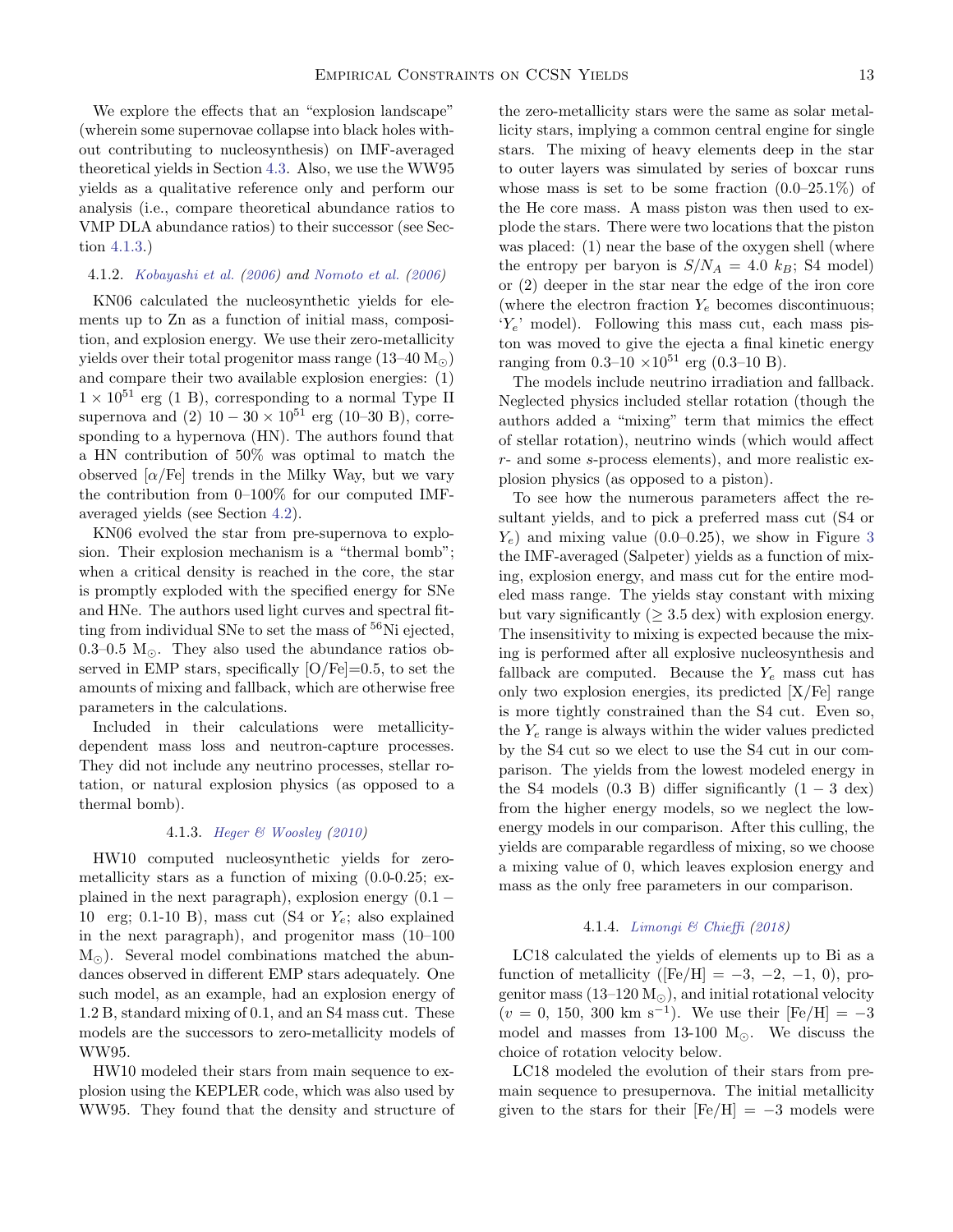

<span id="page-13-0"></span>Figure 3. The IMF-averaged yields from HW10 as a function of mixing parameter and explosion energy. The color bar on the right of the figure denotes the  $[X/Fe]$  for each mass cut, which are labeled on the right side of each panel. The  $Y_e$  values are vertically offset from the S4 mass cut for clarity. The lowest explosion energy (0.3 B) points have their [X/Fe] value annotated above the point; they are all off the color bar scale.

scaled from the solar composition [\(Asplund et al.](#page-20-5) [2009\)](#page-20-5) for most elements (e.g., Al, N) but abundance ratios (with respect to Fe) observed in metal-poor stars were used for some elements (C, O, Si, and S). They exploded their star via a thermal bomb with three different calibrations. Their preferred calibration (the one used in this work) requires that (1) stars from 13–25  $M_{\odot}$  have a mixing and fallback scheme by requiring that the edges of the mixing region are fixed and that the mass cut is placed such that 0.07  $M_{\odot}$  of <sup>56</sup>Ni is produced and (2) stars more massive than 25  $M_{\odot}$  fully implode and therefore any yields are from the pre-SN stellar wind. The explosions energies that the authors calculated, which we infer from their quoted binding energy of mass above the Fe core, ranged from  $0.65-15 \times 10^{51}$  erg  $(0.65-15 B)$ for their 13–80  $M_{\odot}$  progenitors with the larger explosion energies corresponding to the more massive progenitors. We fully decayed the isotopes in our yield comparison to their final stable isotopes assuming 100% conversion.

LC18 included stellar rotation and mass loss but neglected realistic explosion physics (as opposed to a thermal bomb).

Stars are known to have varying rotation velocities so there likely exists some preferred Initial Distribution of ROtation Velocities (IDROV; analogous to mass and the IMF), that is a function of mass and metallicity [\(Limongi & Chieffi](#page-22-0) [2018;](#page-22-0) [Prantzos et al.](#page-22-42) [2018\)](#page-22-42). At present, there has not been a detailed study of the IDROV and its properties coupled with the IMF. Still, we construct a simple, observationally motivated

IDROV (see Section [4.3\)](#page-14-0), alongside the yield predictions when all stars are rotating at a single velocity (see Section [4.2\)](#page-14-1).

#### 4.1.5. [Ebinger et al.](#page-21-33) [\(2020\)](#page-21-33)

<span id="page-13-1"></span>EC20 of the PUSH collaboration [\(Perego et al.](#page-22-3) [2015\)](#page-22-3) used an engine to self-consistently explode stars and obtain nucleosynthetic yields for isotopes up to  $^{211}$ Eu as a function of metallicity  $(Z = 0 - 10^{-4} Z_{\odot})$  and mass (11-75  $M_{\odot}$ ). We use their zero-metallicity models, which have a smaller mass range of  $11-40$   $M_{\odot}$ .

The authors used pre-SN models from [Woosley et al.](#page-23-0) [\(2002\)](#page-23-0). The explosion, which relies on the delayed neutrino-driven mechanism, of the pre-SN progenitor was simulated by following the core collapse, bounce, neutrino heating, and resultant explosion (or implosion) of the stars in increments of 1  $M_{\odot}$  assuming spherical symmetry. The neutrino heating term, the most important term for the explosion, has two free parameters that were calibrated such that the models reproduced properties observed from SN 1987A.

The authors did not force the stars to explode but instead relied on the physical outputs from their simulation to determine if an explosion was successful or not. An explosion was deemed successful if the final explosion energy of the simulation was positive. An explosion was deemed as a failure if the final explosion energy was negative at the end of the simulation. From this criteria they found that stars from 11–23  $M_{\odot}$  and 27– 31  $M_{\odot}$  successfully exploded whereas the other masses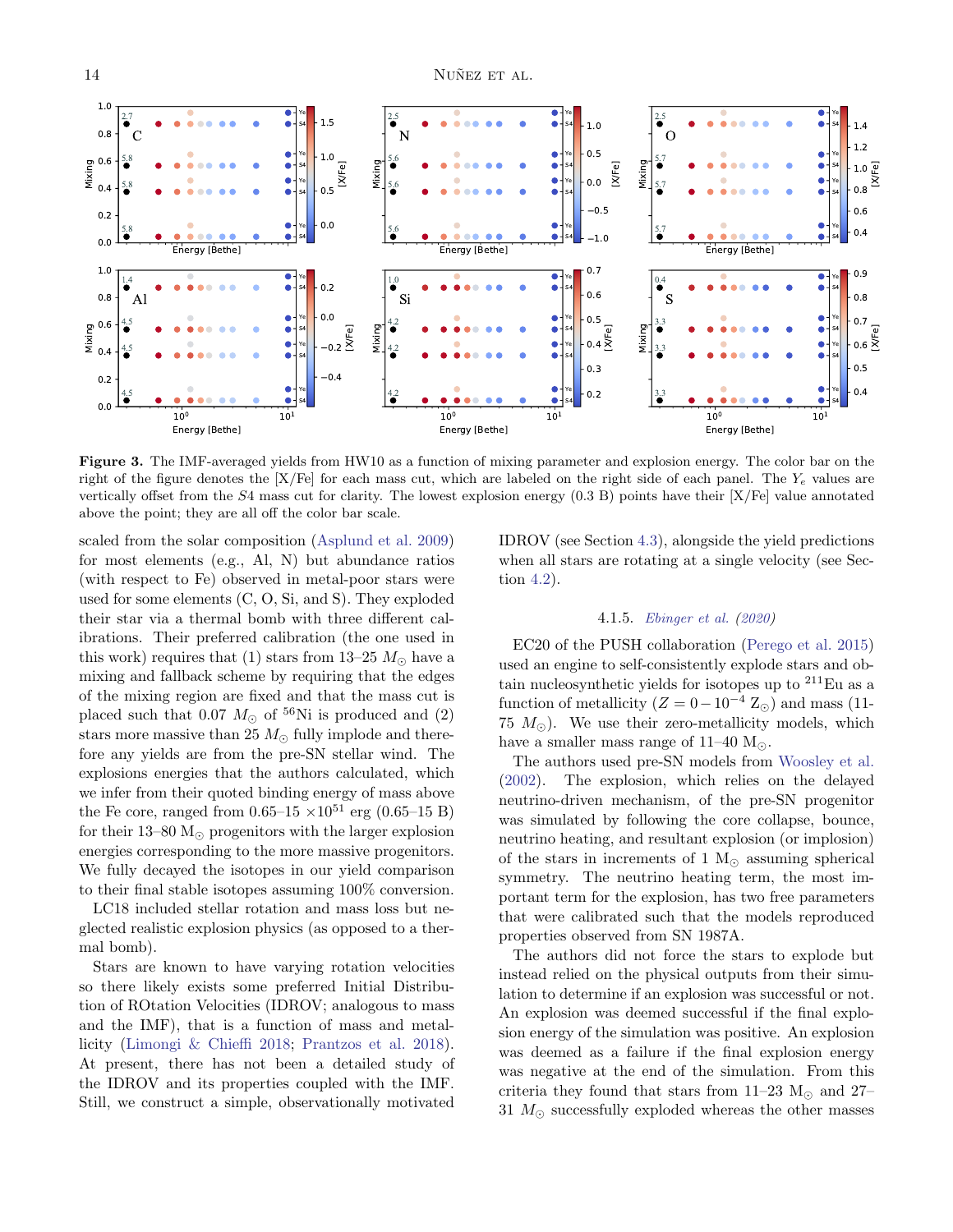failed i.e., imploded into a black hole. The exploding stars contributed to yields whereas direct-collapse stars did not. The resultant explosion energies ranged from  $\sim 0.3-1.6\times10^{51}$  erg (0.3–1.6 B) with no uniform trend with progenitor mass.

Only explosive nucleosynthesis was considered in the yields published by EC20, so we added the contribution from the preSN progenitors (i.e., hydrostatic nucleosynthesis) to get the total yield (S. Curtis, private communication, [Woosley et al.](#page-23-0) [2002\)](#page-23-0). This primarily affected the abundance of light elements (C, N, O) that are created in small quantities during explosive nucleosynthesis. We could not compute a total yield for Al because the pre-SN progenitors did not track it. We do not include the Al predictions from EC20 in our subsequent analysis.

The authors included realistic explosion physics but neglected neutrino irradition and stellar rotation.

#### 4.2. Comparison Between Yield Tables

<span id="page-14-1"></span>In Figure [4](#page-15-0) we show the theoretical  $[X/Fe]$  predictions from the models described in the previous section and compare them to empirical yields from VMP DLAs (see Section [3\)](#page-8-0). The  $[X/Fe]$  values were calculated by integrating the model yields under a Salpeter IMF from a mass range of 10–100  $M_{\odot}$ . We interpolate the yields to achieve steps of 0.25  $M_{\odot}$  but did not extrapolate the yields outside of their modeled masses (see mass ranges above). For [Si/Fe] we also compare the empirical yields derived by K19 using metal-poor stars in the dwarf galaxies Sculptor (Scl), Leo II, Draco (Dra), Sextans (Sext), and Ursa Minor (UMi) (see end of Section [3\)](#page-8-0).

There is general agreement between the empirical yields and the theoretical [X/Fe] predictions for the majority of elements. Each model reproduces the empirical yields (within  $1-\sigma$ ) for a subset of elements. [Si/Fe] and [S/Fe] are consistently reproduced by all models. [C/Fe], [O/Fe], and [Al/Fe] show similar agreement (EC20 did not track the total Al yields; see Section [4.1.5\)](#page-13-1). [N/Fe] is a notable exception, it showed the largest spread between models. Only one, HW10, reproduced the empirical [N/Fe] yields. The [N/Fe] differences between the empirical yields and theoretical predictions exceeded 0.5 dex for all other models.

The various models' overall agreement in their [S/Fe] and [Si/Fe] predictions with the VMP DLA data can be used to further argue that there is minimal dust depletion in VMP DLAs. If this were not true, one would expect systematic discrepancies between the nucleosynthetic predictions and the observed ratios in VMP DLAs, just as one would expect some trend in [Si/Fe] and [S/Fe]. But neither is seen, further suggesting that there is negligible dust depletion in VMP DLAs.

The majority of the yields derived by K19 fall just outside of our uncertainties, except for Leo II. After accounting for K19's yield uncertainties (0.02–0.08 dex), Scl and Dra also become consistent with the DLA estimates. Note that K19 measured Si in red giants in a spectral range  $\sim 6300-9100$  Å. The only available Si lines in this spectral range are weak due to their high excitation potentials, making it difficult to measure Si in low-S/N spectra. This means there could be a bias toward higher Si abundances for very metal-poor stars because lower Si abundances would result in undetectably weak lines. In fact, extremely-metal poor Milky Way halo stars have a plateau at  $[Si/Fe] = 0.4$  (e.g., [Frebel](#page-21-34) [& Norris](#page-21-34) [2015\)](#page-21-34), which is consistent with the VMP DLA abundances.

In Figure [5](#page-16-0) we compare the theoretical  $[X/O]$  to the empirical yields. The theoretical  $[X/O]$  values were calculated using the same method as above for [X/Fe].

There is general agreement between the inferred empirical yields and the models for a subset of elements, Si and S. We see near unanimous agreement between models in their predictions for  $[C/O]$ ,  $[Fe/O]$ ,  $[Si/O]$ , and [S/O].(There is only one VMP DLA data point available for  $[S/O]$ .) Wide disagreement is seen in  $[N/O]$  where only two models reproduced the empirical yields, HW10 and LC18. No model reproduces [Al/O].

#### 4.3. Explosion Landscape and IDROV

<span id="page-14-0"></span>All of the models discussed thus far had their parameters tuned to ensure that the star exploded, except EC20. This was also true for LC18, though they ensured that stars above 25  $M_{\odot}$  fully imploded. There is strong evidence that massive stars in certain regions of mass–metallicity space will collapse directly to a black hole, resulting in zero metal yield, other than any yields from pre-SN winds [\(Adams et al.](#page-20-24) [2016;](#page-20-24) [Smartt](#page-23-26) [2015;](#page-23-26) [Sukhbold et al.](#page-23-27) [2016;](#page-23-27) [Woosley](#page-23-28) [2017\)](#page-23-28). This so called SN explosion landscape describes the ability of stars to explode or not by assigning one of two outcomes to ranges of stellar mass (at fixed metallicity): (1) explosion potentially with fallback or (2) direct collapse into a black hole. Fallback onto the dense remnant during/after explosion has been shown to be rare in recent studies [\(Sukhbold et al.](#page-23-27) [2016;](#page-23-27) [Ertl et al.](#page-21-35) [2020\)](#page-21-35). Still, given it's importance, all of the models we described previously (Sections [4.1.1–](#page-11-2)[4.1.5\)](#page-13-1) include fallback in their calculations. We add the yield contributions for exploding stars (i.e., the yields with fallback included) and remove 100% of the yields from the imploding stars.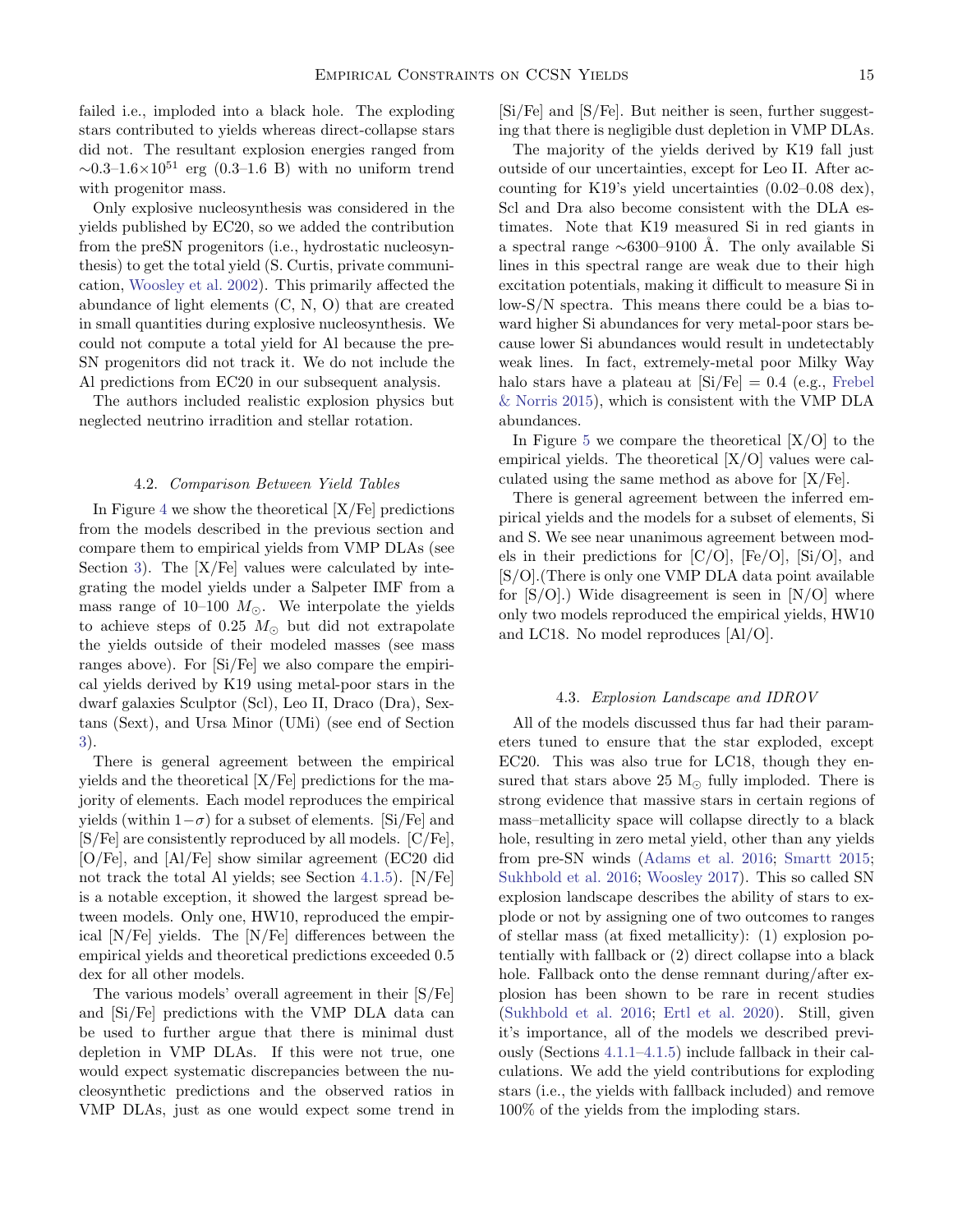

<span id="page-15-0"></span>Figure 4. Predicted [X/Fe] for each yield table compared with the median [X/Fe] from VMP DLAs. The dashed vertical blue line is the median of the VMP DLAs, the blue shaded region shows the  $1-\sigma$  uncertainties. The colored stars are empirical yields derived by K19 from metal-poor stars in the respective dwarf galaxies (see end of Section [3\)](#page-8-0). EC20 predictions are shown as orange squares, LC18 as black/dark grey diamonds (varying rotational velocities), HW10 as green tripoints (varying explosion energy), KN06 as blue pluses (varying HN contribution), and WW95 as orange X's.

Because there has not been a recent SN explosion landscape for zero- or low-metallicity stars that accounted for the full mass range  $(10-100 M_{\odot})$ , we use results computed by EC20 for the mass range  $10-40 M_{\odot}$ . They found that stars exploded in the mass ranges 11– 23 and 27–31  $M_{\odot}$  (in steps of 1  $M_{\odot}$ ) but did not explode otherwise (see Section [4.1.5](#page-13-1) for discussion of the EC20 models). We summarize the explosion landscapes from EC20 and LC18 in Table [3.](#page-15-1)

<span id="page-15-1"></span>Table 3. SN Explosion Landscapes

| Model Range   | Step          | Explosion         | Authors |
|---------------|---------------|-------------------|---------|
| $(M_{\odot})$ | $(M_{\odot})$ | $(M_{\odot})$     |         |
| $10 - 40$     |               | $11-23$ ; $27-31$ | EC20    |
| $13 - 120$    | 2, 5, 10, 20  | $13 - 25$         | LC18    |

To understand how the inclusion of realistic explosion physics changes the predicted yields, we show in the top panel of Figure [6](#page-17-1) abundance ratios from HW10 modified by the SN explosion landscape from EC20 (i.e., only adding the yields from stars that the authors found to explode and removing the yields from those that do not) and as-published LC18 and EC20 yields, along with the empirical DLA abundances. We chose not to adapt this SN explosion landscape to the other yield models because they used different stellar evolutionary codes. The landscape is sensitive to the final core structure of the star, which itself is sensitive to all prior modeling assumptions (e.g., stellar evolutionary code, interaction cross sections, adopted reactions rates, convection criteria, etc.) such that two authors using different assumptions will likely have different landscapes. The progenitors used in HW10 and EC20 used the same formalism, based on the KEPLER code for stellar evolution, as were the the progenitors from [Woosley & Weaver](#page-23-2) [\(1995\)](#page-23-2) and [Woosley et al.](#page-23-0) [\(2002\)](#page-23-0). Even though there are differences present between the the progenitors of HW10 and EC20, they are closer to direct comparisons than the other models, who used their own stellar evolutionary code.We calculate the yields in the same manner as the previous section except that we do not interpolate between the modeled masses to ensure that only the stars that explode contribute to the yields. We compared this method with the interpolation method of Section [4.2](#page-14-1) and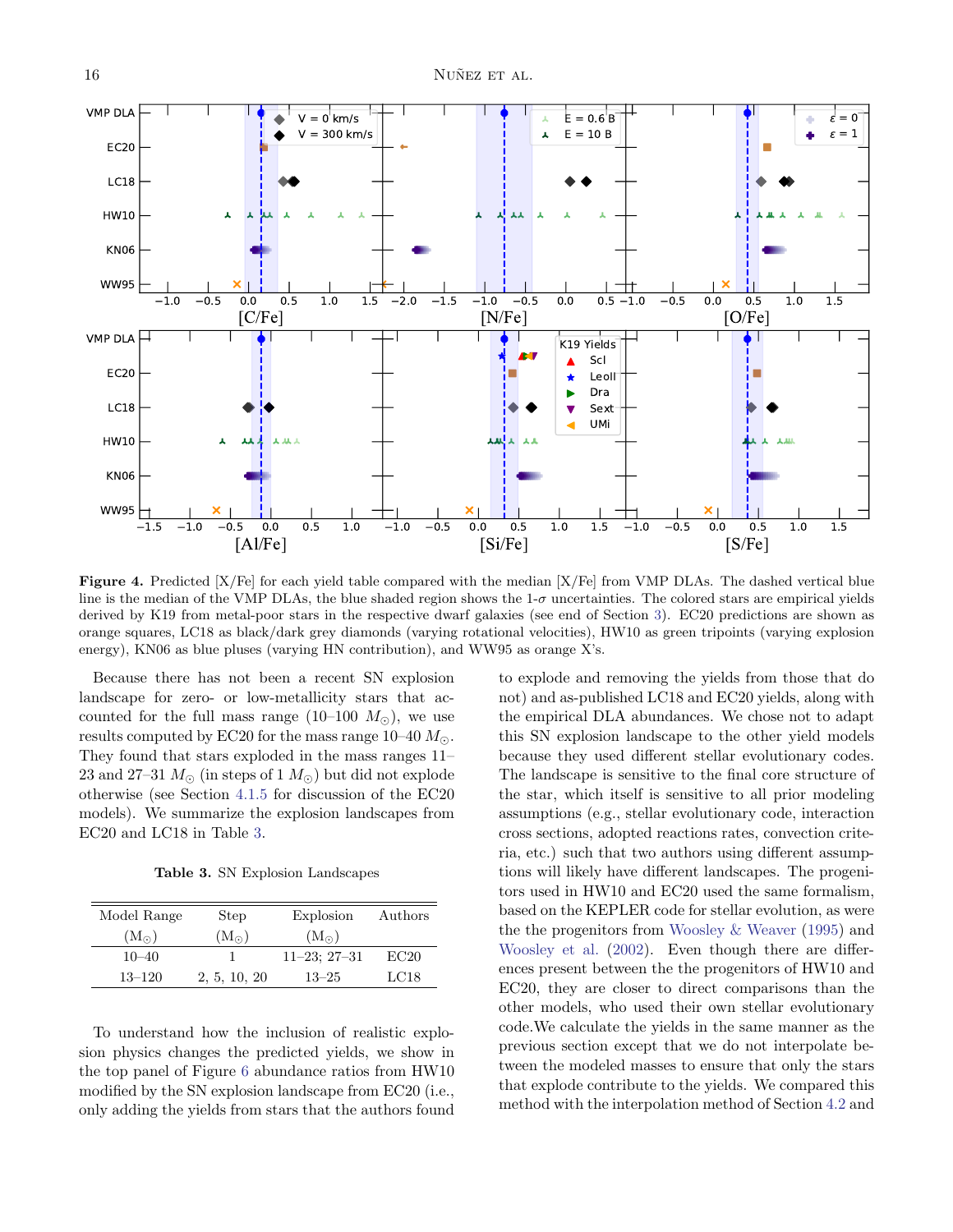

<span id="page-16-0"></span>**Figure 5.** Median  $[X/O]$  for VMP DLAs and predicted  $[X/O]$  for each of the yield tables. Same symbols as Figure [4.](#page-15-0)

found that they are comparable, with differences  $< 0.01$ dex.

Similar to the SN explosion landscape, one can analogously construct an explosion energy landscape that maps progenitor mass to explosion energy (i.e., remove explosion energy as a free parameter). EC20 predicted explosion energies ranging from 0.3–1.6 B with a peak of  $\sim$ 1.6 B for the 25  $M_{\odot}$  progenitor, and a minimum of  $0.3 \text{ B}$  for the 31 M<sub> $\odot$ </sub> progenitor. We adapt this explosion energy landscape to HW10 alongside their explosion landscape (i.e., we ensure that only stars that explode contribute to the yields, and that the energy for each progenitor reflects the energy calculated by EC20 for the progenitor mass), and show the IMF-averaged yields in the bottom panel of Figure [6.](#page-17-1)

We discussed briefly in Section [4.1.4,](#page-12-1) that there likely exists a preferred IDROV which one can map from progenitor mass to rotation velocity. There is strong evidence for a bimodal velocity distribution among young massive stars in the local universe in which there are slow rotators (40–60 km s<sup>−</sup><sup>1</sup> ) and fast rotators (150– 300 km s<sup>-1</sup>) (Ramírez-Agudelo et al. [2015;](#page-22-43) [Milone et al.](#page-22-44) [2018;](#page-22-44) [Kamann et al.](#page-21-36) [2020\)](#page-21-36). Whether a massive star is a fast or slow rotator does not strongly depend on its mass or its membership in a binary system [\(Bou](#page-20-25)[vier](#page-20-25) [2013;](#page-20-25) [Bastian et al.](#page-20-26) [2020;](#page-20-26) [Kamann et al.](#page-21-36) [2020\)](#page-21-36) .We construct a simple, observationally motivated IDROV that we apply to the LC18 yields in which we require that all stars below a mass cutoff  $(15, 25, 30 \text{ or } 40 \text{ M}_\odot)$ are slow rotators with  $v_{rot,low} = 50 \text{ km s}^{-1}$ , and stars above the cutoff are rapid rotators with  $v_{rot,high} = 250$ km s<sup>−</sup><sup>1</sup> . We show the IMF-averaged, IDROV-modified LC18 yields in the bottom panel of Figure [6.](#page-17-1)

This IDROV is based on observations of local, solarmetallicity, massive stars. The IDROV might be different at low metallicity. Because there is little to no observational evidence on how rotational velocity or binarity changes at low metallicity [\(Moe & Di Stefano](#page-22-45) [2017\)](#page-22-45), we adopt the IDROV mentioned above with the acknowledgement that it will likely need to be modified when the necessary data is present.

The inclusion of the explosion landscape into HW10 does not make a significant difference in the predicted abundance ratios (less than 0.2 dex for most elements). The behavior seen here is similar to that in Figures [4](#page-15-0) and [5,](#page-16-0) where for every element HW10 has at least a few explosion energies (typically between 3–10 B) that fall within the range of the empirical constraints; LC18 reproduces most of the abundances; and EC20 is well within the empirical estimates for some elements and differs by more than 1 dex for others.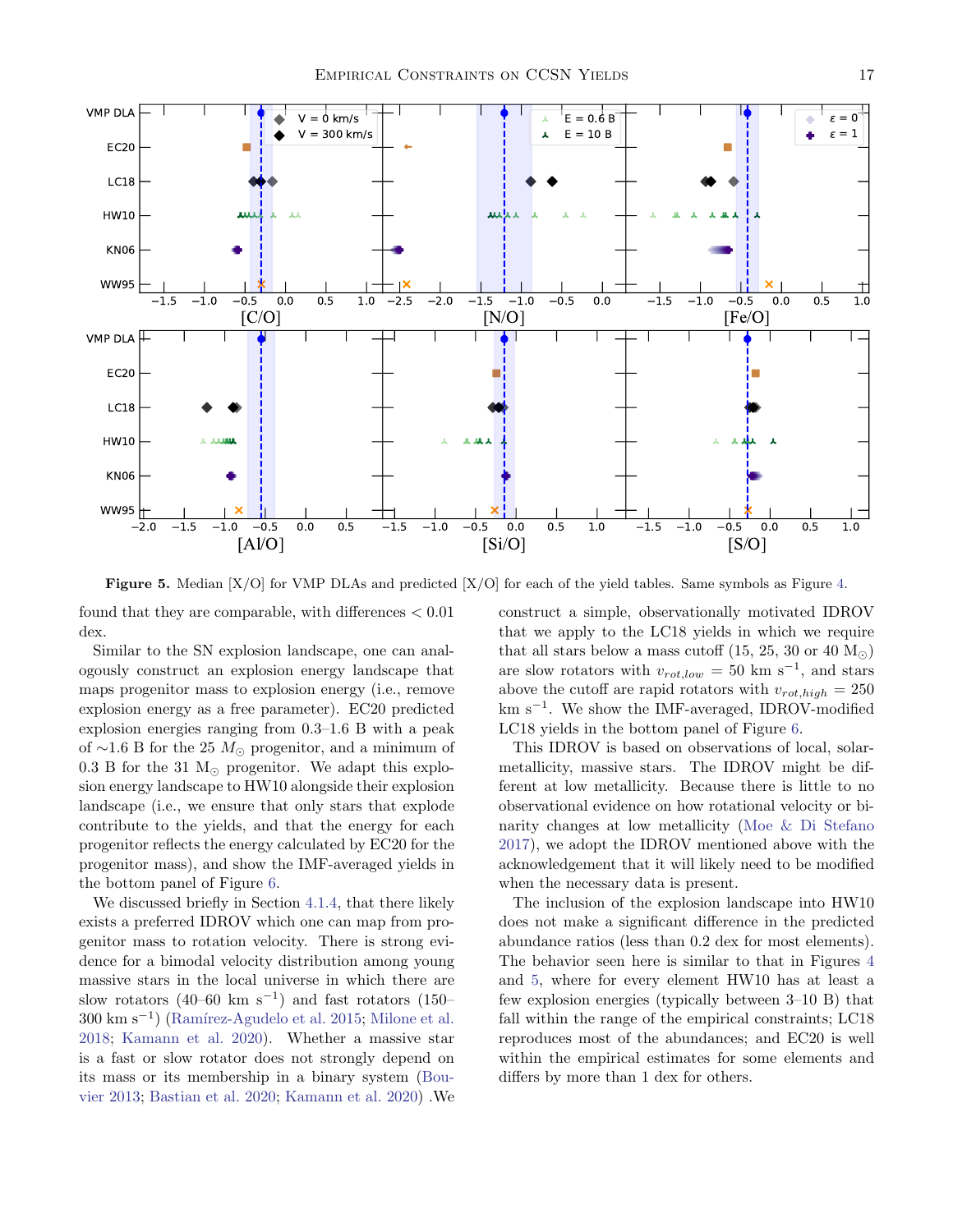

<span id="page-17-1"></span>Figure 6. Theoretical yield ratios compared to the empirical abundance ratios  $[X/Fe]$  on the *left* and  $[X/O]$  on the right. Same symbols as Figure [4](#page-15-0) unless noted otherwise. The empirical yields and uncertainties (from DLAs and stars  $([Si/Fe])$  are vertically offset for clarity. Top: Predicted yields from HW10 when imposing a SN explosion landscape, and as-published LC18 and EC20 yields. Bottom: HW10 yields when imposing both the explosion landscape and explosion energy landscape (i.e., fixing explosion energy), and LC18 yields when imposing an IDROV such that all stars up to a given mass (e.g., 15  $M_{\odot}$ ; light grey diamond) rotate with a low initial rotation velocity  $(50 \text{ km s}^{-1})$  while stars more massive rotate at  $250 \text{ km s}^{-1}$  (dark grey diamond).

Imposing the explosion energy landscape onto the HW10 yields results in widespread disagreement with the empirical yields; more than half of the predicted abundance ratios fall well outside the empirical yield uncertainties. The largest disagreement is for  $[X/Fe]$ , where only one empirical ratio is reproduced, [N/Fe]. Similarly for  $[X/O]$ , only one ratio is reproduced,  $[Si/O]$ .

The IDROV-modified LC18 yields nearly unanimously reproduce the empirical yields (except [Fe/O] and [Al/O]), an improvement compared to the simpler cases shown in the top panel of Figure [6](#page-17-1) (and Figures [4](#page-15-0) and [5\)](#page-16-0) where all stars are assumed to rotate at the same velocity. The mass cutoffs in the range  $25-40$  M<sub> $\odot$ </sub> predict comparable yields, whereas the 15  $M_{\odot}$  cut-off differed by a small amount  $(< 0.2 \text{ dex})$ .

## 5. LESSONS FROM VMP DLAS

<span id="page-17-0"></span>In this section we discuss the physical reasons that could explain why each set of yields matched (or did not match) the VMP DLA abundance ratios.

The large variation in explosion energy of HW10 ensured that at least one energy was able to reproduce the empirical yields for most abundance ratios (except [Al/O]) when no explosion landscape or energy landscape was adopted. The energy range that best fit the data varied between 3–10 B. Although we cannot place any constraints on a preferred mixing treatment (because they all predict comparable abundance ratios; see Figure [3\)](#page-13-0), we focus on the S4 mass cut over the  $Y_e$  mass cut because of the larger range of explosion energies that were modeled. KN06 modeled a similarly wide energy range (1–30 B), but their yields did not reproduce the empirical abundance ratios for as many ratios as HW10. One reason for this could be the calibrations used by KN06 of the amount of  $56$ Ni that each star had to produce. This observational constraint has the effect of restricting the predicted abundance ratios to a smaller range of values than HW10, who did not impose such constraints in their models. When we applied the SN explosion landscape calculated by EC20 in two different ways onto HW10 we found 1) comparable yield predictions when energy is left as a free parameter, but 2) wide disagreement when energy is constrained to be a function of mass. Both points are consistent with the main HW10 result (without the landscape constraints), that higher-energy explosions ( $\geq$  3 B) were needed to reproduce the data. The disagreement in [X/Fe] with the fixed, lower energies can be explained by the resultant low Fe yield from these models, which systematically increased the [X/Fe] ratios for the light and intermediate mass elements (i.e., those synthesized hydrostatically).

LC18, similar to HW10, consistently reproduced the VMP DLA yields with at least one of their models (varying initial rotational velocity) falling within the empirical estimates for each abundance ratio except [N/Fe] and [Al/O]. Similar to KN06, LC18 tuned their models to reproduce observational constraints on the amount of <sup>56</sup>Ni produced in the supernova. They achieved this tuning by varying the location of the mass cut for their pre-SN progenitor. The initial rotation velocity that reproduces the empirical yields for most ratios was 0 km s<sup> $-1$ </sup> (exception to this was  $[N/O]$ , where the higher rotation velocities reproduced the data). When a simple IDROV is adopted, in which stars below a certain mass thresh-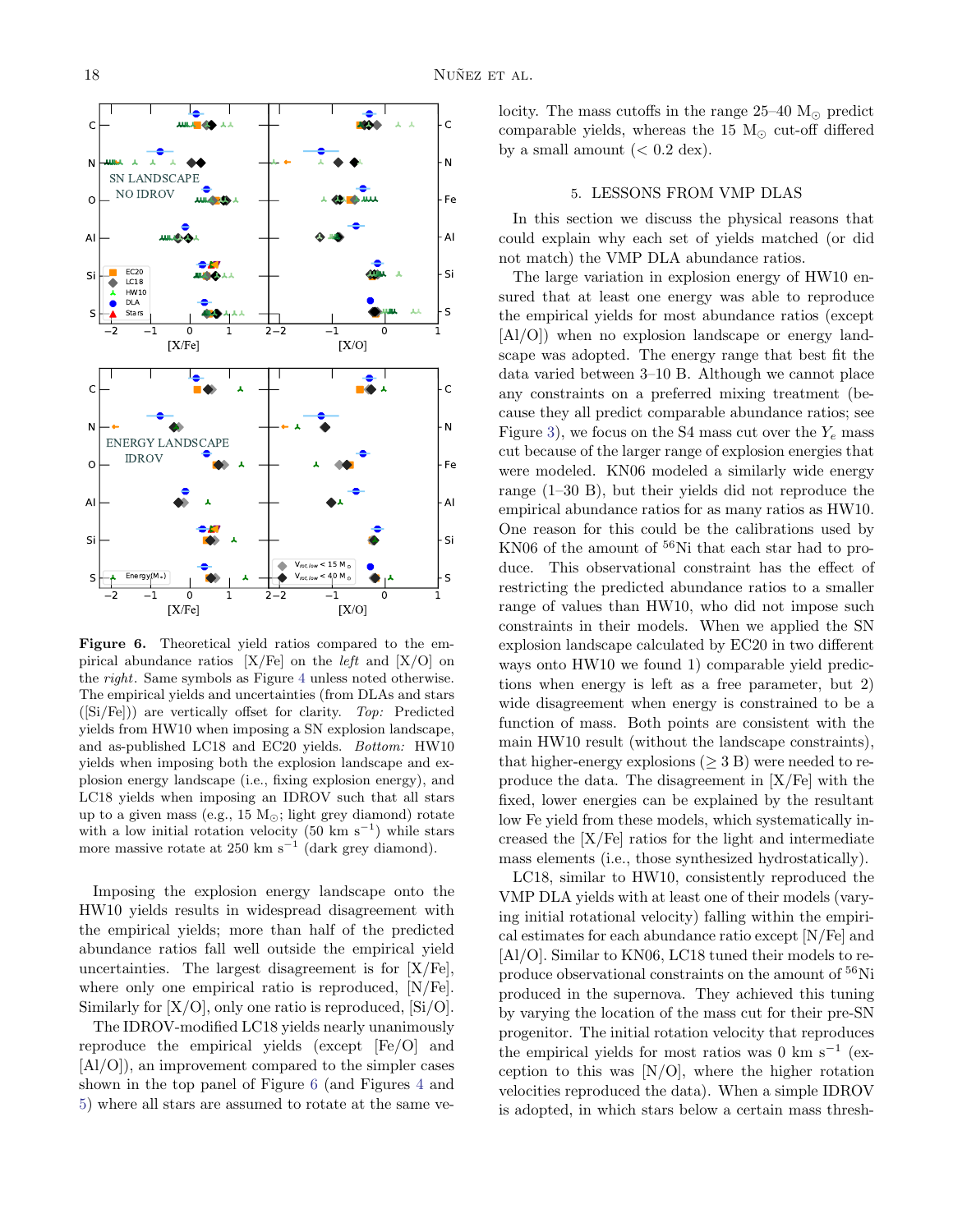old were considered slow rotators  $(50 \text{ km s}^{-1})$  and stars above that mass cut were considered fast rotators (250 km s−<sup>1</sup> ), we found near unanimous agreement between the predicted yields and the empirical yields (exceptions were  $[Fe/O]$  and  $[Al/O]$ ). We acknowledge that this is a simple parameterization that could be improved with better data on the rotation velocities and binarity of low-metallicity massive stars, and/or when binary stellar evolution is modeled in more detail. Even so, our findings may suggest that adopting some observationally motivated IDROV is helpful in matching observed abundance ratios of VMP DLAs.

KN06 reproduced the empirical yields of most abundance ratios to within  $\sim 0.1$  dex of the 1- $\sigma$  confidence interval. A HN contribution of  $\gtrsim 50\%$  was required to reproduce more than half of the empirical yields. Exceptions to this agreement were  $[N/Fe]$ ,  $[N/O]$ ,  $[C/O]$ , and  $[A1/O]$ , which were  $\sim 0.3 - 1$  dex discrepant with the empirical yields. Because N is synthesized hydrostatically during H burning, and is therefore not sensitive to the explosion mechanism of the star, one explanation for this discrepancy could originate in the pre-SN evolution of the star. In contrast, there the Fe yield could also be the cause of the discrepancy.

EC20 reproduced the empirical yields for more than half of the ratios we studied (C, O, Si, and S with respect to O and Fe). N disagreed with the empirical yields by up to a few orders of magnitude (Figures [4,](#page-15-0) [5,](#page-16-0) and [6\)](#page-17-1), and Al did not have a prediction for its total yield, so it was not included in our analysis. EC20 uniquely modeled the collapse and explosion phase of the SN for each of the stars they modeled, but they did not model the MS evolution of the stars and instead used pre-SN progenitors from the literature (see Section [4.1.5\)](#page-13-1). Nitrogen, which is synthesized hydrostatically, showed the largest discrepancy between the EC20 yields and the DLAs. As argued previously, this discrepancy likely originates in the pre-SN evolution of the stars. Another (less plausible) explanation could be that the explosion landscape itself causes the discrepancy. Perhaps the combined mass of N that was lost to implosion, if allowed to contribute to the yields, could account for the differences between the predictions and the data (but see [Griffith et al.](#page-21-37) [\(2021b\)](#page-21-37)).

EC20's predicted abundance ratios for the intermediate-mass and heavy elements studied here (S, Si, and Fe) consistently reproduced the empirical yields. This suggests that the explosion mechanism employed by the authors is consistent with the data.

There is an interesting discrepancy between HW10 (when the explosion energy landscape is applied) and EC20. One would expect agreement between the two

models because they are based on similar progenitors, have the same explosion landscape, and have the same energy constraints. But the bottom panels of Figure [6](#page-17-1) show that there is still an average difference of 1 dex between them. Specifically, the EC20 [X/Fe] ratios agree with the DLAs for most of the elements including the intermediate-mass elements ([Si/Fe] and [S/Fe]). In contrast, HW10 shows systematically high [X/Fe] for all ratios. EC20 has low [N/O], but they reproduced the empirical [X/O] for all other elements, contrasted by HW10 which only reproduced [Si/O]. As mentioned previously, HW10 produced very little Fe in these low explosion energy models, and EC20 conversely produced a lot of Fe in their lowest explosion energy models. The low iron yields from HW10 are explained by increased fallback of iron-group elements with decreasing explosion energy. Therefore, fallback treatment is likely causing the large discrepancy between the two models.

A common feature in the models that reproduced the data were high explosion energies. We showed in Figures [4](#page-15-0) and [5](#page-16-0) that the models that best reproduced the empirical yields were those with explosion energies exceeding 2 B; namely KN06, HW10, and LC18. For calibrated neutrino-driven explosions it is difficult to exceed this threshold, as seen in the peak energy explosion of 1.6 B calculated by EC20 (See also [Perego et al.](#page-22-3) [2015;](#page-22-3) [Ertl](#page-21-38) [et al.](#page-21-38) [2016;](#page-21-38) [Sukhbold et al.](#page-23-27) [2016;](#page-23-27) [Ertl et al.](#page-21-35) [2020\)](#page-21-35). As discussed in Section [4.1.3,](#page-12-0) it has been shown (Heger  $\&$ [Woosley](#page-21-0) [2010\)](#page-21-0) that the core structures for solar metallicity stars and metal-free stars are similar, so it should be the case that the explosion and explosive nucleosynthesis in these models should be similar. Our work adds more evidence to suggest that the energetics of the explosion, and potentially the underlying explosion mechanism, must be modified to allow for higher energies if one is to match the abundances measured from VMP stars and VMP DLAs. An interesting point of contention for this is the fact that EC20, who had comparatively low explosion energies, consistently reproduced the abundance ratios of half of the light elements (C and O) and all of intermediate-mass elements. This suggests that that there may be no need for HN class explosion energies if one properly models the explosion phases of the delayed neutrino-driven mechanism.

We do not have much observational data on how binarity of massive stars changes at low-metallicity [\(Moe &](#page-22-45) [Di Stefano](#page-22-45) [2017\)](#page-22-45), and are just starting to theoretically explore the effects of binarity on their evolution and final outcomes [\(Ertl et al.](#page-21-35) [2020;](#page-21-35) [Vartanyan & Burrows](#page-23-29) [2020\)](#page-23-29). A potential solution for the low explosion energies of neutrino-driven explosions would be to invoke a rotationally powered explosion (Mösta et al. [2015\)](#page-22-46)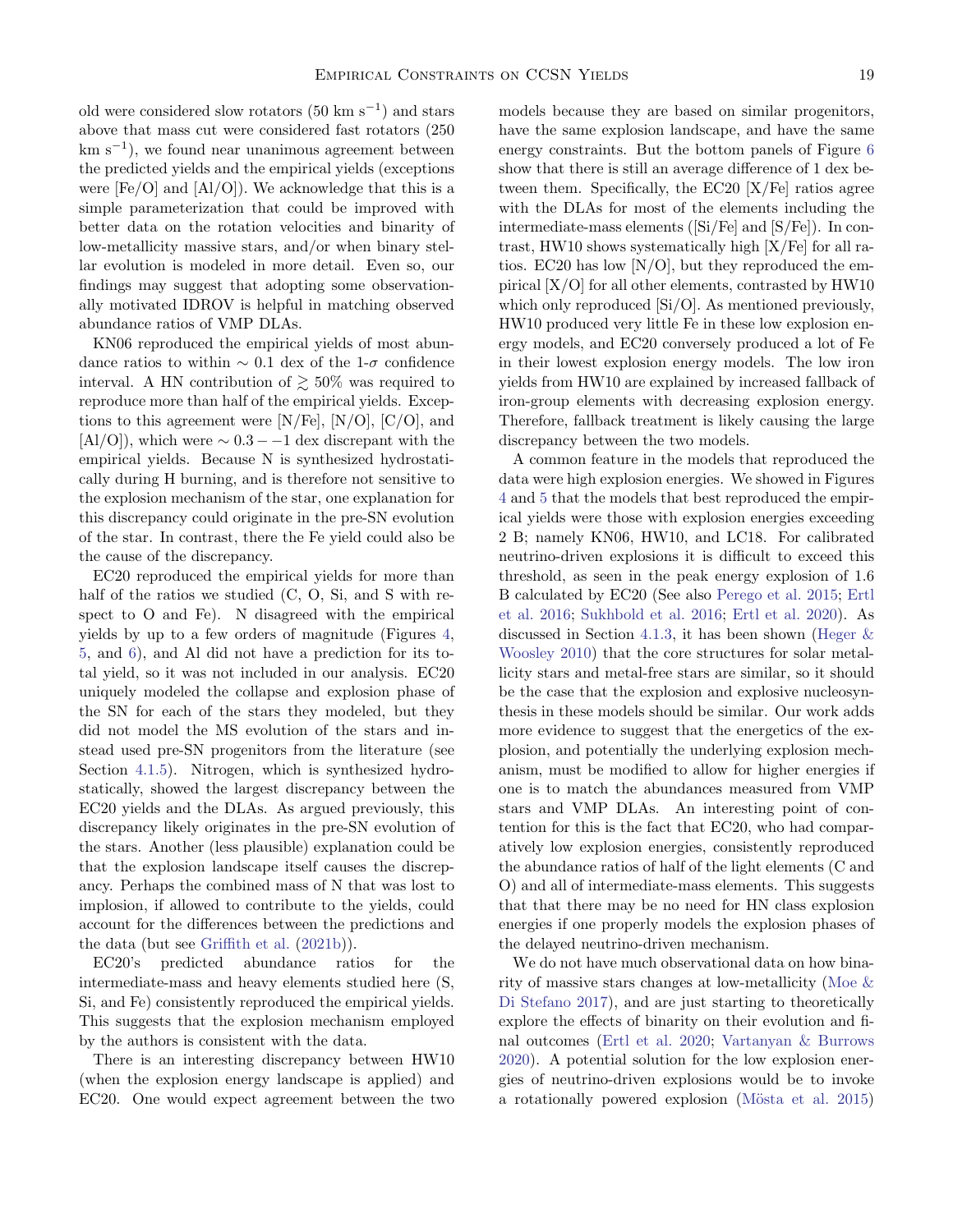from stars that have evolved in binary configurations where the progenitor gains a substantial rotational energy through its companion. These rotationally powered explosions could achieve explosion energy comparable to HN ( $\sim$  10 B).

#### 6. CONCLUSIONS

<span id="page-19-0"></span>We have placed empirical constraints on the CCSN yields of zero- and low-metallicity stars using the abundances measured from VMP ( $[Fe/H] < -2$ ) DLAs available in the literature from the past 30 years. The majority of this compilation is based on high-resolution spectroscopic measurements (Section [3\)](#page-8-0). We equated the median of the VMP DLA abundances with the IMFaveraged CCSN yield by assuming that the VMP DLAs are at the earliest stages of galactic chemical evolution, where CCSNe dominate the nucleosynthesis.

We show that our approach is complementary, and at times superior, to using VMP stars for the same work (Section [3.1;](#page-10-0) e.g., [Berg et al.](#page-20-2) [2015;](#page-20-2) [Welsh et al.](#page-23-7) [2019\)](#page-23-7). In particular, for elements whose stellar photospheric abundances depend on the assumption of LTE (O, Al), astration corrections (N), or difficult-to-measure atomic transitions (O, S), VMP DLAs are superior because measuring abundances from their cool, mostly neutral gas relieves the need for such corrections or considerations.

We compare the empirical yields to the most widely adopted theoretical yields in the literature and find that all models can reproduce the empirical yields for a subset of abundance ratios studied here by varying only a single parameter (e.g., explosion energy, HN contribution, or initial rotation velocity). The yields calculated by HW10 (Section [4.1.3\)](#page-12-0) consistently reproduce the empirical yields with explosion energies ranging from 3–10 B, even when a relevant SN explosion landscape is adopted (Section [4.3\)](#page-14-0). However, when fixing explosion energy for a given progenitor mass with a functional form derived by EC20 (i.e., imposing an explosion energy landscape) the theoretical yields disagree widely with the DLA observations. LC18 (see Section [4.1.4\)](#page-12-1) reproduced most of the empirical yields with their 0 km s<sup> $-1$ </sup> initial rotation velocity models, though some of the empirical yields were only reproduced by the higher rotation velocity models. When we apply a simple IDROV that mimics the bimodal velocity distribution of young massive stars in the local universe, there is near unanimous agreement between the predicted abundance ratios and empirical yields. KN06 (Section [4.1.2\)](#page-12-2) adequately reproduced the empirical yields when contributions from HNe were  $\geq 50\%$  for most ratios, reinforcing the ability for high-energy explosions to match the DLA observations.

We found that the inclusion of realistic explosion physics (i.e., taking into account ranges of initial stellar mass that fail to explode) in the theoretical yields does not result in a quantitatively better fit to the empirical yields. Interestingly, models from the PUSH collaboration or EC20 (see Section [4.1.5\)](#page-13-1), show the largest discrepancies in light element production (N) compared to the empirical yields, even though these models take into account the explosion landscape with initial stellar mass. These discrepancies likely originate in the pre-SN evolution of the star and not the modeling of the explosion (see Section [4.3\)](#page-14-0). This assertion is supported by EC20 consistently reproducing the empirical ratios containing intermediate mass and heavy elements (e.g., Si, S, and Fe), which are more sensitive to the explosion mechanism, but not reproducing the ratios containing N.

Models that frequently reproduced the VMP DLAs abundance ratios had high explosion energies ( $\geq 2$  B). This finding adds more observational evidence to suggest that higher energies are helpful, perhaps necessary, in reproducing abundances measured from near pristine gas. However, these energies are believed to be unattainable with neutrino-driven explosions (e.g., [Sukhbold et al.](#page-23-27) [2016;](#page-23-27) [Ertl et al.](#page-21-35) [2020\)](#page-21-35). There is some evidence that rotationally powered explosions, in which the progenitor gains rotational energy from its companion, could provide the necessary explosions energies (Mösta et al. [2015\)](#page-22-46). However, the close match between the empirical yields and the predictions from EC20 of the intermediate mass elements (whose abundances are more sensitive to the explosion of the star) supports the opposite conclusion: HNe are not needed to explain the abundance patterns if the explosion of the CCSN is modeled properly. A more detailed analysis of the Fe-peak element production between these different models could answer this question definitively.

VMP DLAs have allowed for an empirically driven approach to quantify the abundances of metals ejected from the first stars. They are complementary to using VMP stars for the same purpose (e.g., [Grimmett](#page-21-39) [et al.](#page-21-39) [2018;](#page-21-39) [Ishigaki et al.](#page-21-40) [2018;](#page-21-40) [Griffith et al.](#page-21-41) [2021a,](#page-21-41) K19). Improvements that would benefit future work using VMP DLAs include increasing the number of elemental abundances measured from VMP DLA spectra so that more abundance ratios can be constrained, and increasing the sample size of VMP DLAs to improve the statistics of the empirical constraints. Even with our current constraints (Table [2\)](#page-10-1), an interesting avenue of inquiry would be to quantify how the results of galactic chemical evolution models (e.g., [Kirby et al.](#page-21-42) [2011,](#page-21-42) de los Reyes (submitted)) change when theoretical in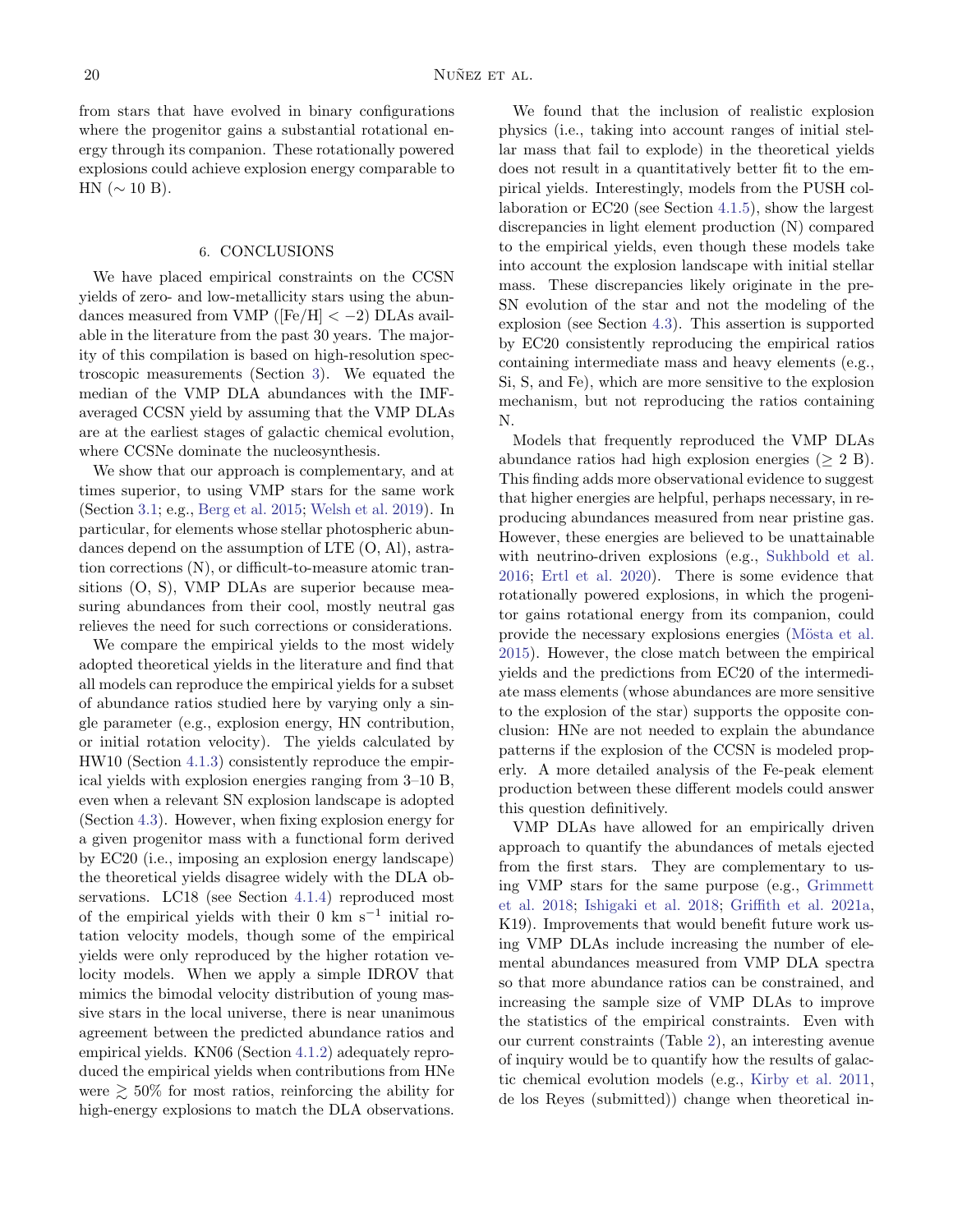put yields are replaced with our empirically estimated yields from VMP DLAs.

# ACKNOWLEDGEMENTS

We thank Tuguldur Sukhbold for their in-depth comments and correspondence that significantly improved this work. We thank Ryan Cooke, Louise Welsh, Donatella Romano, Carl Fields, Lynne Hillenbrand, and Sanjana Curtis for thoughtful conversations and for sharing information and data that improved the quality of this work. We thank our referee for helpful comments that improved this paper. E.H.N. acknowledges the support of the NSF Graduate Research Fellowship Program. This material is based upon work supported by the National Science Foundation under Grant No. AST-1847909. E.N.K. gratefully acknowledges support from a Cottrell Scholar award administered by the Research Corporation for Science Advancement.

Software: Astropy [\(Astropy Collaboration et al.](#page-20-27) [2013,](#page-20-27) [2018\)](#page-20-28)

## REFERENCES

- <span id="page-20-16"></span>Abohalima, A., & Frebel, A. 2018, ApJS, 238, 36, doi: [10.3847/1538-4365/aadfe9](http://doi.org/10.3847/1538-4365/aadfe9)
- <span id="page-20-24"></span>Adams, S. M., Kochanek, C. S., Prieto, J. L., et al. 2016, MNRAS, 460, 1645, doi: [10.1093/mnras/stw1059](http://doi.org/10.1093/mnras/stw1059)
- <span id="page-20-0"></span>Aguado, D. S., Allende Prieto, C., González Hernández, J. I., & Rebolo, R. 2018, ApJL, 854, L34, doi: [10.3847/2041-8213/aaadb8](http://doi.org/10.3847/2041-8213/aaadb8)
- <span id="page-20-19"></span>Akerman, C. J., Carigi, L., Nissen, P. E., Pettini, M., & Asplund, M. 2004, A&A, 414, 931, doi: [10.1051/0004-6361:20034188](http://doi.org/10.1051/0004-6361:20034188)
- <span id="page-20-18"></span>Akerman, C. J., Ellison, S. L., Pettini, M., & Steidel, C. C. 2005, A&A, 440, 499, doi: [10.1051/0004-6361:20052947](http://doi.org/10.1051/0004-6361:20052947)
- <span id="page-20-20"></span>Amarsi, A. M., Nissen, P. E., Asplund, M., Lind, K., & Barklem, P. S. 2019a, A&A, 622, L4, doi: [10.1051/0004-6361/201834480](http://doi.org/10.1051/0004-6361/201834480)
- <span id="page-20-1"></span>Amarsi, A. M., Nissen, P. E., & Skúladóttir, Á. 2019b, A&A, 630, A104, doi: [10.1051/0004-6361/201936265](http://doi.org/10.1051/0004-6361/201936265)
- <span id="page-20-6"></span>Asplund, M. 2005, ARA&A, 43, 481, doi: [10.1146/annurev.astro.42.053102.134001](http://doi.org/10.1146/annurev.astro.42.053102.134001)
- <span id="page-20-5"></span>Asplund, M., Grevesse, N., Sauval, A. J., & Scott, P. 2009, ARA&A, 47, 481,
	- doi: [10.1146/annurev.astro.46.060407.145222](http://doi.org/10.1146/annurev.astro.46.060407.145222)
- <span id="page-20-27"></span>Astropy Collaboration, Robitaille, T. P., Tollerud, E. J., et al. 2013, A&A, 558, A33,
- doi: [10.1051/0004-6361/201322068](http://doi.org/10.1051/0004-6361/201322068)
- <span id="page-20-28"></span>Astropy Collaboration, Price-Whelan, A. M., Sipőcz, B. M., et al. 2018, AJ, 156, 123, doi: [10.3847/1538-3881/aabc4f](http://doi.org/10.3847/1538-3881/aabc4f)
- <span id="page-20-14"></span>Balashev, S. A., Petitjean, P., Ivanchik, A. V., et al. 2011, MNRAS, 418, 357, doi: [10.1111/j.1365-2966.2011.19489.x](http://doi.org/10.1111/j.1365-2966.2011.19489.x)
- <span id="page-20-26"></span>Bastian, N., Kamann, S., Amard, L., et al. 2020, MNRAS, 495, 1978, doi: [10.1093/mnras/staa1332](http://doi.org/10.1093/mnras/staa1332)
- <span id="page-20-22"></span>Berg, D. A., Erb, D. K., Henry, R. B. C., Skillman, E. D., & McQuinn, K. B. W. 2019, The Astrophysical Journal, 874, 93, doi: [10.3847/1538-4357/ab020a](http://doi.org/10.3847/1538-4357/ab020a)
- <span id="page-20-2"></span>Berg, T. A. M., Ellison, S. L., Prochaska, J. X., Venn, K. A., & Dessauges-Zavadsky, M. 2015, MNRAS, 452, 4326, doi: [10.1093/mnras/stv1577](http://doi.org/10.1093/mnras/stv1577)
- <span id="page-20-13"></span>Berg, T. A. M., Ellison, S. L., Sánchez-Ramírez, R., et al. 2016, MNRAS, 463, 3021, doi: [10.1093/mnras/stw2232](http://doi.org/10.1093/mnras/stw2232)
- <span id="page-20-21"></span>Berg, T. A. M., Fumagalli, M., D'Odorico, V., et al. 2021, MNRAS, 502, 4009, doi: [10.1093/mnras/stab184](http://doi.org/10.1093/mnras/stab184)
- <span id="page-20-7"></span>Bernstein, R., Shectman, S. A., Gunnels, S. M., Mochnacki, S., & Athey, A. E. 2003, in Society of Photo-Optical Instrumentation Engineers (SPIE) Conference Series, Vol. 4841, Instrument Design and Performance for Optical/Infrared Ground-based Telescopes, ed. M. Iye & A. F. M. Moorwood, 1694–1704, doi: [10.1117/12.461502](http://doi.org/10.1117/12.461502)
- <span id="page-20-25"></span>Bouvier, J. 2013, in EAS Publications Series, Vol. 62, EAS Publications Series, ed. P. Hennebelle & C. Charbonnel, 143–168, doi: [10.1051/eas/1362005](http://doi.org/10.1051/eas/1362005)
- <span id="page-20-23"></span>Burrows, A., Radice, D., & Vartanyan, D. 2019, MNRAS, 485, 3153, doi: [10.1093/mnras/stz543](http://doi.org/10.1093/mnras/stz543)
- <span id="page-20-15"></span>Cayrel, R., Depagne, E., Spite, M., et al. 2004, A&A, 416, 1117, doi: [10.1051/0004-6361:20034074](http://doi.org/10.1051/0004-6361:20034074)
- <span id="page-20-8"></span>Centurión, M., Molaro, P., Vladilo, G., et al. 2003, A&A, 403, 55, doi: [10.1051/0004-6361:20030273](http://doi.org/10.1051/0004-6361:20030273)
- <span id="page-20-17"></span>Chiti, A., Frebel, A., Ji, A. P., et al. 2018, ApJ, 857, 74, doi: [10.3847/1538-4357/aab4fc](http://doi.org/10.3847/1538-4357/aab4fc)
- <span id="page-20-4"></span>Cooke, R., & Pettini, M. 2016, MNRAS, 455, 1512, doi: [10.1093/mnras/stv2343](http://doi.org/10.1093/mnras/stv2343)
- <span id="page-20-11"></span>Cooke, R., Pettini, M., Jorgenson, R. A., et al. 2013, MNRAS, 431, 1625, doi: [10.1093/mnras/stt282](http://doi.org/10.1093/mnras/stt282)
- <span id="page-20-10"></span>Cooke, R., Pettini, M., & Murphy, M. T. 2012, MNRAS, 425, 347, doi: [10.1111/j.1365-2966.2012.21470.x](http://doi.org/10.1111/j.1365-2966.2012.21470.x)
- <span id="page-20-9"></span>Cooke, R., Pettini, M., Steidel, C. C., Rudie, G. C., & Jorgenson, R. A. 2011a, MNRAS, 412, 1047, doi: [10.1111/j.1365-2966.2010.17966.x](http://doi.org/10.1111/j.1365-2966.2010.17966.x)
- <span id="page-20-3"></span>Cooke, R., Pettini, M., Steidel, C. C., Rudie, G. C., & Nissen, P. E. 2011b, MNRAS, 417, 1534, doi: [10.1111/j.1365-2966.2011.19365.x](http://doi.org/10.1111/j.1365-2966.2011.19365.x)
- <span id="page-20-12"></span>Cooke, R. J., & Madau, P. 2014, ApJ, 791, 116, doi: [10.1088/0004-637X/791/2/116](http://doi.org/10.1088/0004-637X/791/2/116)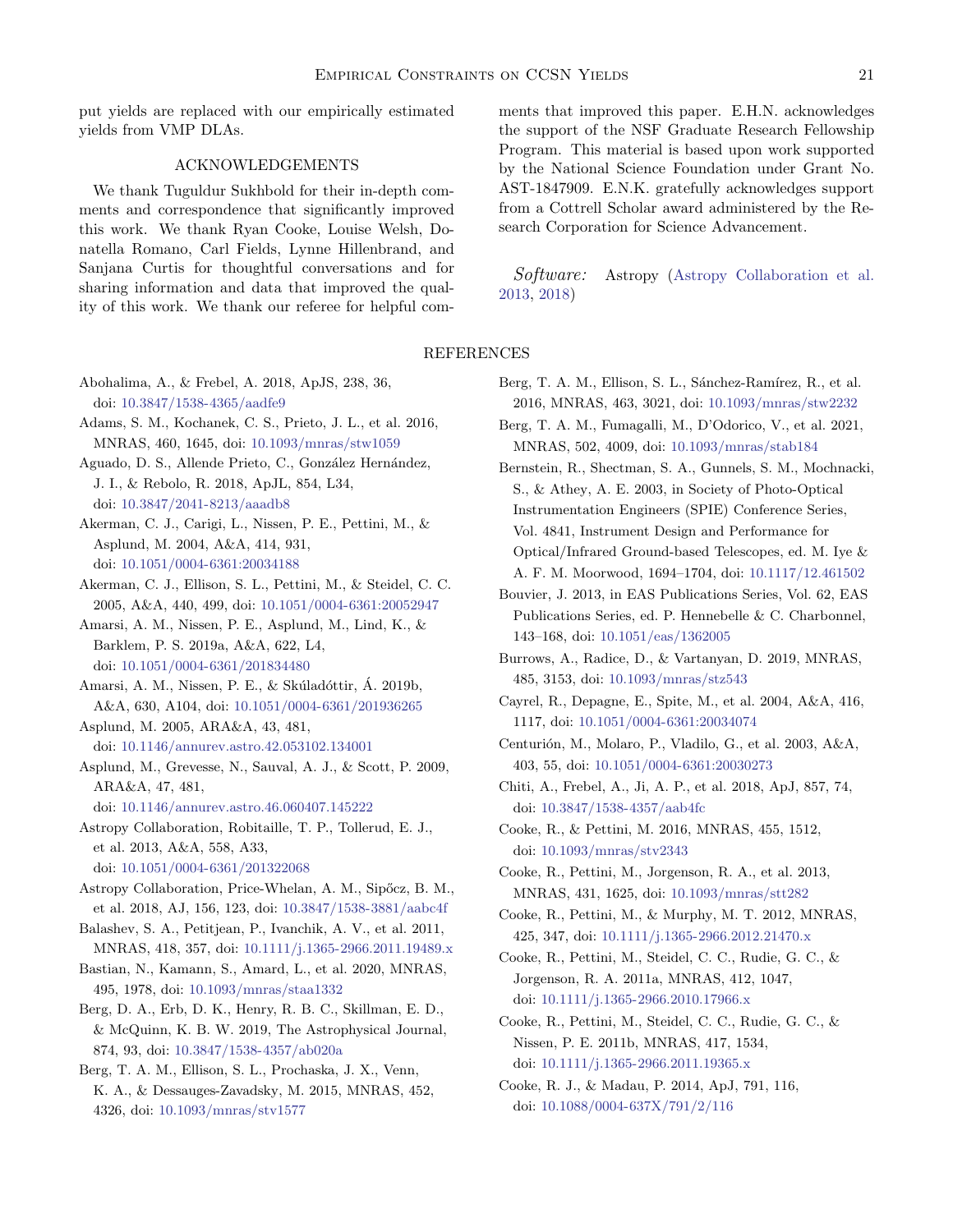<span id="page-21-6"></span>Cooke, R. J., Pettini, M., & Jorgenson, R. A. 2015, ApJ, 800, 12, doi: [10.1088/0004-637X/800/1/12](http://doi.org/10.1088/0004-637X/800/1/12)

- <span id="page-21-14"></span>Cooke, R. J., Pettini, M., Nollett, K. M., & Jorgenson, R. 2016, ApJ, 830, 148, doi: [10.3847/0004-637X/830/2/148](http://doi.org/10.3847/0004-637X/830/2/148)
- <span id="page-21-5"></span>Cooke, R. J., Pettini, M., & Steidel, C. C. 2017, MNRAS, 467, 802, doi: [10.1093/mnras/stx037](http://doi.org/10.1093/mnras/stx037)
- <span id="page-21-7"></span>De Cia, A., Ledoux, C., Mattsson, L., et al. 2016, A&A, 596, A97, doi: [10.1051/0004-6361/201527895](http://doi.org/10.1051/0004-6361/201527895)
- <span id="page-21-16"></span>De Cia, A., Ledoux, C., Petitjean, P., & Savaglio, S. 2018, A&A, 611, A76, doi: [10.1051/0004-6361/201731970](http://doi.org/10.1051/0004-6361/201731970)
- <span id="page-21-3"></span>de los Reyes, M. A. C., Kirby, E. N., Seitenzahl, I. R., & Shen, K. J. 2020, ApJ, 891, 85, doi: [10.3847/1538-4357/ab736f](http://doi.org/10.3847/1538-4357/ab736f)
- <span id="page-21-8"></span>Dekker, H., D'Odorico, S., Kaufer, A., Delabre, B., & Kotzlowski, H. 2000, in Society of Photo-Optical Instrumentation Engineers (SPIE) Conference Series, Vol. 4008, Optical and IR Telescope Instrumentation and Detectors, ed. M. Iye & A. F. Moorwood, 534–545, doi: [10.1117/12.395512](http://doi.org/10.1117/12.395512)
- <span id="page-21-10"></span>Dessauges-Zavadsky, M., D'Odorico, S., McMahon, R. G., et al. 2001, A&A, 370, 426, doi: [10.1051/0004-6361:20010217](http://doi.org/10.1051/0004-6361:20010217)
- <span id="page-21-11"></span>Dessauges-Zavadsky, M., Péroux, C., Kim, T. S., D'Odorico, S., & McMahon, R. G. 2003, MNRAS, 345, 447, doi: [10.1046/j.1365-8711.2003.06949.x](http://doi.org/10.1046/j.1365-8711.2003.06949.x)
- <span id="page-21-13"></span>D'Odorico, V., Feruglio, C., Ferrara, A., et al. 2018, ApJL, 863, L29, doi: [10.3847/2041-8213/aad7b7](http://doi.org/10.3847/2041-8213/aad7b7)
- <span id="page-21-15"></span>Dutta, R., Srianand, R., Rahmani, H., et al. 2014, MNRAS, 440, 307, doi: [10.1093/mnras/stu260](http://doi.org/10.1093/mnras/stu260)
- <span id="page-21-33"></span>Ebinger, K., Curtis, S., Ghosh, S., et al. 2020, ApJ, 888, 91, doi: [10.3847/1538-4357/ab5dcb](http://doi.org/10.3847/1538-4357/ab5dcb)
- <span id="page-21-9"></span>Ellison, S. L., & Lopez, S. 2001, A&A, 380, 117, doi: [10.1051/0004-6361:20011431](http://doi.org/10.1051/0004-6361:20011431)
- <span id="page-21-12"></span>Ellison, S. L., Prochaska, J. X., Hennawi, J., et al. 2010, MNRAS, 406, 1435,
- doi: [10.1111/j.1365-2966.2010.16780.x](http://doi.org/10.1111/j.1365-2966.2010.16780.x)
- <span id="page-21-38"></span>Ertl, T., Janka, H. T., Woosley, S. E., Sukhbold, T., & Ugliano, M. 2016, ApJ, 818, 124, doi: [10.3847/0004-637X/818/2/124](http://doi.org/10.3847/0004-637X/818/2/124)
- <span id="page-21-35"></span>Ertl, T., Woosley, S. E., Sukhbold, T., & Janka, H. T. 2020, ApJ, 890, 51, doi: [10.3847/1538-4357/ab6458](http://doi.org/10.3847/1538-4357/ab6458)
- <span id="page-21-30"></span>Fabbian, D., Nissen, P. E., Asplund, M., Pettini, M., & Akerman, C. 2009, A&A, 500, 1143, doi: [10.1051/0004-6361/200810095](http://doi.org/10.1051/0004-6361/200810095)
- <span id="page-21-18"></span>Feltzing, S., Eriksson, K., Kleyna, J., & Wilkinson, M. I. 2009, A&A, 508, L1, doi: [10.1051/0004-6361/200912833](http://doi.org/10.1051/0004-6361/200912833)
- <span id="page-21-24"></span>François, P., Monaco, L., Bonifacio, P., et al. 2016, A&A, 588, A7, doi: [10.1051/0004-6361/201527181](http://doi.org/10.1051/0004-6361/201527181)
- <span id="page-21-34"></span>Frebel, A., & Norris, J. E. 2015, ARA&A, 53, 631, doi: [10.1146/annurev-astro-082214-122423](http://doi.org/10.1146/annurev-astro-082214-122423)
- <span id="page-21-19"></span>Frebel, A., Simon, J. D., Geha, M., & Willman, B. 2010, ApJ, 708, 560, doi: [10.1088/0004-637X/708/1/560](http://doi.org/10.1088/0004-637X/708/1/560)
- <span id="page-21-22"></span>Frebel, A., Simon, J. D., & Kirby, E. N. 2014, ApJ, 786, 74, doi: [10.1088/0004-637X/786/1/74](http://doi.org/10.1088/0004-637X/786/1/74)
- <span id="page-21-20"></span>Gilmore, G., Norris, J. E., Monaco, L., et al. 2013, ApJ, 763, 61, doi: [10.1088/0004-637X/763/1/61](http://doi.org/10.1088/0004-637X/763/1/61)
- <span id="page-21-1"></span>Greif, T. H., Springel, V., White, S. D. M., et al. 2011, ApJ, 737, 75, doi: [10.1088/0004-637X/737/2/75](http://doi.org/10.1088/0004-637X/737/2/75)
- <span id="page-21-41"></span>Griffith, E., Weinberg, D. H., Johnson, J. A., et al. 2021a, ApJ, 909, 77, doi: [10.3847/1538-4357/abd6be](http://doi.org/10.3847/1538-4357/abd6be)
- <span id="page-21-37"></span>Griffith, E. J., Sukhbold, T., Weinberg, D. H., et al. 2021b, arXiv e-prints, arXiv:2103.09837. <https://arxiv.org/abs/2103.09837>
- <span id="page-21-39"></span>Grimmett, J. J., Heger, A., Karakas, A. I., & Müller, B. 2018, MNRAS, 479, 495, doi: [10.1093/mnras/sty1417](http://doi.org/10.1093/mnras/sty1417)
- <span id="page-21-27"></span>Hansen, T. T., Simon, J. D., Marshall, J. L., et al. 2017, ApJ, 838, 44, doi: [10.3847/1538-4357/aa634a](http://doi.org/10.3847/1538-4357/aa634a)
- <span id="page-21-0"></span>Heger, A., & Woosley, S. E. 2010, ApJ, 724, 341, doi: [10.1088/0004-637X/724/1/341](http://doi.org/10.1088/0004-637X/724/1/341)
- <span id="page-21-23"></span>Ishigaki, M. N., Aoki, W., Arimoto, N., & Okamoto, S. 2014, A&A, 562, A146, doi: [10.1051/0004-6361/201322796](http://doi.org/10.1051/0004-6361/201322796)
- <span id="page-21-40"></span>Ishigaki, M. N., Tominaga, N., Kobayashi, C., & Nomoto, K. 2018, ApJ, 857, 46, doi: [10.3847/1538-4357/aab3de](http://doi.org/10.3847/1538-4357/aab3de)
- <span id="page-21-4"></span>Ishigaki, M. N., Hartwig, T., Tarumi, Y., et al. 2021, arXiv e-prints, arXiv:2107.04194. <https://arxiv.org/abs/2107.04194>
- <span id="page-21-26"></span>Ji, A. P., Frebel, A., Chiti, A., & Simon, J. D. 2016a, Nature, 531, 610, doi: [10.1038/nature17425](http://doi.org/10.1038/nature17425)
- <span id="page-21-25"></span>Ji, A. P., Frebel, A., Simon, J. D., & Geha, M. 2016b, ApJ, 817, 41, doi: [10.3847/0004-637X/817/1/41](http://doi.org/10.3847/0004-637X/817/1/41)
- <span id="page-21-29"></span>Ji, A. P., Simon, J. D., Frebel, A., Venn, K. A., & Hansen, T. T. 2019, ApJ, 870, 83, doi: [10.3847/1538-4357/aaf3bb](http://doi.org/10.3847/1538-4357/aaf3bb)
- <span id="page-21-36"></span>Kamann, S., Bastian, N., Gossage, S., et al. 2020, MNRAS, 492, 2177, doi: [10.1093/mnras/stz3583](http://doi.org/10.1093/mnras/stz3583)
- <span id="page-21-28"></span>Kirby, E. N., Cohen, J. G., Simon, J. D., et al. 2017, ApJ, 838, 83, doi: [10.3847/1538-4357/aa6570](http://doi.org/10.3847/1538-4357/aa6570)
- <span id="page-21-42"></span>Kirby, E. N., Cohen, J. G., Smith, G. H., et al. 2011, ApJ, 727, 79, doi: [10.1088/0004-637X/727/2/79](http://doi.org/10.1088/0004-637X/727/2/79)
- <span id="page-21-31"></span>Kirby, E. N., Guo, M., Zhang, A. J., et al. 2015, The Astrophysical Journal, 801, 125, doi: [10.1088/0004-637x/801/2/125](http://doi.org/10.1088/0004-637x/801/2/125)
- <span id="page-21-2"></span>Kirby, E. N., Xie, J. L., Guo, R., et al. 2019, ApJ, 881, 45, doi: [10.3847/1538-4357/ab2c02](http://doi.org/10.3847/1538-4357/ab2c02)
- <span id="page-21-32"></span>Kobayashi, C., Umeda, H., Nomoto, K., Tominaga, N., & Ohkubo, T. 2006, ApJ, 653, 1145, doi: [10.1086/508914](http://doi.org/10.1086/508914)
- <span id="page-21-21"></span>Koch, A., Feltzing, S., Adén, D., & Matteucci, F. 2013, A&A, 554, A5, doi: [10.1051/0004-6361/201220742](http://doi.org/10.1051/0004-6361/201220742)
- <span id="page-21-17"></span>Koch, A., McWilliam, A., Grebel, E. K., Zucker, D. B., & Belokurov, V. 2008, ApJL, 688, L13, doi: [10.1086/595001](http://doi.org/10.1086/595001)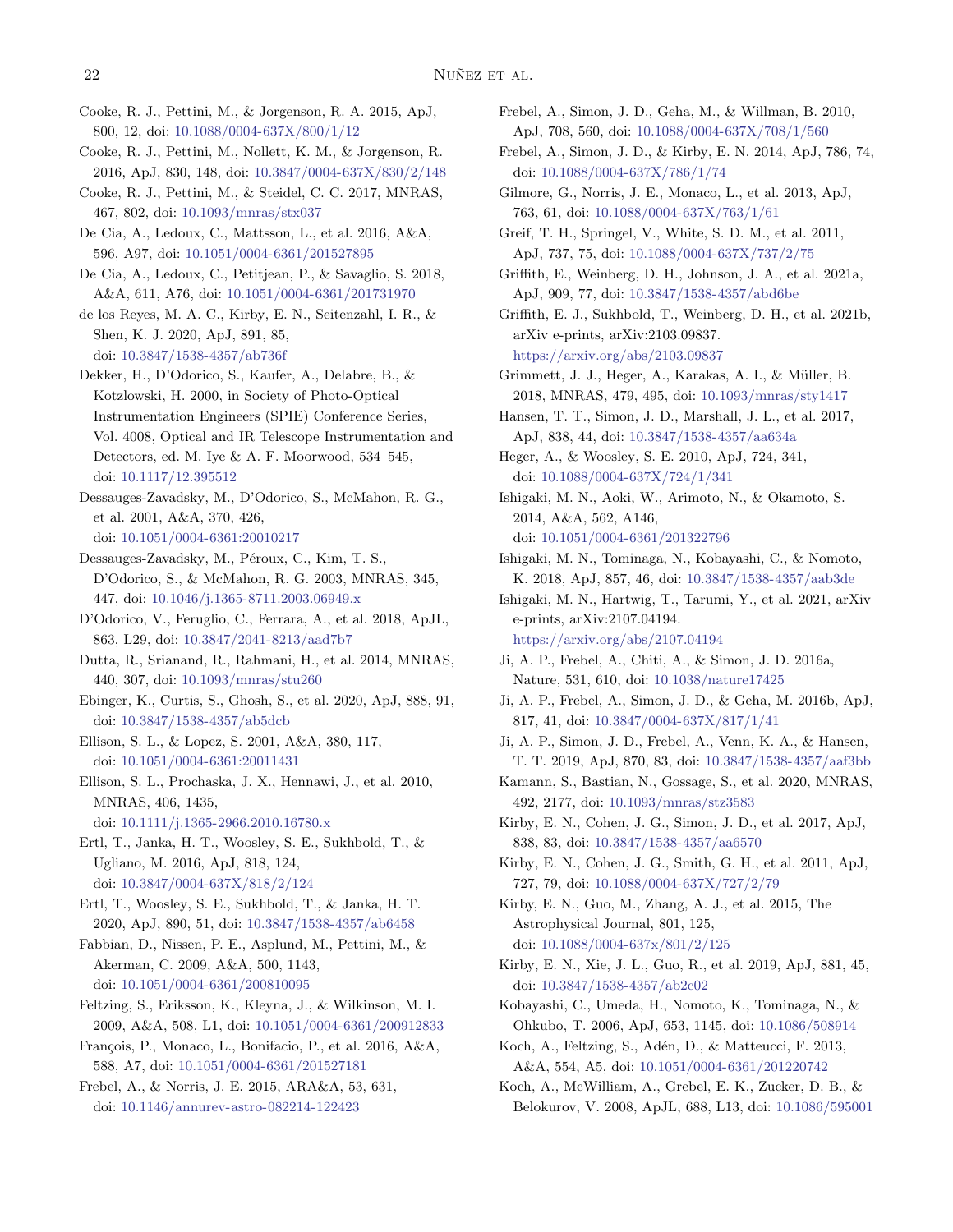- <span id="page-22-37"></span>Lai, D. K., Lee, Y. S., Bolte, M., et al. 2011, ApJ, 738, 51, doi: [10.1088/0004-637X/738/1/51](http://doi.org/10.1088/0004-637X/738/1/51)
- <span id="page-22-5"></span>Lanzetta, K. M., Wolfe, A. M., & Turnshek, D. A. 1995, ApJ, 440, 435, doi: [10.1086/175286](http://doi.org/10.1086/175286)
- <span id="page-22-28"></span>Ledoux, C., Petitjean, P., & Srianand, R. 2003, MNRAS, 346, 209, doi: [10.1046/j.1365-2966.2003.07082.x](http://doi.org/10.1046/j.1365-2966.2003.07082.x)

<span id="page-22-16"></span>Levshakov, S. A., Agafonova, I. I., Centurión, M., & Mazets, I. E. 2002, A&A, 383, 813, doi: [10.1051/0004-6361:20011807](http://doi.org/10.1051/0004-6361:20011807)

<span id="page-22-0"></span>Limongi, M., & Chieffi, A. 2018, ApJS, 237, 13, doi: [10.3847/1538-4365/aacb24](http://doi.org/10.3847/1538-4365/aacb24)

<span id="page-22-10"></span>Lodders, K. 2003, ApJ, 591, 1220, doi: [10.1086/375492](http://doi.org/10.1086/375492)

<span id="page-22-17"></span>Lopez, S., Reimers, D., D'Odorico, S., & Prochaska, J. X. 2002, A&A, 385, 778, doi: [10.1051/0004-6361:20020181](http://doi.org/10.1051/0004-6361:20020181)

- <span id="page-22-11"></span>Lu, L., Sargent, W. L. W., & Barlow, T. A. 1998, AJ, 115, 55, doi: [10.1086/300180](http://doi.org/10.1086/300180)
- <span id="page-22-23"></span>Lu, L., Sargent, W. L. W., Barlow, T. A., Churchill, C. W., & Vogt, S. S. 1996, ApJS, 107, 475, doi: [10.1086/192373](http://doi.org/10.1086/192373)
- <span id="page-22-39"></span>Marshall, J. L., Hansen, T., Simon, J. D., et al. 2019, ApJ, 882, 177, doi: [10.3847/1538-4357/ab3653](http://doi.org/10.3847/1538-4357/ab3653)

<span id="page-22-44"></span>Milone, A. P., Marino, A. F., Di Criscienzo, M., et al. 2018, MNRAS, 477, 2640, doi: [10.1093/mnras/sty661](http://doi.org/10.1093/mnras/sty661)

<span id="page-22-45"></span>Moe, M., & Di Stefano, R. 2017, ApJS, 230, 15, doi: [10.3847/1538-4365/aa6fb6](http://doi.org/10.3847/1538-4365/aa6fb6)

<span id="page-22-14"></span>Molaro, P., Bonifacio, P., Centurión, M., et al. 2000, ApJ, 541, 54, doi: [10.1086/309439](http://doi.org/10.1086/309439)

- <span id="page-22-15"></span>Molaro, P., Levshakov, S. A., D'Odorico, S., Bonifacio, P., & Centurión, M. 2001, ApJ, 549, 90, doi: [10.1086/319072](http://doi.org/10.1086/319072)
- <span id="page-22-34"></span>Morrison, S., Kulkarni, V. P., Som, D., et al. 2016, ApJ, 830, 158, doi: [10.3847/0004-637X/830/2/158](http://doi.org/10.3847/0004-637X/830/2/158)
- <span id="page-22-46"></span>Mösta, P., Ott, C. D., Radice, D., et al. 2015, Nature, 528, 376, doi: [10.1038/nature15755](http://doi.org/10.1038/nature15755)
- <span id="page-22-38"></span>Nagasawa, D. Q., Marshall, J. L., Li, T. S., et al. 2018, ApJ, 852, 99, doi: [10.3847/1538-4357/aaa01d](http://doi.org/10.3847/1538-4357/aaa01d)
- <span id="page-22-2"></span>Nomoto, K., Tominaga, N., Umeda, H., Kobayashi, C., & Maeda, K. 2006, NuPhA, 777, 424, doi: [10.1016/j.nuclphysa.2006.05.008](http://doi.org/10.1016/j.nuclphysa.2006.05.008)
- <span id="page-22-4"></span>Nordlander, T., & Lind, K. 2017, A&A, 607, A75, doi: [10.1051/0004-6361/201730427](http://doi.org/10.1051/0004-6361/201730427)
- <span id="page-22-36"></span>Norris, J. E., Wyse, R. F. G., Gilmore, G., et al. 2010, ApJ, 723, 1632, doi: [10.1088/0004-637X/723/2/1632](http://doi.org/10.1088/0004-637X/723/2/1632)
- <span id="page-22-33"></span>Noterdaeme, P., Ledoux, C., Petitjean, P., & Srianand, R. 2008, A&A, 481, 327, doi: [10.1051/0004-6361:20078780](http://doi.org/10.1051/0004-6361:20078780)
- <span id="page-22-32"></span>Noterdaeme, P., Petitjean, P., Srianand, R., Ledoux, C., & Le Petit, F. 2007, A&A, 469, 425, doi: [10.1051/0004-6361:20066897](http://doi.org/10.1051/0004-6361:20066897)
- <span id="page-22-31"></span>O'Meara, J. M., Burles, S., Prochaska, J. X., et al. 2006, ApJL, 649, L61, doi: [10.1086/508348](http://doi.org/10.1086/508348)
- <span id="page-22-20"></span>Penprase, B. E., Prochaska, J. X., Sargent, W. L. W., Toro-Martinez, I., & Beeler, D. J. 2010, ApJ, 721, 1, doi: [10.1088/0004-637X/721/1/1](http://doi.org/10.1088/0004-637X/721/1/1)
- <span id="page-22-3"></span>Perego, A., Hempel, M., Fröhlich, C., et al. 2015, ApJ, 806, 275, doi: [10.1088/0004-637X/806/2/275](http://doi.org/10.1088/0004-637X/806/2/275)
- <span id="page-22-22"></span>Petitjean, P., Ledoux, C., & Srianand, R. 2008, A&A, 480, 349, doi: [10.1051/0004-6361:20078607](http://doi.org/10.1051/0004-6361:20078607)
- <span id="page-22-1"></span>Pettini, M. 2011, Proceedings of the Royal Society of London Series A, 467, 2735, doi: [10.1098/rspa.2011.0117](http://doi.org/10.1098/rspa.2011.0117)
- <span id="page-22-18"></span>Pettini, M., Ellison, S. L., Bergeron, J., & Petitjean, P. 2002, A&A, 391, 21, doi: [10.1051/0004-6361:20020809](http://doi.org/10.1051/0004-6361:20020809)
- <span id="page-22-40"></span>Pettini, M., King, D. L., Smith, L. J., & Hunstead, R. W. 1997, ApJ, 478, 536, doi: [10.1086/303826](http://doi.org/10.1086/303826)
- <span id="page-22-21"></span>Pettini, M., Zych, B. J., Steidel, C. C., & Chaffee, F. H. 2008, MNRAS, 385, 2011, doi: [10.1111/j.1365-2966.2008.12951.x](http://doi.org/10.1111/j.1365-2966.2008.12951.x)
- <span id="page-22-35"></span>Placco, V. M., Frebel, A., Beers, T. C., & Stancliffe, R. J. 2014, ApJ, 797, 21, doi: [10.1088/0004-637X/797/1/21](http://doi.org/10.1088/0004-637X/797/1/21)
- <span id="page-22-41"></span>Poudel, S., Kulkarni, V. P., Cashman, F. H., et al. 2020, MNRAS, 491, 1008, doi: [10.1093/mnras/stz3000](http://doi.org/10.1093/mnras/stz3000)

<span id="page-22-42"></span>Prantzos, N., Abia, C., Limongi, M., Chieffi, A., & Cristallo, S. 2018, MNRAS, 476, 3432, doi: [10.1093/mnras/sty316](http://doi.org/10.1093/mnras/sty316)

- <span id="page-22-27"></span>Prochaska, J. X., Gawiser, E., & Wolfe, A. M. 2001a, ApJ, 552, 99, doi: [10.1086/320467](http://doi.org/10.1086/320467)
- <span id="page-22-30"></span>Prochaska, J. X., Gawiser, E., Wolfe, A. M., Castro, S., & Djorgovski, S. G. 2003a, ApJL, 595, L9, doi: [10.1086/378945](http://doi.org/10.1086/378945)
- <span id="page-22-29"></span>Prochaska, J. X., Gawiser, E., Wolfe, A. M., Cooke, J., & Gelino, D. 2003b, ApJS, 147, 227, doi: [10.1086/375839](http://doi.org/10.1086/375839)
- <span id="page-22-9"></span>Prochaska, J. X., Howk, J. C., O'Meara, J. M., et al. 2002, ApJ, 571, 693, doi: [10.1086/340066](http://doi.org/10.1086/340066)
- <span id="page-22-24"></span>Prochaska, J. X., & Wolfe, A. M. 1997, ApJ, 487, 73, doi: [10.1086/304591](http://doi.org/10.1086/304591)
- <span id="page-22-26"></span><span id="page-22-25"></span>—. 1999, ApJS, 121, 369, doi: [10.1086/313200](http://doi.org/10.1086/313200)
- —. 2000, ApJL, 533, L5, doi: [10.1086/312594](http://doi.org/10.1086/312594)
- <span id="page-22-7"></span>—. 2002a, ApJ, 566, 68, doi: [10.1086/338080](http://doi.org/10.1086/338080)
- <span id="page-22-13"></span>—. 2002b, ApJ, 566, 68, doi: [10.1086/338080](http://doi.org/10.1086/338080)
- <span id="page-22-6"></span>—. 2009, ApJ, 696, 1543, doi: [10.1088/0004-637X/696/2/1543](http://doi.org/10.1088/0004-637X/696/2/1543)
- <span id="page-22-19"></span>Prochaska, J. X., Wolfe, A. M., Howk, J. C., et al. 2007, ApJS, 171, 29, doi: [10.1086/513714](http://doi.org/10.1086/513714)
- <span id="page-22-12"></span>Prochaska, J. X., Wolfe, A. M., Tytler, D., et al. 2001b, ApJS, 137, 21, doi: [10.1086/322542](http://doi.org/10.1086/322542)
- <span id="page-22-8"></span>Rafelski, M., Wolfe, A. M., Prochaska, J. X., Neeleman, M., & Mendez, A. J. 2012, ApJ, 755, 89, doi: [10.1088/0004-637X/755/2/89](http://doi.org/10.1088/0004-637X/755/2/89)
- <span id="page-22-43"></span>Ramírez-Agudelo, O. H., Sana, H., de Mink, S. E., et al. 2015, A&A, 580, A92, doi: [10.1051/0004-6361/201425424](http://doi.org/10.1051/0004-6361/201425424)